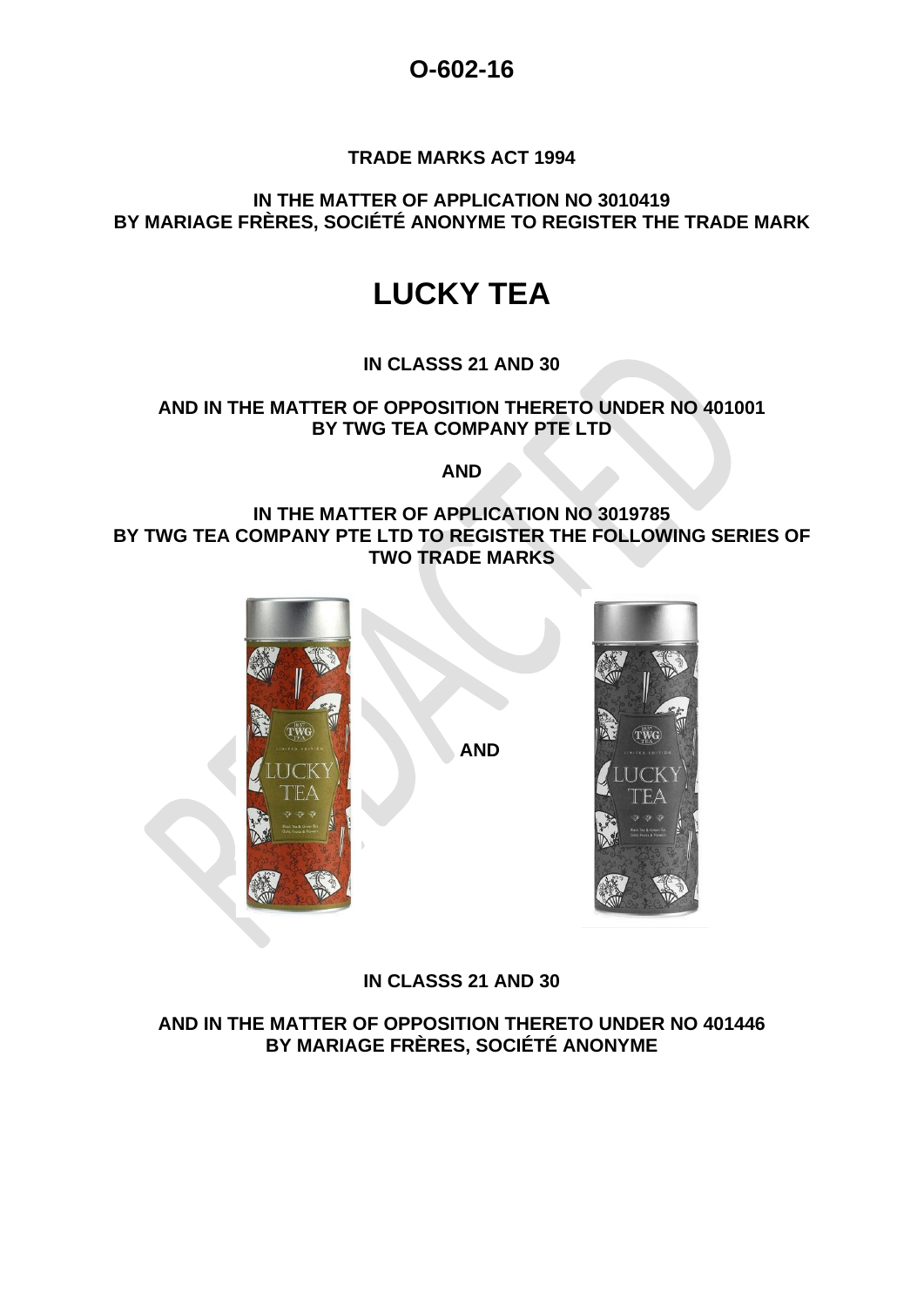## **Background and pleadings**

1) Mariage Frères, Société Anonyme (hereafter "MF") applied to register the mark no. 3010419 LUCKY TEA in the UK on 18 June 2013. It was accepted and published in the Trade Marks Journal on 5 July 2013 in respect of the following goods:

> **Class 21:** *Household or kitchen utensils and containers; teapots; tea services; tea balls, strainers, tea measures, infusers, tea filters, tea cosys of metal; tableware of glass, porcelain, earthenware, synthetic resin, terracotta; tableware of precious metal or coated therewith (except cutlery); tea canisters, caddies and urns; candlesticks and candelabra (candlesticks) of precious metal or coated therewith; trays and boxes for household use of precious metal or coated therewith.*

**Class 30:** *Coffee, tea, cocoa ; cocoa-, coffee-, chocolate- or tea-based beverages; non medicinal infusions; sugar, rice, bread, pastry and confectionary, pancakes (foodstuffs); cookies; cakes; rusks; confectionary; chocolate; edible ices; honey, salt, mustard; vinegar, sauces (condiments); condiments; spices; dried plants and seeds, flavourings, other than essential oils, and mixtures of the aforesaid goods, for preparing non-medicinal beverages.*

2) TWG Tea Company PTE Ltd (hereafter "TWG") oppose the mark on the basis of section 3(3)(b), section 3(6) and section 5(4) (a) of the Trade Marks Act 1994 ("the Act"). The section 3(3)(b) ground is based upon a claim that the mark is deceptive when used in respect of goods not being teas or not related to teas. The section 3(6) grounds are based on a claim that it is not credible that MF had a bona fide intention to use its mark on all the goods applied for.

3) The section 5(4)(a) grounds are based upon its alleged earlier rights in the signs LUCKY TEA, LUCKY ME TEA and LUCKY YOU TEA. It claims to have been selling tea under these signs since at least 2010 and has acquired goodwill under the signs. Use of the trade mark applied for would therefore be a misrepresentation to the public and result in damage to the aforementioned goodwill.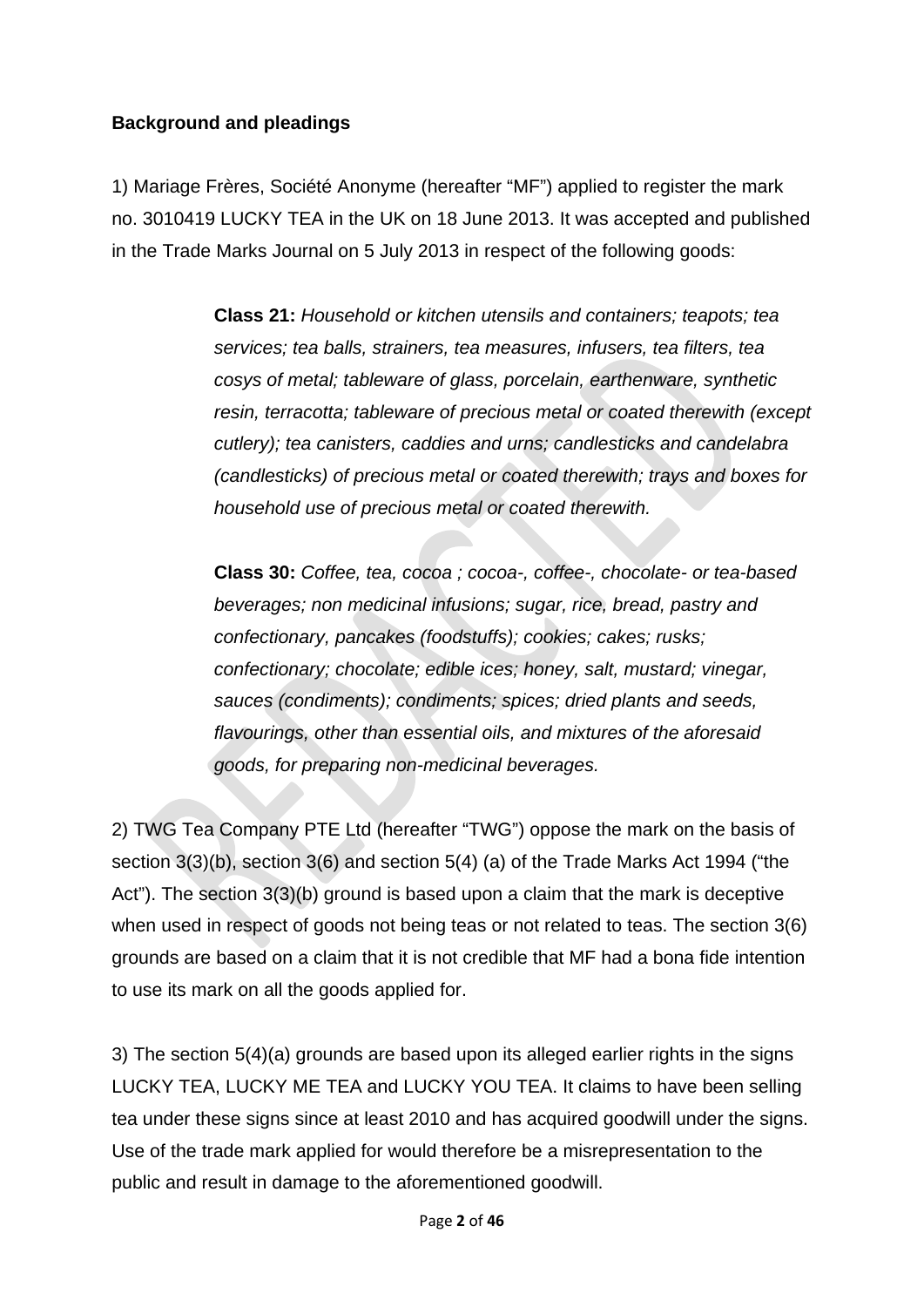4) MF filed a counterstatement denying the claims made and puts TWG to strict proof of use.

5) On 28 August 2013, TWG applied to register the following series of two marks (mark no. 3019785) in the UK:



6) It was accepted and published in the Trade Marks Journal on 27 September 2013 in respect of the following goods:

**Class 21:** *Tea pots, tea cups and saucers, milk jugs, sugar bowls and basins, plates, containers for foodstuffs; tea balls, tea caddies, tea canisters, tea infusers, tea strainers, bone china tableware (other than cutlery), porcelain ware; earthenware; mugs; crockery; drinking glasses; and tumblers.*

**Class 30:** *Coffee, coffee-based beverages; tea, black tea [English tea], flavorings of tea, tea-based beverages, fruit flavoured tea (other than medicinal), fruit tea (other than for medical purposes), beverages with tea base, Rooibos tea, herbal tea (other than for medicinal use), Chai tea, green tea, Japanese green tea, Oolong tea (Chinese tea), aromatic teas (other than for medicinal use), beverages made of tea, iced tea, tea bags (other than for medicinal use), tea extracts, tea essence; tea for infusions (other than for*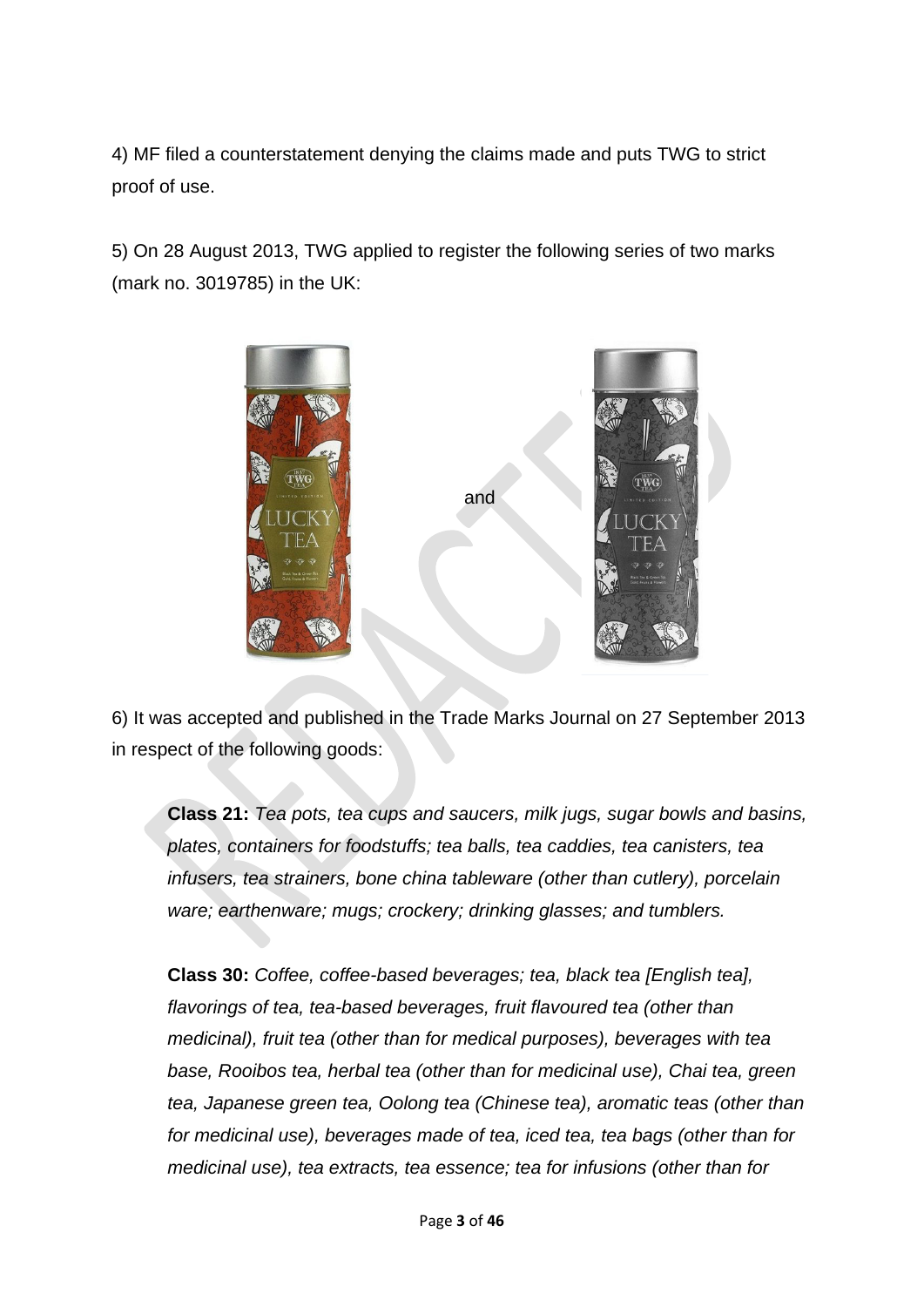*medicinal use), spices; sugar, chocolates, chocolate bars, pralines, edible ices, ice cream, sorbets (ices), ice desserts, confectionery, cakes, pastry, macaroons (pastry), pastries, biscuits, cookies, aromatic preparations for pastries; food dressings (sauces), sauces (condiments); frozen yoghurt [confectionery ices], marzipan, quiches, puddings, bread, bread rolls.*

7) MF subsequently filed an opposition to this application on the basis of section section  $3(6)$ , section  $5(1)$ , section  $5(2)(a)$ , section  $5(2)(b)$  and section  $5(4)$  (a) of the Trade Marks Act 1994 ("the Act"). The section 3(6) grounds was subsequently withdrawn.

8) The grounds based upon sections 5(1), 5(2)(a) and 5(2)(b) rely upon MF's earlier mark 3010409 LUCKY TEA, the subject of the above detailed opposition by TWG. MF claims that the TWG's mark is identical to its mark and in respect of identical goods and similar goods. It also, rather paradoxically, claims that the respective marks are similar.

9) The section 5(4)(a) grounds are based upon MF's alleged earlier rights in the signs LUCKY NUMBER TEA, LUCKY and LUCKY STAR. It claims to have been selling tea under signs incorporating the word LUCKY since 2006 and has acquired goodwill under the sign. Use of the trade mark applied for would therefore be a misrepresentation to the public and result in damage to the aforementioned goodwill.

10) Both sides filed evidence in these proceedings. This will be summarised to the extent that I consider appropriate/necessary. These cases form two of a number of cases between the parties that were heard consecutively over two dates in October 2016 where MF was represented by Thomas St Quintin of counsel, instructed by Potter Clarkson LLP and TWG represented by Mr Ian Bartlett for Beck Greener. The hearing in respect of this case took place on 20 October 2016.

11) As the success or otherwise of MF's opposition to TWG's 3019785 mark relies, in part, upon its earlier dated application 3010419, I found it convenient to consolidate the two sets of proceedings and I also find it convenient to begin by considering TWG's opposition to MF's 3010419 mark.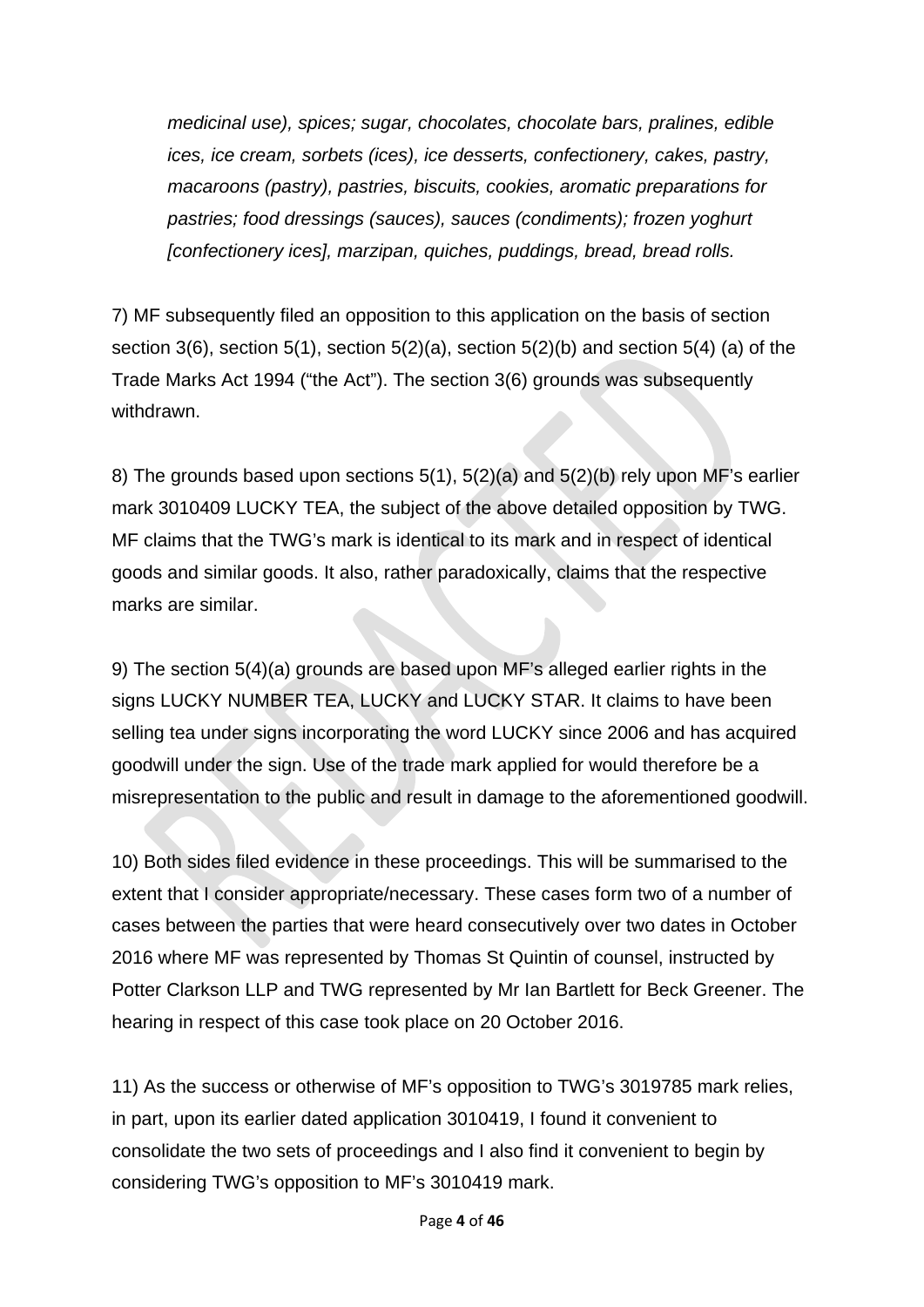## **TWG's opposition against MF's 3010419 application**

### **TWG's evidence**

12) This takes the form of a witness statement by Taha Bouqdib, president, chief executive and a director of TWG. Mr Bouqdib states that TWG opened its first tea salon in Singapore in August 2008. A market analysis commissioned in the context of legal proceedings in France is referred to by Mr Bouqdib. It mentions that TWG "…operates an outlet at Harrods in London."

13) Mr Bouqdib explains that its LUCKY tea is one of TWG's packaged tea range that are sold in card or metal containers, examples of which are shown below: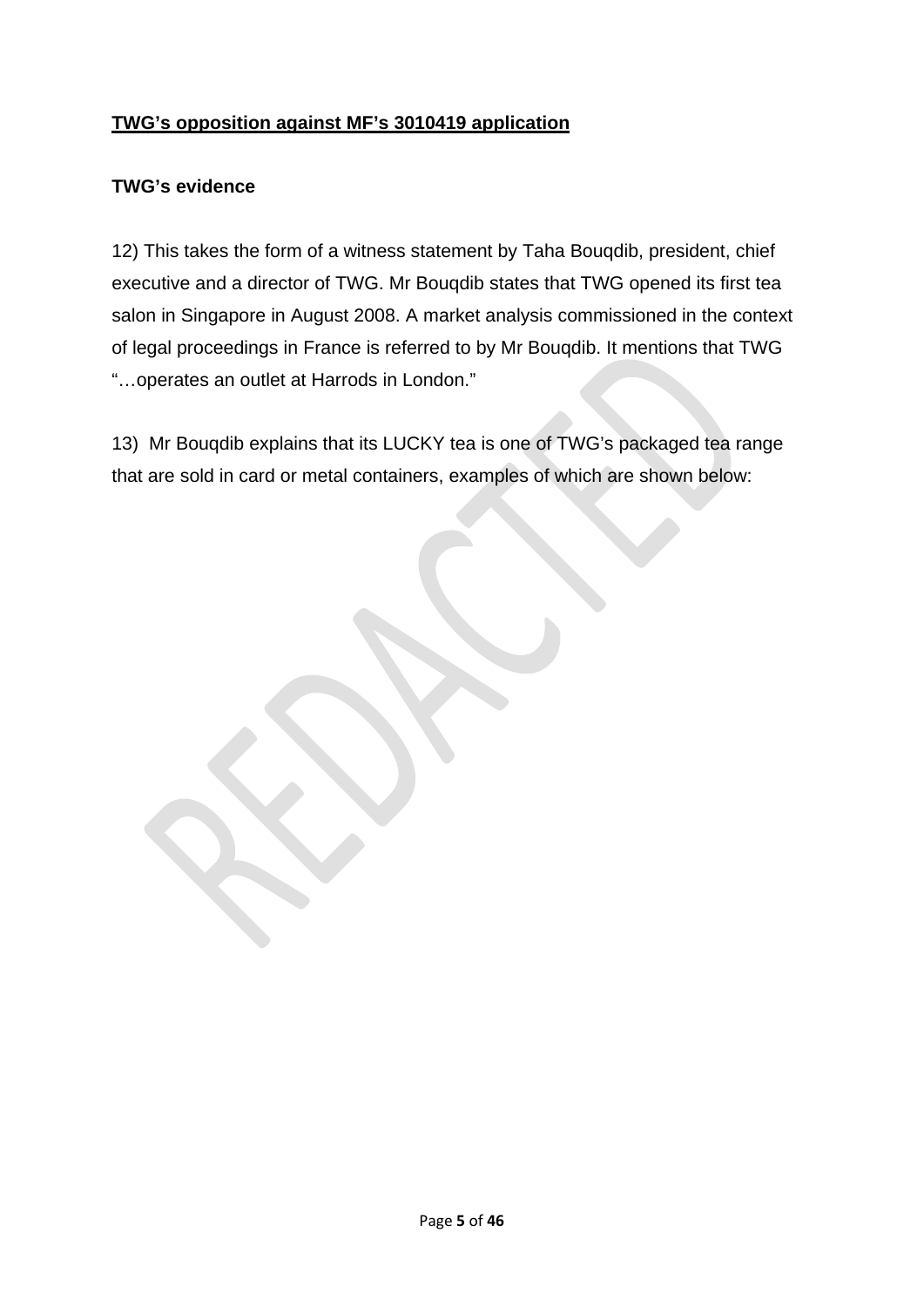



14) Mr Bouqdib states that TWG first used the name "LUCKY tea, including in the forms LUCKY ME Tea and LUCKY YOU Tea in 2008". At Exhibit TB5, is an article dated 27 August 2008 from the Reuters UK website. This is about TWG's "luxury tea boutique" in Singapore and states "The shop sells gift packs of some of tea blends such as … "Lucky Me" and "Lucky You", which were created to celebrate the Lunar New Year, a major festival among Chinese communities in Asia". A price list dating from 2009 is provided in the same exhibit that lists "Lucky Tea" under "Exclusive Tea Blends". It is priced in dollars and the contact details on the final page refer to an address in Singapore. An undated press release is also included relating to the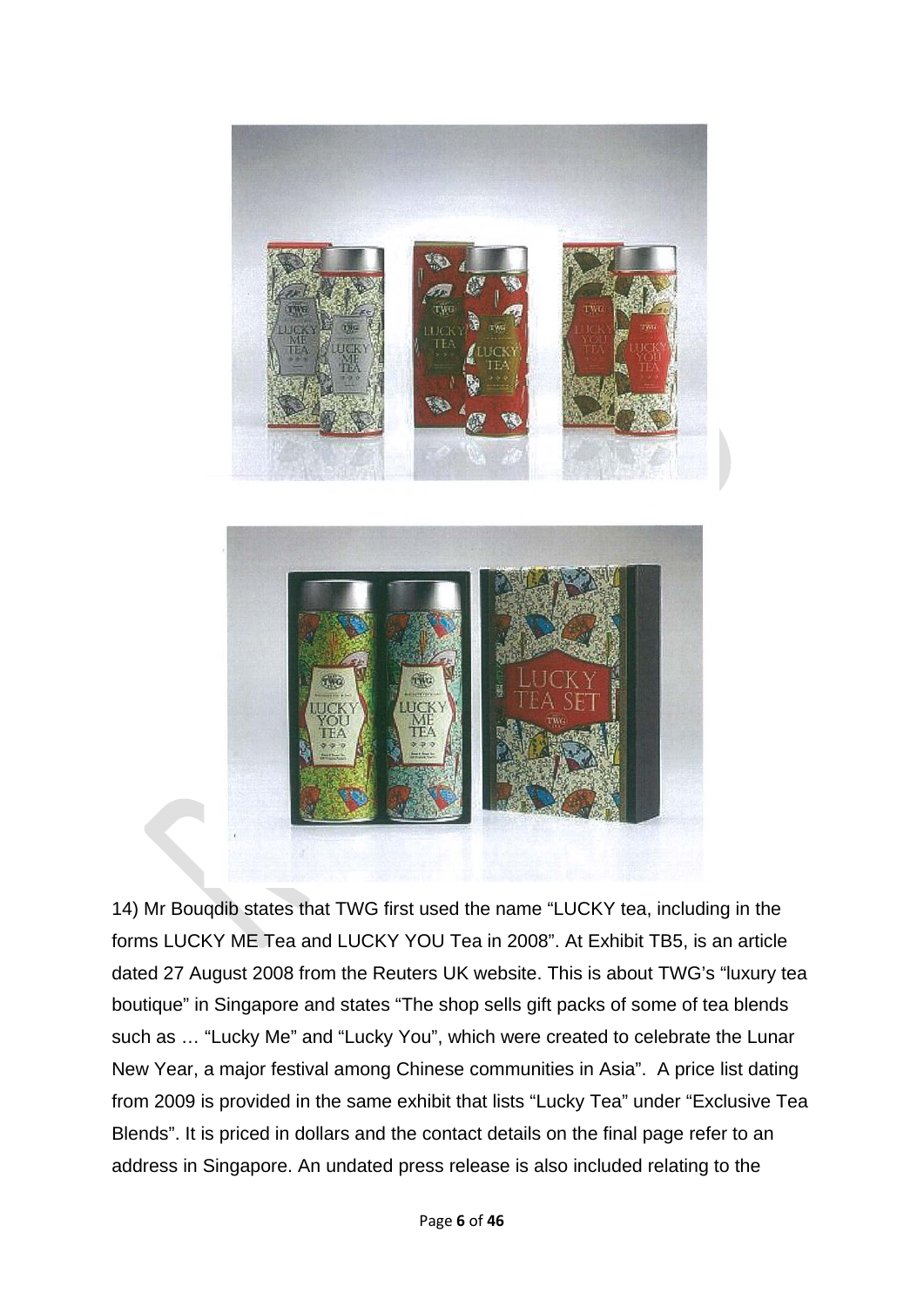launch of LUCKY TEA in Singapore. Mr Bouqdib states this is from 2008. Other exhibits also illustrate TWG's use of LUCKY TEA in Singapore.

15) Exhibit TB8 consists of extracts from various international websites where LUCKY TEA has featured. These are:

- *The New York Times* website, dated 12 November 2009 that, under the heading of "New This Year" is "TWG Teas". There is a photograph of various tea canisters/boxes, three of which features the mark in question;
- www.deandeluca.com promoting "TWG Loose Leaf Teas" that includes "Lucky Tea". It is undated, but contains a 2009 copyright notice;

16) Mr Bouqdib states that TWG launched in teas in the *Harrods* store in London in December 2009. Photographs of this store are provided at Exhibit TB9. The tea in question is not visible. He states that a significant proportion of the 15 million customers that visit *Harrods* every year will visit or come across TWG's store.

17) Mr Bouqdib also states that LUCKY TEA is also promoted via TWG's "Tea Book", pages of which were provided at Exhibit TB10. He states that it retails for S\$25 and is available for sale at TWG's store at *Harrods*.

### **MF's evidence**

18) This takes the form of two witness statements, the first by Sanjay Kapur, Registered Trade Mark Attorney and Partner in Potter Clarkson LLP, the second by Kittichat Sangmanee, President of the Board and CEO of MF.

19) In response to the grounds based upon section 3(3)(b), Mr Kapur states that the way brands are applied to products nowadays and the concept of brand extension will result in consumers not being deceived if they see a mark containing the word TEA applied to non-tea products. To support this, at Exhibit SK1 he provides extracts from the *Marquesa* trade mark database showing a selection of marks which contain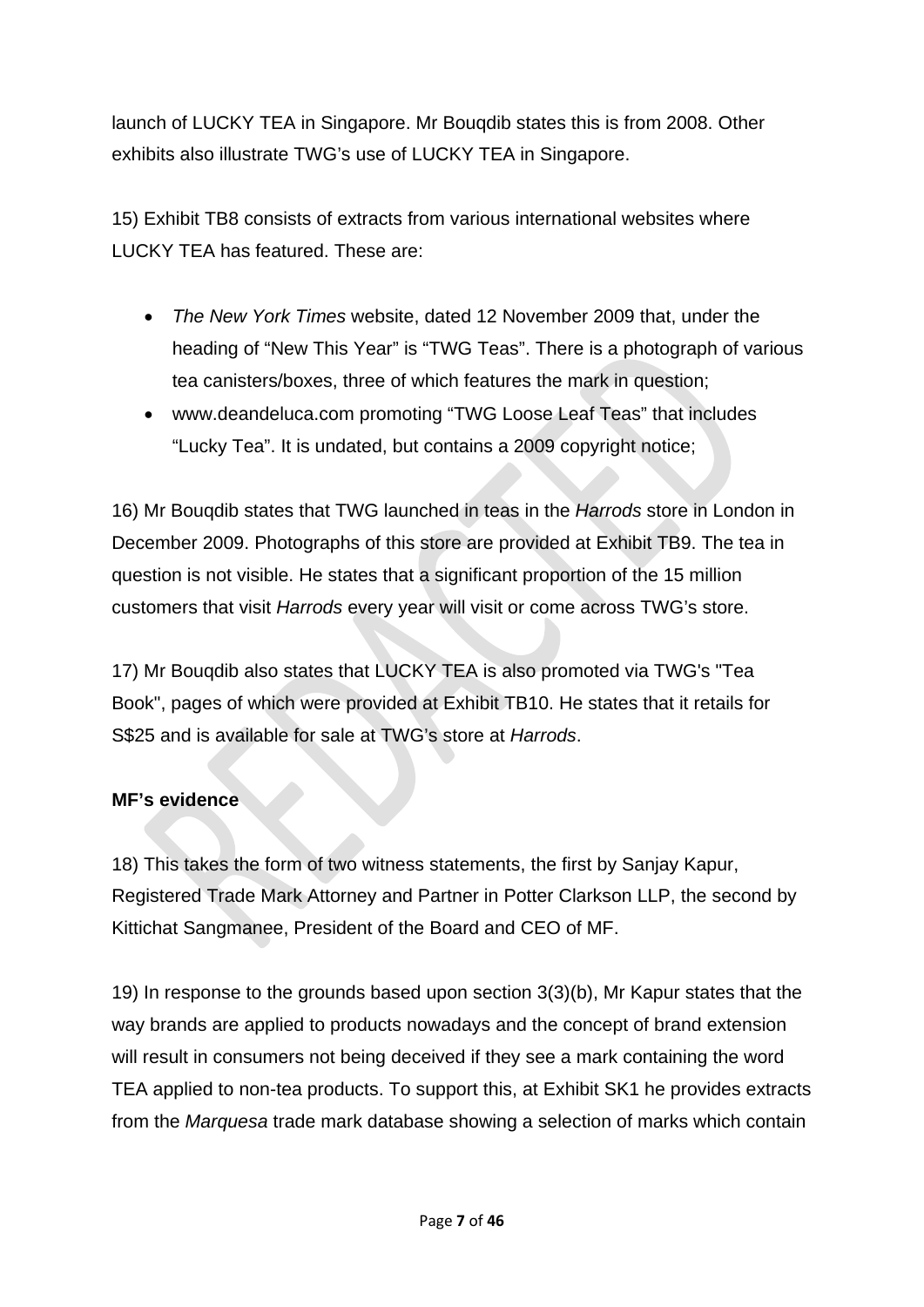the word TEA and registered in relation to food and drink stuffs, a number of which are held by TWG.

20) In response to the grounds based upon section 5(4)(a), Mr Kapur provides a critique of TWG's evidence that I will not detail here but will discuss as necessary in my decision.

21) Mr Sangmanee provides a history of MF and states that "currently" MF sells Mariage Freres branded teas in more than 60 countries and it has a prestigious image. He states that MF have been selling its branded teas in the UK for a number of years including at *Harrods* and *Selfridges*.

22) Mr Sangmanee states that MF's creation of LUCKY marks pre-date the alleged 2010 first date of use claimed by TWG. He claims that MF used LUCKY NUMBER TEA in UK since November 2006, LUCKY since 2007 in respect of tea cups and LUCKY STAR since December 2007 in respect of teapots. Exhibit KS13 consists of five invoices dated between December 2007 and November 2009 (all pre-dating the date of first use claimed by TWG). In total, these five invoices record the sale of 25 LUCKY STAR tea pots.

23) Mr Sangmanee identifies French trade marks in the name of MF that includes LUCKY NUMBER TEA registered in 2003 and he points out that this was registered prior to TWG's first use in the UK of its "LUCKY" marks.

## **TWG's evidence in reply**

24) This takes the form of a second witness statement by Mr Bouqdib. In an attempt to address MF's position that TWG has failed to demonstrate that it has "any goodwill or reputation in the trade mark.... LUCKY TEA…", Mr Bouqdib provides (redacted) sales figures that include the UK. It is not necessary for me to refer to these because they do not identify what proportion relates to the UK, However, Mr Bouqdib also provides "greater than" figures in respect of the UK for the years 2010 to 2014. These figures are covered by a confidentiality order limiting disclosure only to MF's representative. These figures are as follows: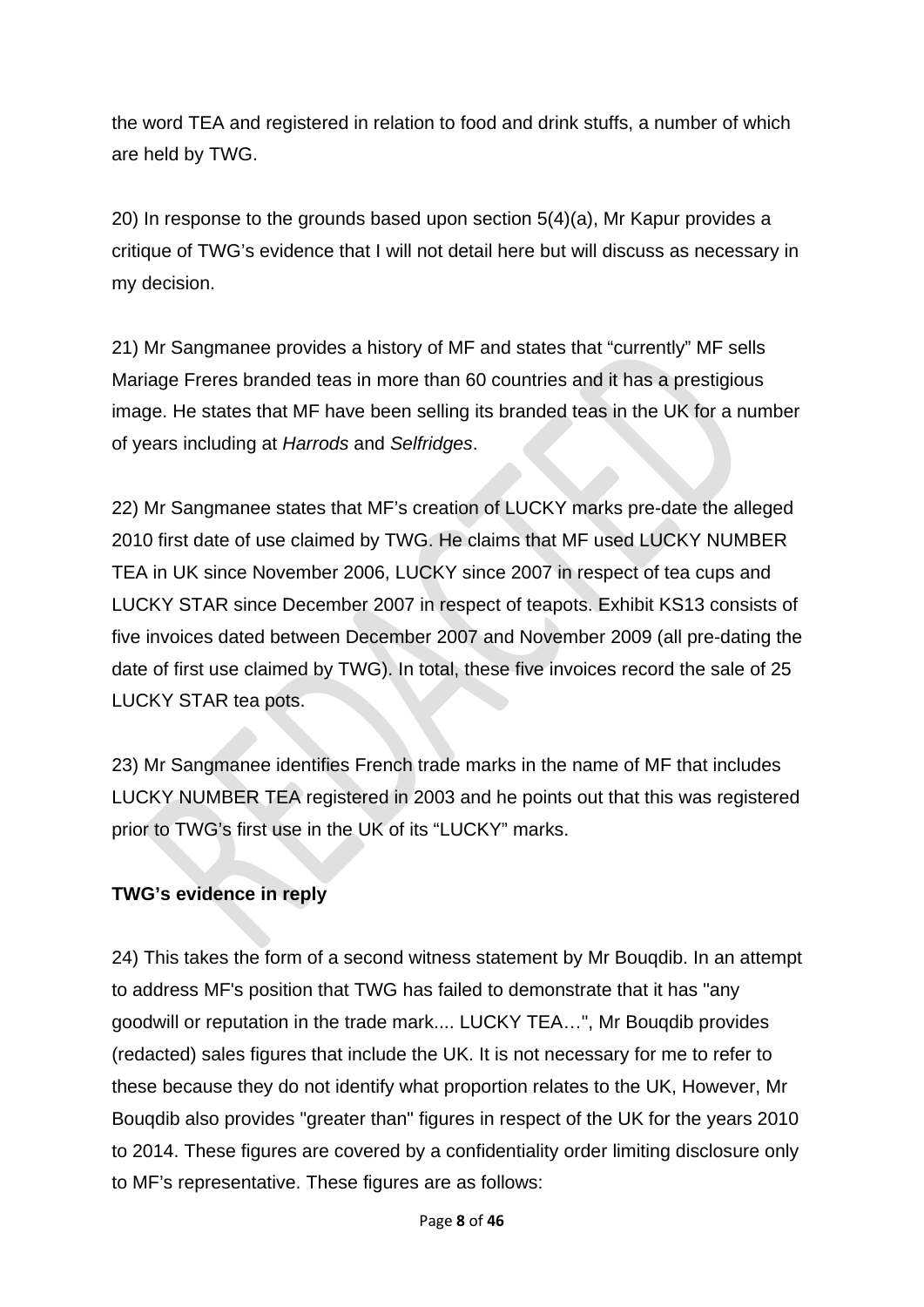| Year                   | <b>Sterling</b> |
|------------------------|-----------------|
| 2010                   | ****            |
| 2011                   | ****            |
| 2012                   | ****            |
| 2013                   | ****            |
| 2014 (to 30 September) | ****            |

25) Mr Bouqdib states that TWG's products are specialised and expensive and therefore have a limited market but its customers use the tea names when making repeat orders.

### **DECISION**

## **TWG's opposition to MF's application 3010419**

## **Section 5(4)(a)**

26) Section 5(4)(a) states:

"A trade mark shall not be registered if, or to the extent that, its use in the United Kingdom is liable to be prevented –

(a) by virtue of any rule of law (in particular, the law of passing off) protecting an unregistered trade mark or other sign used in the course of trade, or

(b) [.....]

A person thus entitled to prevent the use of a trade mark is referred to in this Act as the proprietor of "an earlier right" in relation to the trade mark."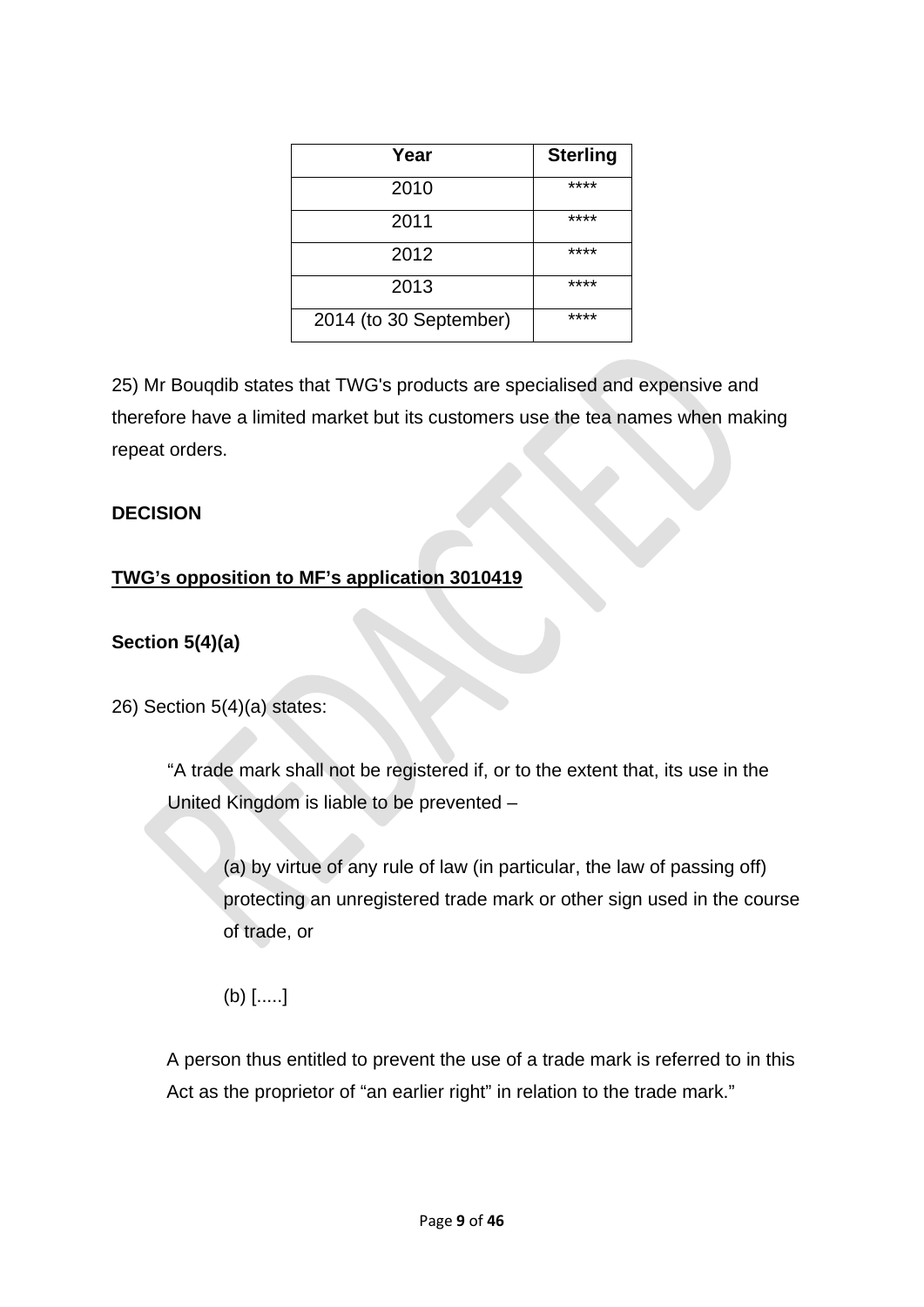27) Halsbury's Laws of England (4th Edition) Vol. 48 (1995 reissue) at paragraph 165 provides the following analysis of the law of passing off. The analysis is based on guidance given in the speeches in the House of Lords in *Reckitt & Colman Products Ltd v. Borden Inc.* [1990] R.P.C. 341 and *Erven Warnink BV v. J. Townend & Sons (Hull) Ltd* [1979] AC 731. It is (with footnotes omitted) as follows:

"The necessary elements of the action for passing off have been restated by the House of Lords as being three in number:

(1) that the plaintiff's goods or services have acquired a goodwill or reputation in the market and are known by some distinguishing feature;

(2) that there is a misrepresentation by the defendant (whether or not intentional) leading or likely to lead the public to believe that the goods or services offered by the defendant are goods or services of the plaintiff; and

(3) that the plaintiff has suffered or is likely to suffer damage as a result of the erroneous belief engendered by the defendant's misrepresentation.

The restatement of the elements of passing off in the form of this classical trinity has been preferred as providing greater assistance in analysis and decision than the formulation of the elements of the action previously expressed by the House. This latest statement, like the House's previous statement, should not, however, be treated as akin to a statutory definition or as if the words used by the House constitute an exhaustive, literal definition of passing off, and in particular should not be used to exclude from the ambit of the tort recognised forms of the action for passing off which were not under consideration on the facts before the House."

28) Further guidance is given in paragraphs 184 to 188 of the same volume with regard to establishing the likelihood of deception or confusion. In paragraph 184 it is noted (with footnotes omitted) that: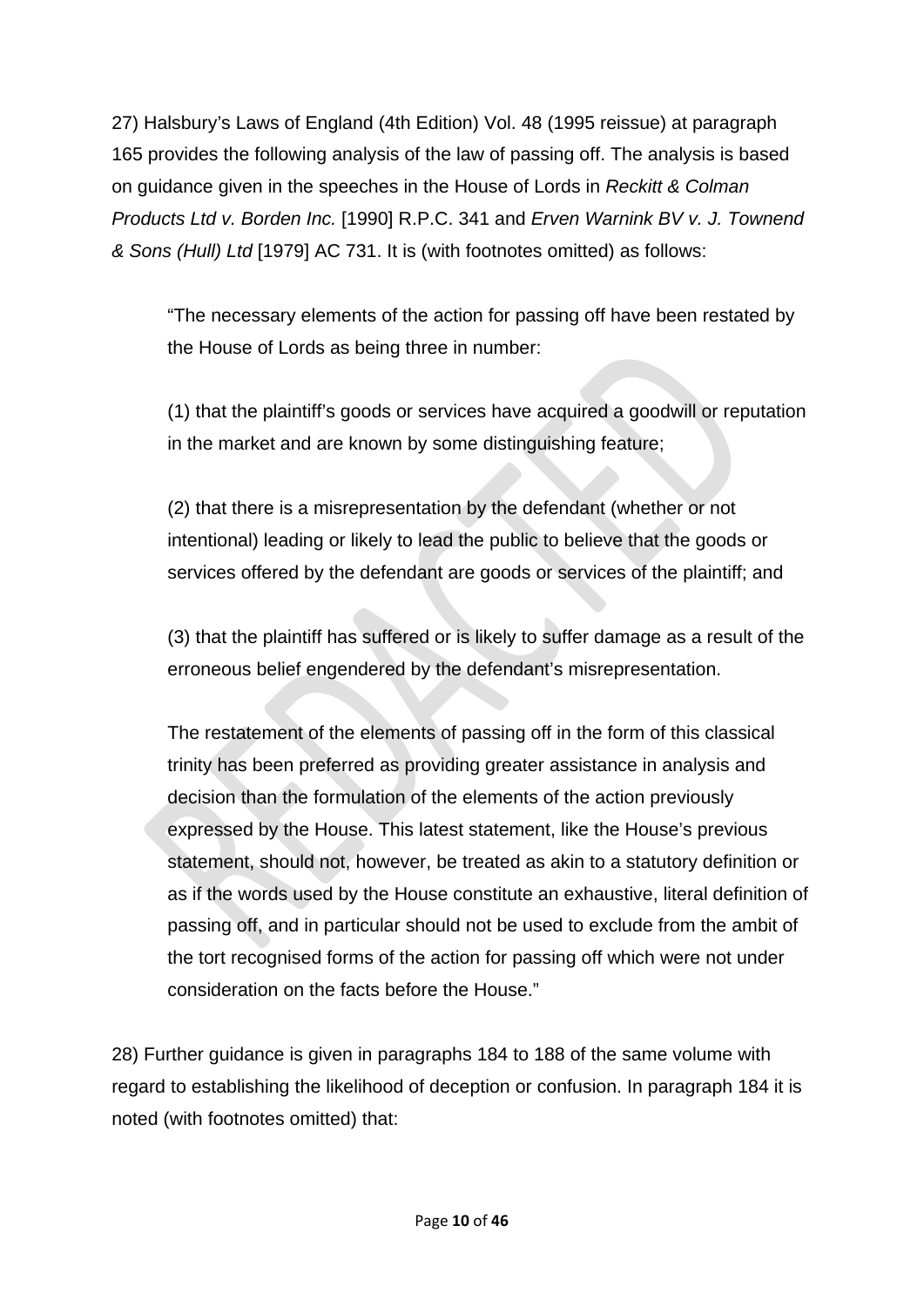"To establish a likelihood of deception or confusion in an action for passing off where there has been no direct misrepresentation generally requires the presence of two factual elements:

(1) that a name, mark or other distinctive feature used by the plaintiff has acquired a reputation among a relevant class of persons; and

(2) that members of that class will mistakenly infer from the defendant's use of a name, mark or other feature which is the same or sufficiently similar that the defendant's goods or business are from the same source or are connected.

While it is helpful to think of these two factual elements as successive hurdles which the plaintiff must surmount, consideration of these two aspects cannot be completely separated from each other, as whether deception or confusion is likely is ultimately a single question of fact.

In arriving at the conclusion of fact as to whether deception or confusion is likely, the court will have regard to:

(a) the nature and extent of the reputation relied upon;

(b) the closeness or otherwise of the respective fields of activity in which the plaintiff and the defendant carry on business;

(c) the similarity of the mark, name etc. used by the defendant to that of the plaintiff;

(d) the manner in which the defendant makes use of the name, mark etc. complained of and collateral factors; and

(e) the manner in which the particular trade is carried on, the class of persons who it is alleged is likely to be deceived and all other surrounding circumstances."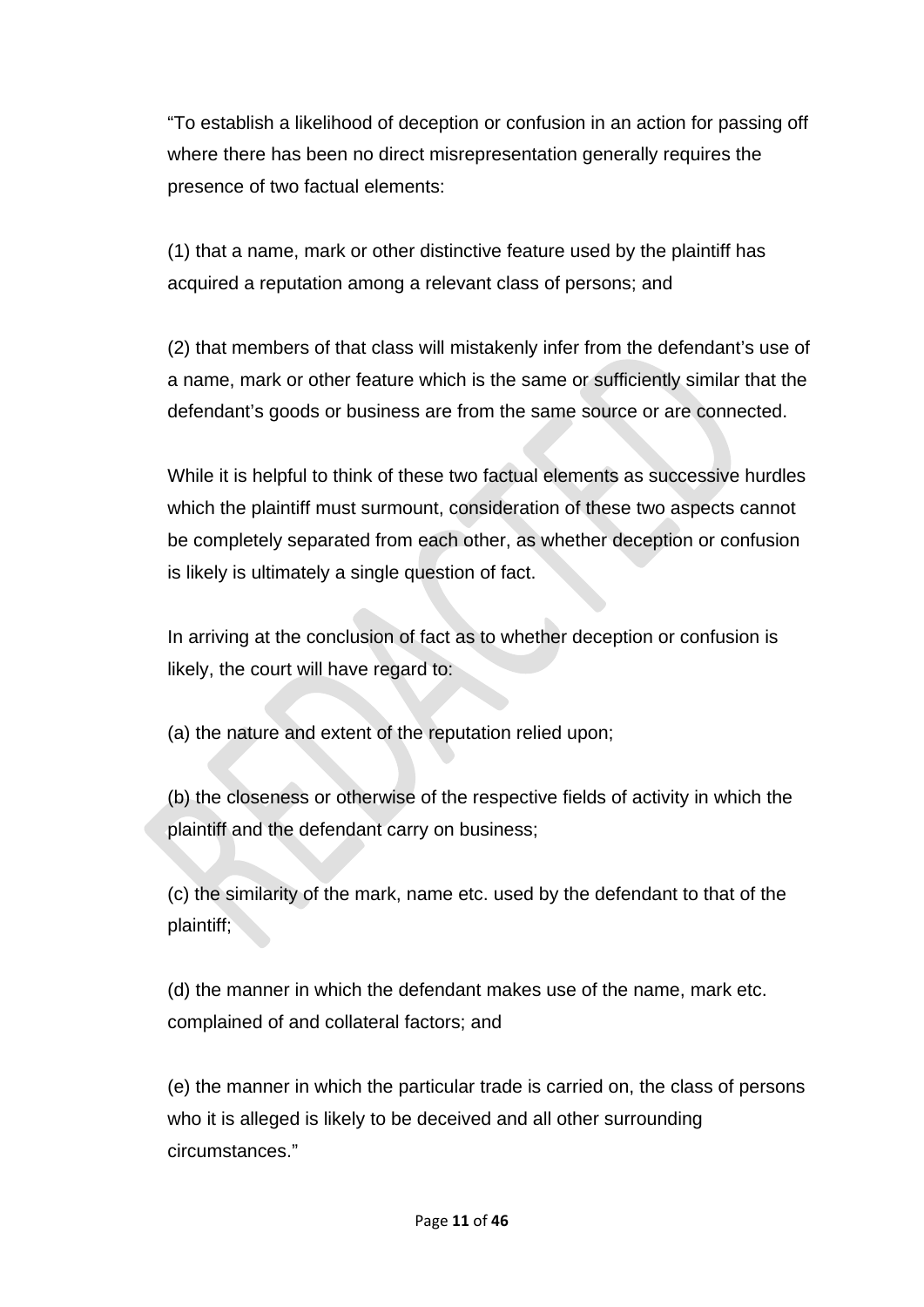In assessing whether confusion or deception is likely, the court attaches importance to the question whether the defendant can be shown to have acted with a fraudulent intent, although a fraudulent intent is not a necessary part of the cause of action."

29) The earlier use by the claimant must relate to the use of the sign for the purposes of distinguishing goods or services. For example, merely decorative use of a sign on a T-shirt cannot found a passing off claim: *Wild Child Trade Mark* [1998] RPC 455 (AP)

### **The relevant date**

30) In *Advanced Perimeter Systems Limited v Multisys Computers Limited,* BL O-410-11, Mr Daniel Alexander QC as the Appointed Person considered the relevant date for the purposes of s.5(4)(a) of the Act and concluded as follows:

"39. In *Last Minute*, the General Court....said:

'50. First, there was goodwill or reputation attached to the services offered by LMN in the mind of the relevant public by association with their get-up. In an action for passing off, that reputation must be established at the date on which the defendant began to offer his goods or services (*Cadbury Schweppes* v *Pub Squash* (1981) R.P.C. 429).

51. However, according to Article 8(4) of Regulation No 40/94 the relevant date is not that date, but the date on which the application for a Community trade mark was filed, since it requires that an applicant seeking a declaration of invalidity has acquired rights over its nonregistered national mark before the date of filing, in this case 11 March 2000.'

40. Paragraph 51 of that judgment and the context in which the decision was made on the facts could therefore be interpreted as saying that events prior to the filing date were irrelevant to whether, at that date, the use of the mark applied for was liable to be prevented for the purpose of Article 8(4) of the CTM Regulation. Indeed, in a recent case before the Registrar, *J Sainsbury plc v.*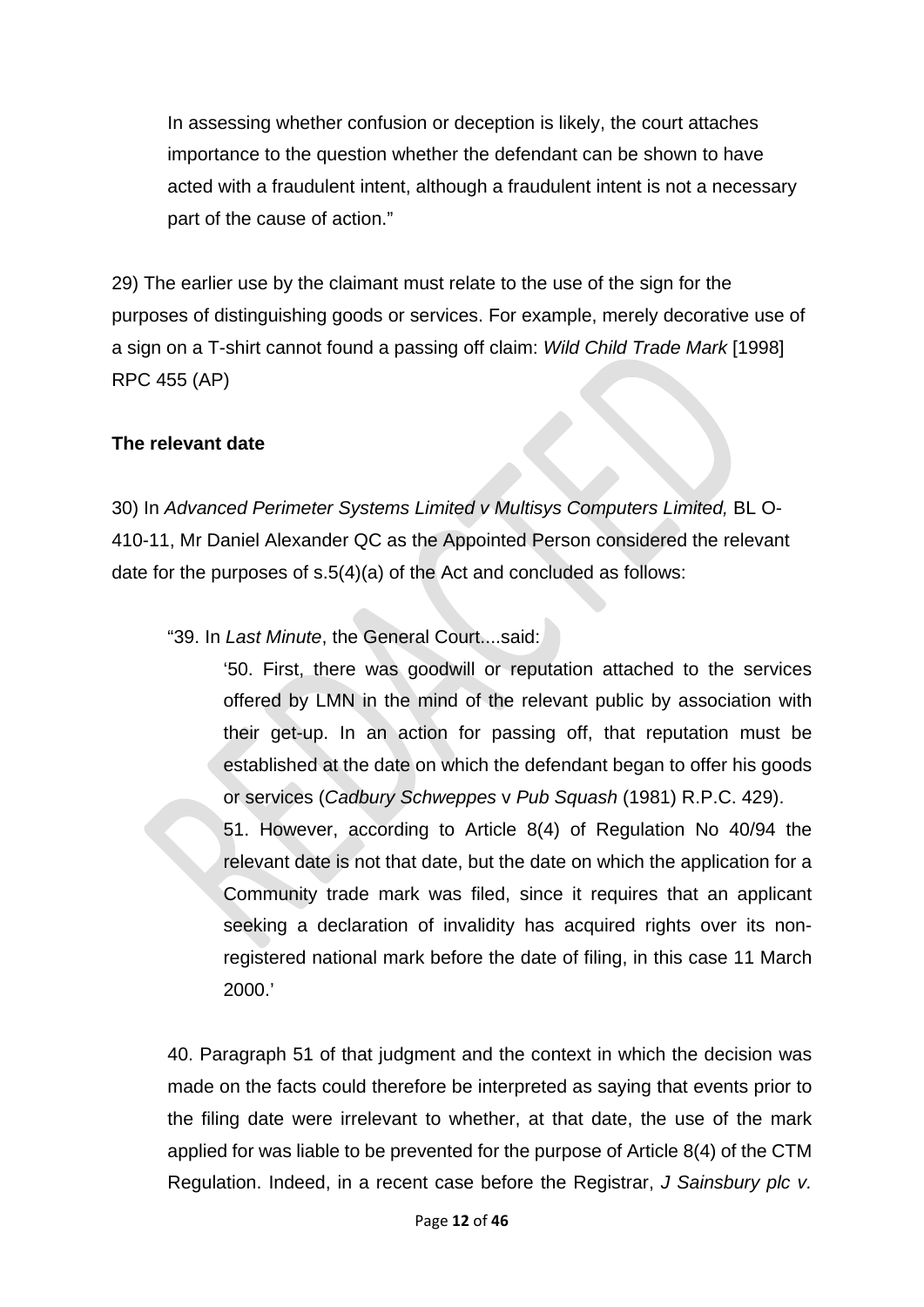*Active: 4Life Ltd* O-393-10 [2011] ETMR 36 it was argued that *Last Minute* had effected a fundamental change in the approach required before the Registrar to the date for assessment in a s.5(4)(a) case. In my view, that would be to read too much into paragraph [51] of *Last Minute* and neither party has advanced that radical argument in this case. If the General Court had meant to say that the relevant authority should take no account of well-established principles of English law in deciding whether use of a mark could be prevented at the application date, it would have said so in clear terms. It is unlikely that this is what the General Court can have meant in the light of its observation a few paragraphs earlier at [49] that account had to be taken of national case law and judicial authorities. In my judgment, the better interpretation of *Last Minute*, is that the General Court was doing no more than emphasising that, in an Article 8(4) case, the *prima facie* date for determination of the opponent's goodwill was the date of the application. Thus interpreted, the approach of the General Court is no different from that of Floyd J in *Minimax*. However, given the consensus between the parties in this case, which I believe to be correct, that a date prior to the application date is relevant, it is not necessary to express a concluded view on that issue here.

41. There are at least three ways in which such use may have an impact. The underlying principles were summarised by Geoffrey Hobbs QC sitting as the Appointed Person in *Croom's TM* [2005] RPC 2 at [46] (omitting case references):

(a) The right to protection conferred upon senior users at common law;

(b) The common law rule that the legitimacy of the junior user's mark in issue must normally be determined as of the date of its inception;

(c) The potential for co-existence to be permitted in accordance with equitable principles.

42. As to (b), it is well-established in English law in cases going back 30 years that the date for assessing whether a claimant has sufficient goodwill to maintain an action for passing off is the time of the first actual or threatened act of passing off: *J.C. Penney Inc. v. Penneys Ltd.* [1975] FSR 367; *Cadbury-*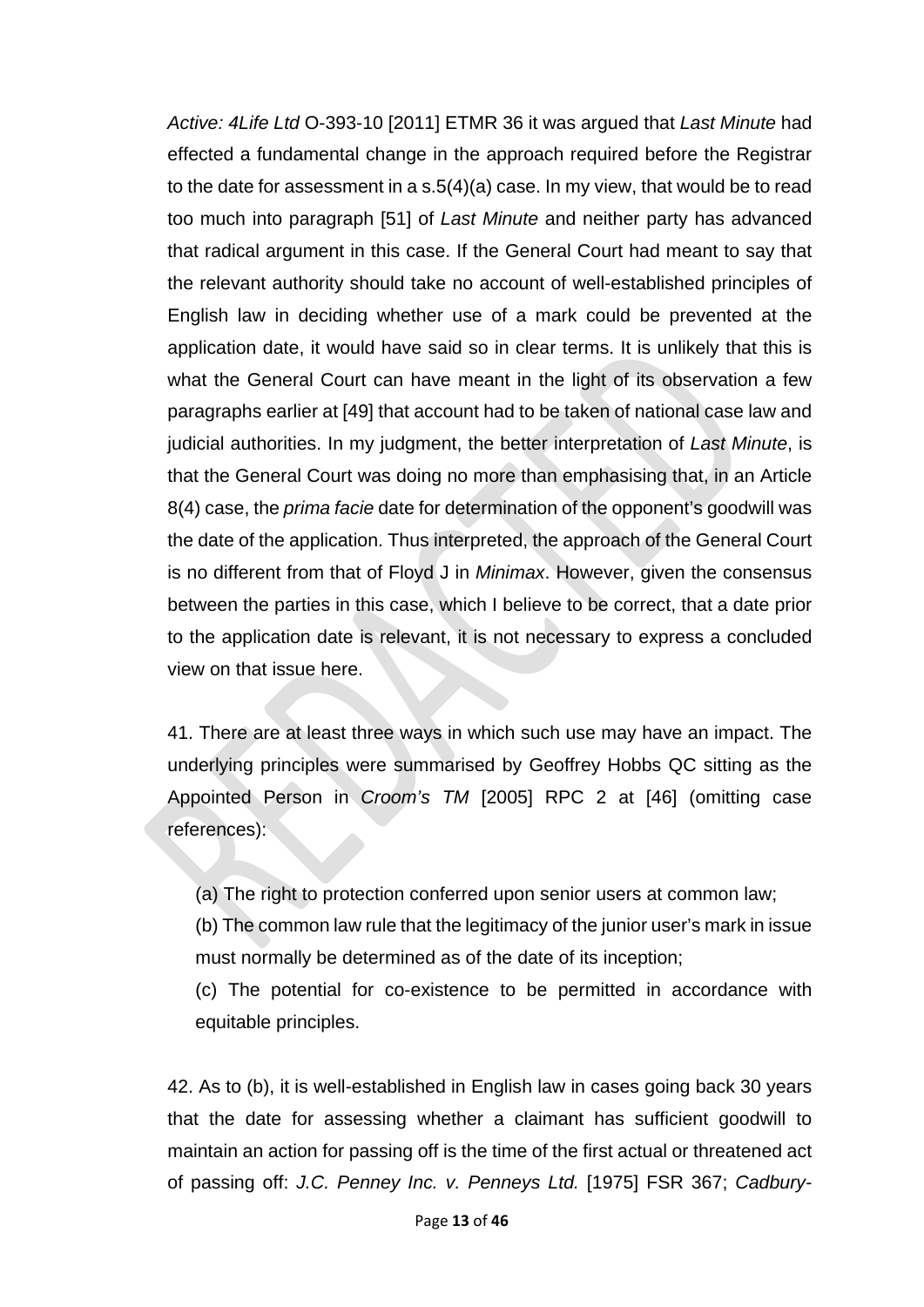*Schweppes Pty Ltd v. The Pub Squash Co. Ltd* [1981] RPC 429 (PC); *Barnsley Brewery Company Ltd. v. RBNB* [1997] FSR 462; *Inter Lotto (UK) Ltd. v. Camelot Group plc* [2003] EWCA Civ 1132 [2004] 1 WLR 955: "date of commencement of the conduct complained of". If there was no right to prevent passing off at that date, ordinarily there will be no right to do so at the later date of application.

43. In *SWORDERS TM* O-212-06 Mr Alan James acting for the Registrar well summarised the position in s.5(4)(a) proceedings as follows:

'Strictly, the relevant date for assessing whether s.5(4)(a) applies is always the date of the application for registration or, if there is a priority date, that date: see Article 4 of Directive 89/104. However, where the applicant has used the mark before the date of the application it is necessary to consider what the position would have been at the date of the start of the behaviour complained about, and then to assess whether the position would have been any different at the later date when the application was made.'"

31) MF's mark was applied for on 18 June 2013. This is the primary relevant date for assessing the issue of goodwill. However, MF claims that it has antecedent use of the sign LUCKY NUMBER TEA from November 2006, LUCKY since 2007 and LUCKY STAR since December 2007 and the position as of these dates may also need to be considered.

### **Goodwill**

32) I must first consider if TWG has acquired the necessary goodwill at the primary relevant date. In *Inland Revenue Commissioners v Muller & Co's Margarine Ltd* [1901] AC 217 (HOL) it was stated:

"What is goodwill? It is a thing very easy to describe, very difficult to define. It is the benefit and advantage of the good name, reputation and connection of a business. It is the attractive force which brings in custom. It is the one thing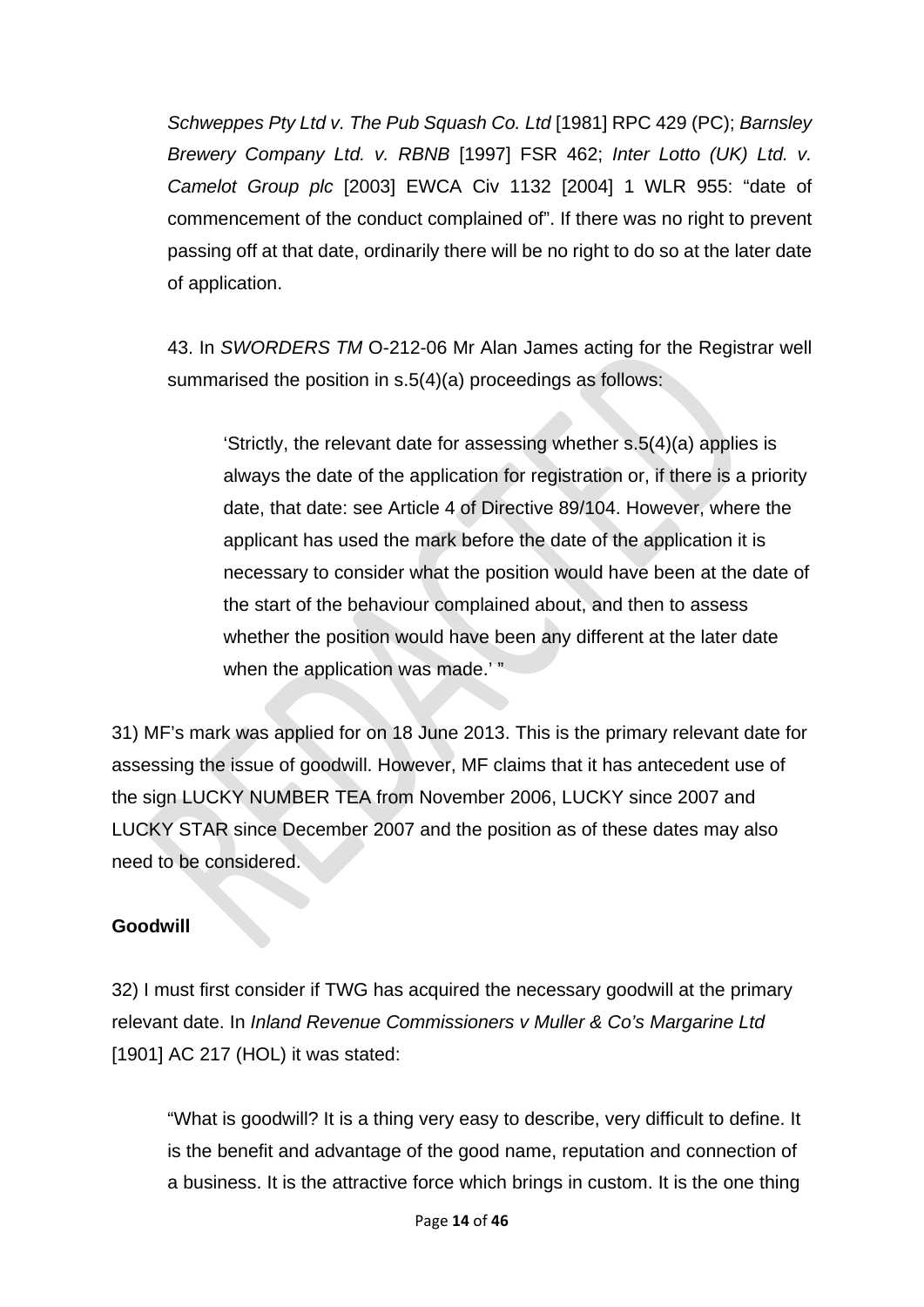which distinguishes an old-established business from a new business at its first start."

33) In *Hart v Relentless Records* [2002] EWHC 1984 (Ch), Jacob J. (as he then was) stated that:

"62. In my view the law of passing off does not protect a goodwill of trivial extent. Before trade mark registration was introduced in 1875 there was a right of property created merely by putting a mark into use for a short while. It was an unregistered trade mark right. But the action for its infringement is now barred by [s.2\(2\) of the Trade Marks Act 1994.](http://login.westlaw.co.uk/maf/wluk/app/document?src=doc&linktype=ref&&context=33&crumb-action=replace&docguid=ID5E5E8C0E44D11DA8D70A0E70A78ED65) The provision goes back to the very first registration Act of 1875, s.1. Prior to then you had a property right on which you could sue, once you had put the mark into use. Even then a little time was needed, see per Upjohn L.J. in [BALI Trade Mark \[1969\] R.P.C. 472.](http://login.westlaw.co.uk/maf/wluk/app/document?src=doc&linktype=ref&&context=33&crumb-action=replace&docguid=I73EEFAB0E42711DA8FC2A0F0355337E9) The whole point of that case turned on the difference between what was needed to establish a common law trade mark and passing off claim. If a trivial goodwill is enough for the latter, then the difference between the two is vanishingly small. That cannot be the case. It is also noteworthy that before the relevant date of registration of the BALI mark (1938) the BALI mark had been used "but had not acquired any significant reputation" (the trial judge's finding). Again that shows one is looking for more than a minimal reputation."

34) However, a small business which has more than a trivial goodwill can protect signs which are distinctive of that business under the law of passing off even though its reputation may be small. In *Stacey v 2020 Communications* [1991] FSR 49, Millett J. stated that:

"There is also evidence that Mr. Stacey has an established reputation, although it may be on a small scale, in the name, and that that reputation preceded that of the defendant. There is, therefore, a serious question to be tried, and I have to dispose of this motion on the basis of the balance of convenience."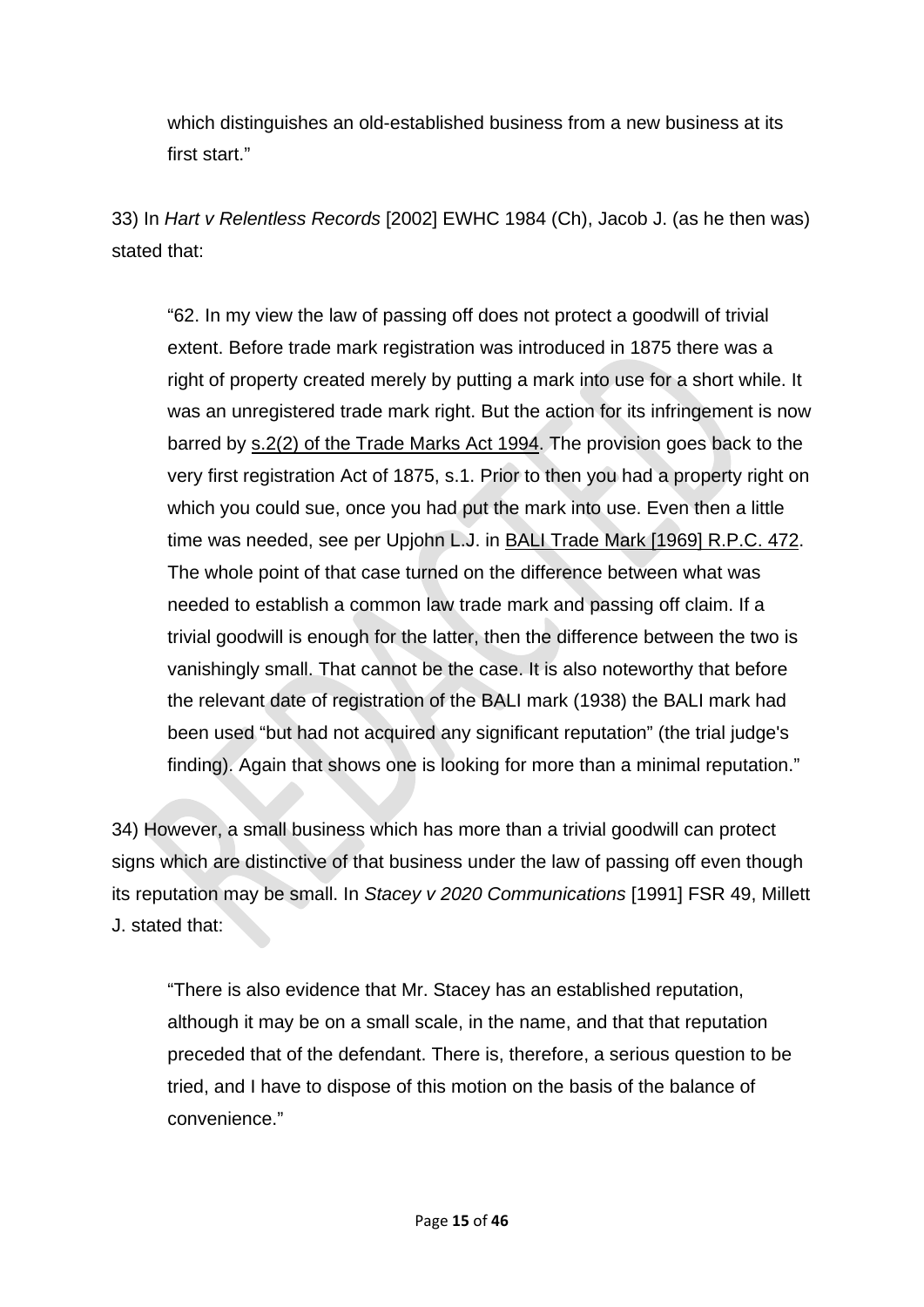*See also: Stannard v Reay* [1967] FSR 140 (HC); *Teleworks v Telework Group* [2002] RPC 27 (HC); *Lumos Skincare Limited v Sweet Squared Limited and others* [2013] EWCA Civ 590 (COA)

35) Mr Bouqdib states that TWG has used the signs LUCKY TEA, LUCKY ME TEA and LUCKY YOU TEA since as early as 2010. At the hearing, Mr Bartlett referred me to the following evidence that he claimed illustrates this:

- a photograph of tea and a tea set branded as LUCKY YOU/LUCKY ME/LUCKY TEA SET with the get-up being virtually identical (as shown in paragraph 13, above);
- first use in the UK was from the *Harrods* store where TWG opened its UK shop in December 2009. A photograph of the store is provided but does not show the mark;
- LUCKY TEA has been promoted through its tea book (that is marked as costing S\$25, but that it is stated is available from the *Harrods* store for the equivalent of about £12);
- The confidential sales figures that Mr Bartlett submitted do not reflect "huge volumes" but they are significant enough to illustrate a more than trivial goodwill.

36) Mr St Quintin submitted that Mr Bouqdib has made no distinction between the uses of LUCKY YOU, LUCKY ME and LUCKY TEA. This is not fatal to TWG's case because if it can show that its goodwill is identified by these signs then this is a factor I can take into account when assessing if there is misrepresentation and damage. The level of sales in respect of these signs is very small with a total of  $E^{****}$  sales of tea sold under the three marks in the three and half years prior to the relevant date. Further, the volume of sales peaked in 2010 and has reduced from a total of £\*\*\*\*\*\*\* in 2012 to £\*\*\*\*\*\*\* in 2013. Therefore, at the relevant date, sales of these three teas appeared to be in decline. The 2009 retail price list is provided at Mr Bouqdib's Exhibit TB5 where 50 grams of LUCKY TEA is priced at S\$16 (a little less than £10 at today's exchange rates). Making a fair assumption that the price of tea sold from TWG's *Harrods* store is no less in 2013, this amounts to less than 4 kilogrammes of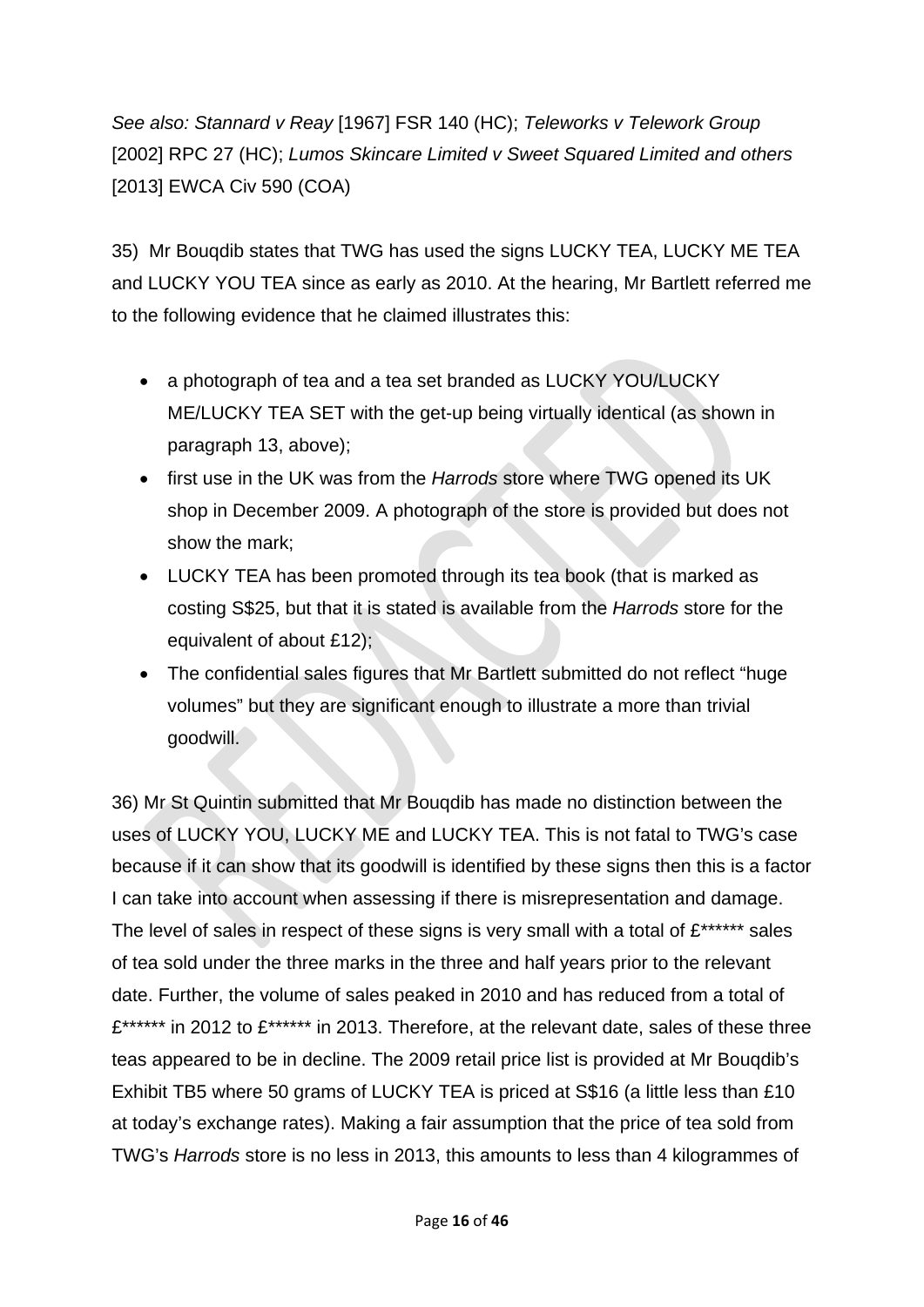LUCKY TEA, LUCKY ME and LUCKY YOU teas. Taken in context, I find that this reflects no more than a trivial goodwill identified by these marks. As Jacob J stated in *Hart v Relentless Records*, "one is looking for more than a minimal reputation". The sales figures provided illustrate that this is not the case here.

37) In addition, the evidence suffers from a number of other shortcomings that, as a result, fail to displace this finding. These are:

- the *Reuters UK* article provided by Mr Bouqdib, at his Exhibit TB5 is insufficient to demonstrate goodwill in the UK because it is reporting activities in Singapore;
- the price list provided in same exhibit is priced in Singaporean dollars and cannot assist in demonstrating goodwill in the UK;
- the photograph of TWG's *Harrods* store, provided at Exhibit TB9 do not show the signs LUCKY TEA, LUCKY ME or LUCKY YOU;
- contrary to Mr Bartlett's submission, the high level footfall associated with the *Harrods* store does not mean TWG's signs have been encountered. There is no evidence of the level of prominence, if any, afforded to the signs within the store, nor is there any information regarding visitor numbers to the TWG store rather than the *Harrods* store as a whole;
- there is no documentary evidence of sales in the form of invoices, dated sales or UK promotional material etc.;
- the extracts from the magazines *Elle* and *L'Official* (Exhibit TB7) both appear to be Singaporean editions not officially circulated in the UK;
- the extracts from the websites of the *New York Times* and *deandeluca.com* (Exhibit TB8) are both US based (and prices are in dollars)

38) Consequent to the above, I conclude that the use shown is insufficient to demonstrate that the sign has goodwill attached to it. In the absence of such goodwill, there can be no misrepresentation and damage and the ground based upon section 5(4)(a) fails.

39) In light of my finding, there is no need for me to consider the claim to antecedent use. Even if proven, it cannot improve upon MF's position.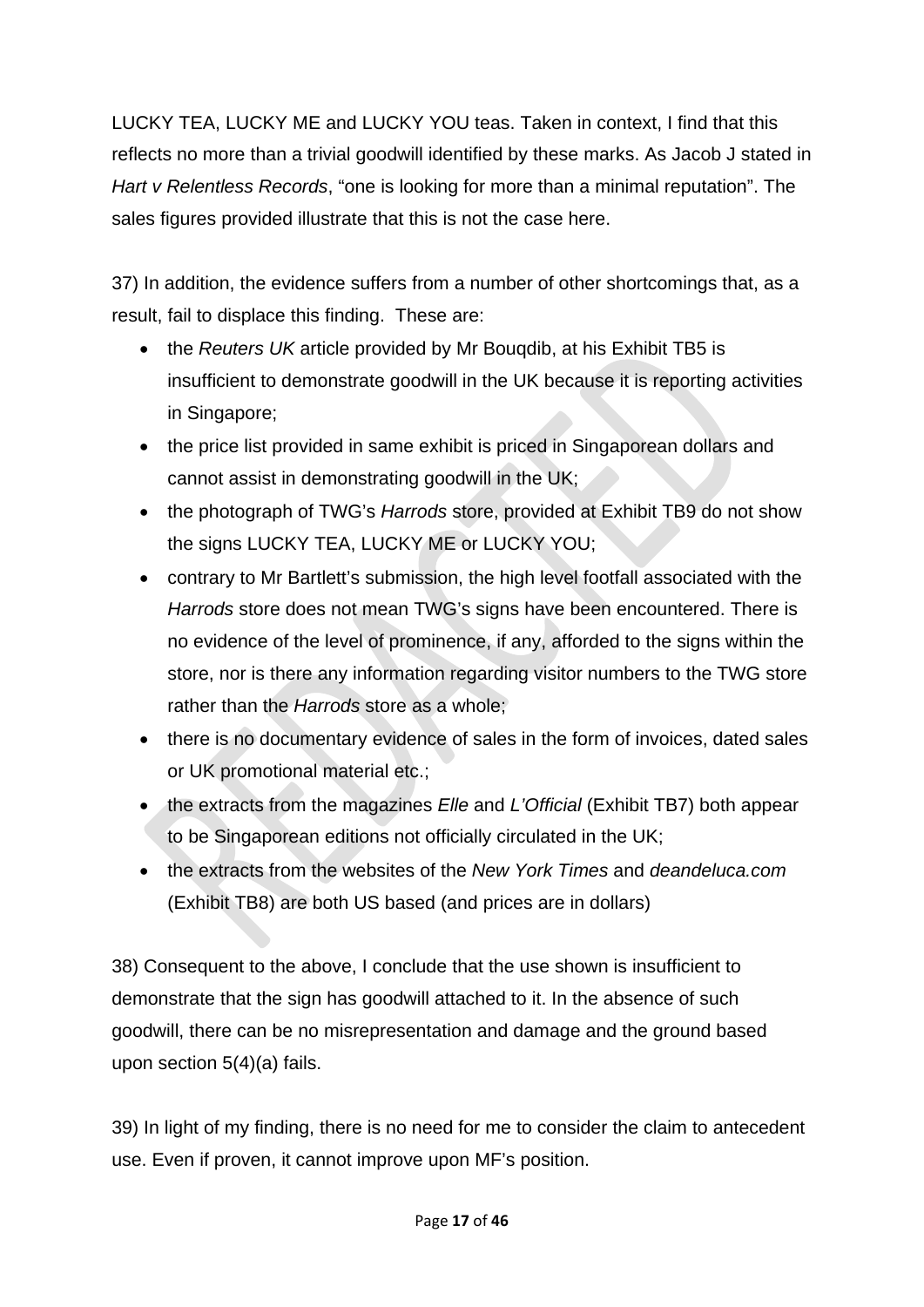## **Section 3(6)**

40) Section 3(6) of the Act states:

**"**(6) A trade mark shall not be registered if or to the extent that the application is made in bad faith."

41) The law in relation to section 3(6) of the Act ("bad faith") was summarised by Arnold J. in *Red Bull GmbH v Sun Mark Limited and Sea Air & Land Forwarding Limited* [2012] EWHC 1929 (Ch):

"130. A number of general principles concerning bad faith for the purposes of section 3(6) of the 1994 Act/Article 3(2)(d) of the Directive/Article 52(1)(b) of the Regulation are now fairly well established. (For a helpful discussion of many of these points, see N.M. Dawson, "Bad faith in European trade mark law" [2011] IPQ 229.)

131. First, the relevant date for assessing whether an application to register a trade mark was made in bad faith is the application date: see Case C- 529/07 *Chocoladenfabriken Lindt & Sprüngli AG v Franz Hauswirth GmbH* [2009] ECR I-4893 at [35].

132. Secondly, although the relevant date is the application date, later evidence is relevant if it casts light backwards on the position as at the application date: see *Hotel Cipriani Srl v Cipriani (Grosvenor Street) Ltd*  [2008] EWHC 3032 (Ch), [2009] RPC 9 at [167] and cf. Case C-259/02 *La Mer Technology Inc v Laboratoires Goemar SA* [2004] ECR I-1159 at [31] and Case C-192/03 *Alcon Inc v OHIM* [2004] ECR I-8993 at [41].

133. Thirdly, a person is presumed to have acted in good faith unless the contrary is proved. An allegation of bad faith is a serious allegation which must be distinctly proved. The standard of proof is on the balance of probabilities but cogent evidence is required due to the seriousness of the allegation. It is not enough to prove facts which are also consistent with good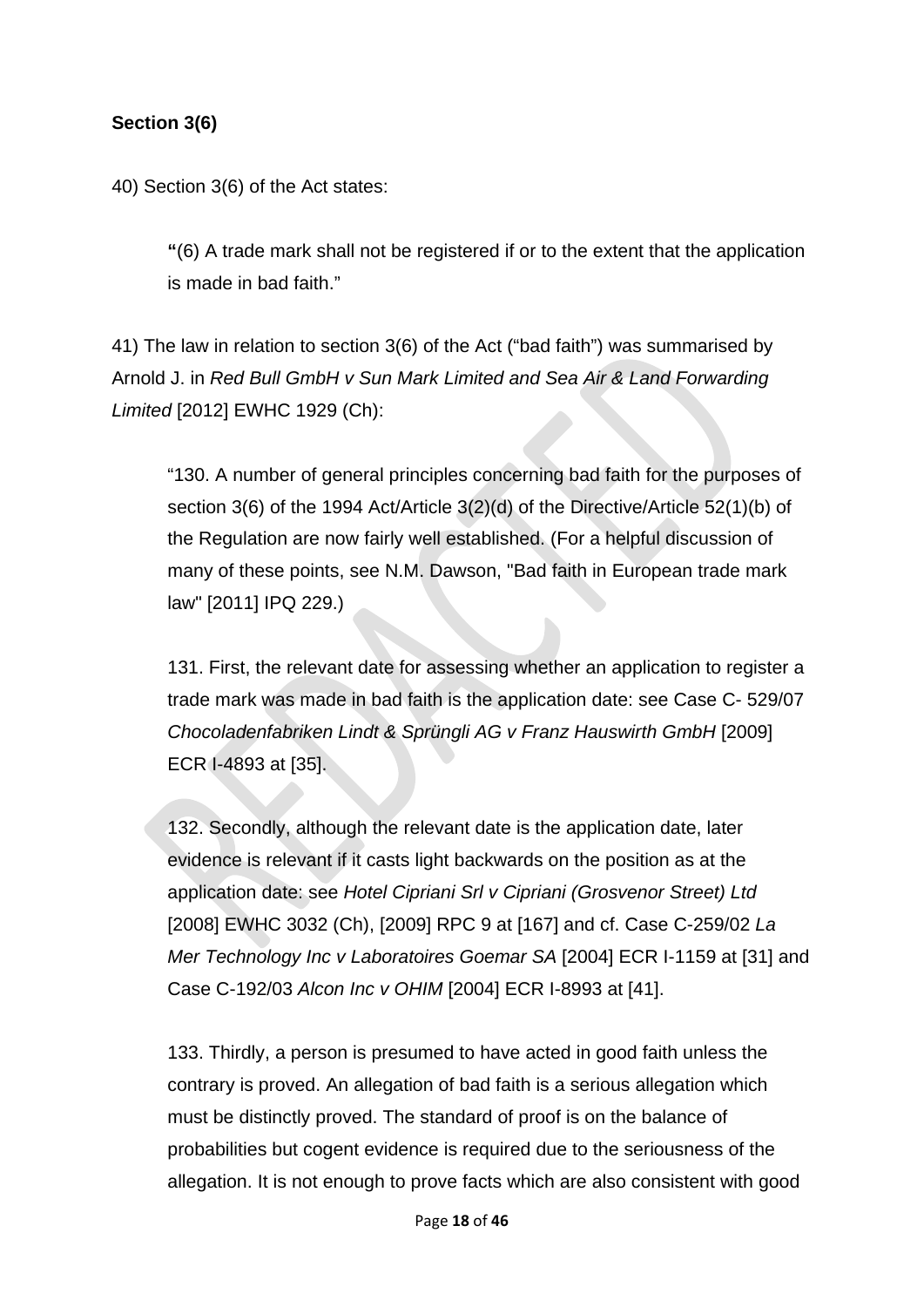faith: see *BRUTT Trade Marks* [2007] RPC 19 at [29], *von Rossum v Heinrich Mack Nachf. GmbH & Co KG* (Case R 336/207-2, OHIM Second Board of Appeal, 13 November 2007) at [22] and *Funke Kunststoffe GmbH v Astral Property Pty Ltd* (Case R 1621/2006-4, OHIM Fourth Board of Appeal, 21 December 2009) at [22].

134. Fourthly, bad faith includes not only dishonesty, but also "some dealings which fall short of the standards of acceptable commercial behaviour observed by reasonable and experienced men in the particular area being examined": see *Gromax Plasticulture Ltd v Don & Low Nonwovens Ltd* [1999] RPC 367 at 379 and *DAAWAT Trade Mark* (Case C000659037/1, OHIM Cancellation Division, 28 June 2004) at [8].

135. Fifthly, section 3(6) of the 1994 Act, Article 3(2)(d) of the Directive and Article 52(1)(b) of the Regulation are intended to prevent abuse of the trade mark system: see *Melly's Trade Mark Application* [2008] RPC 20 at [51] and *CHOOSI Trade Mark* (Case R 633/2007-2, OHIM Second Board of Appeal, 29 February 2008) at [21]. As the case law makes clear, there are two main classes of abuse. The first concerns abuse vis-à-vis the relevant office, for example where the applicant knowingly supplies untrue or misleading information in support of his application; and the second concerns abuse visà-vis third parties: see *Cipriani* at [185].

136. Sixthly, in order to determine whether the applicant acted in bad faith, the tribunal must make an overall assessment, taking into account all the factors relevant to the particular case: see *Lindt v Hauswirth* at [37].

137. Seventhly, the tribunal must first ascertain what the defendant knew about the matters in question and then decide whether, in the light of that knowledge, the defendant's conduct is dishonest (or otherwise falls short of the standards of acceptable commercial behaviour) judged by ordinary standards of honest people. The applicant's own standards of honesty (or acceptable commercial behaviour) are irrelevant to the enquiry: see *AJIT WEEKLY Trade Mark* [2006] RPC 25 at [35]-[41], *GERSON Trade Mark*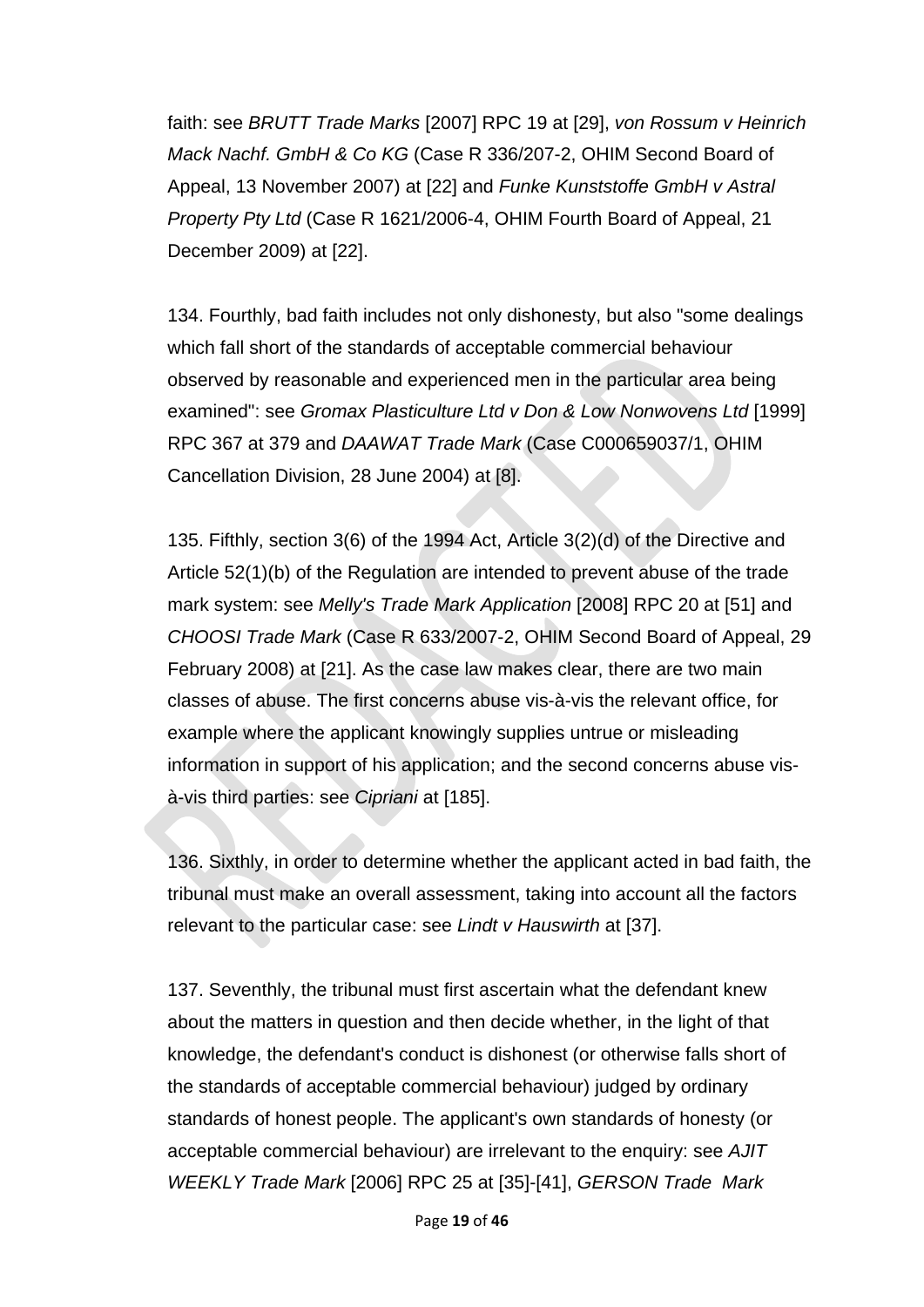(Case R 916/2004-1, OHIM First Board of Appeal, 4 June 2009) at [53] and *Campbell v Hughes* [2011] RPC 21 at [36].

138. Eighthly, consideration must be given to the applicant's intention. As the CJEU stated in *Lindt v Hauswirth*:

"41. … in order to determine whether there was bad faith, consideration must also be given to the applicant's intention at the time when he files the application for registration.

42. It must be observed in that regard that, as the Advocate General states in point 58 of her Opinion, the applicant's intention at the relevant time is a subjective factor which must be determined by reference to the objective circumstances of the particular case.

43. Accordingly, the intention to prevent a third party from marketing a product may, in certain circumstances, be an element of bad faith on the part of the applicant.

44. That is in particular the case when it becomes apparent, subsequently, that the applicant applied for registration of a sign as a Community trade mark without intending to use it, his sole objective being to prevent a third party from entering the market.

45. In such a case, the mark does not fulfil its essential function, namely that of ensuring that the consumer or end-user can identify the origin of the product or service concerned by allowing him to distinguish that product or service from those of different origin, without any confusion (see, inter alia, Joined Cases C-456/01 P and C-457/01 P *Henkel* v *OHIM* [2004] ECR I-5089, paragraph 48)."

42) Mr Bartlett submitted that MF clearly has no intention to trade under the mark in respect of all the goods listed. He further submitted that MF have failed to address the claim by way of any evidence other than a bare statement from Mr Sangmanee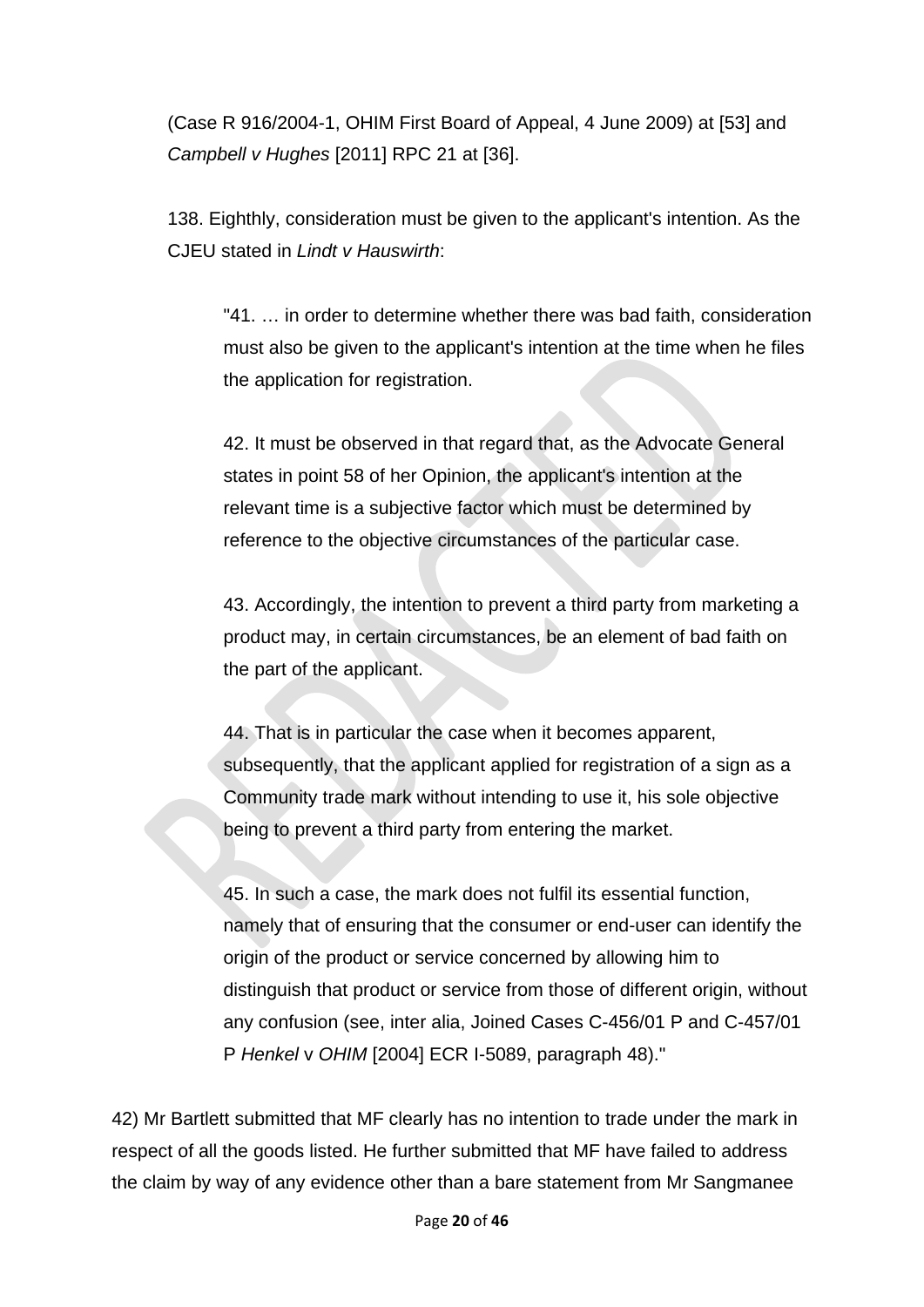that it does intend to trade across the whole range of goods claimed. Mr Bartlett contended that such a lack of evidence is insufficient, as per paragraph 9 of the decision of Mr David Kitchen Q.C. sitting as the Appointed Person in *Ferrero Spa's Trade Mark* [2004] RPC 29 where he held that:

"… He [the hearing officer] found that the sheer number of marks applied for and which apparently remained unused, and the period of time over which the applications had been made, raised a prima facie case requiring a response from the registered proprietors. If they had a bona fide intention to use their trade marks they should have stated it clearly in evidence and provided substantiating evidence or an explanation to counter the *prima facie* position established by the applicants. They had failed to do so with the result that the applications under s.3(6) succeeded."

43) In the circumstances, Mr Bartlett submitted that Mr Sangmanee's unsupported statement of an intention to use is not sustainable. Mr Bartlett also referred me to *Demon Ale Trade Mark* [2000] RPC 345, where Mr Geoffrey Hobbs Q.C., sitting as the Appointed Person held that:

"In the present case the objection under section 3(6) related to the applicant's breach of a statutory requirement. Section 32(3) of the Act required him to be a person who could truthfully claim to have a bona fide intention that DEMON ALE should be used (by him or with his consent) as a trade mark for beer. His application for registration included a claim to that effect. However he had no such intention and could not truthfully claim that he did. That was enough, in my view, to justify rejection of his application under section 3(6)."

44) I also keep in mind the following comments of Iain Purvis, sitting as the Appointed Person in *CEM 11 plus trade mark*, BL O-464-16

35. As Jacob J put it in Laboratoire de la Mer [2002] FSR 51 at 19 (though it was not directly in issue in that case):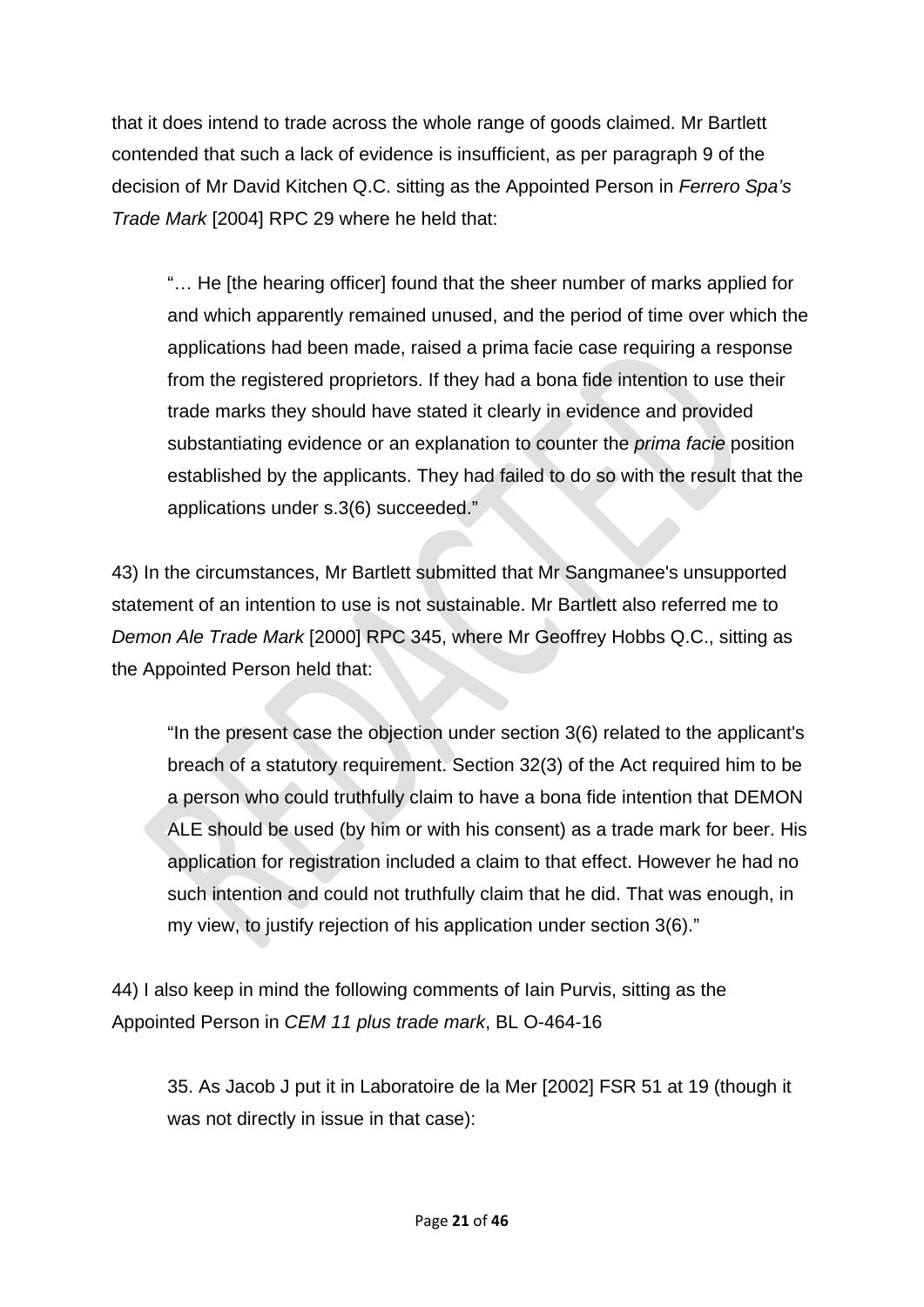*'If that statement is untrue then it seems fairly plain that the registration is vulnerable to an attack as one made in bad faith…'*

36. There has been discussion both in case law and academically as to whether the requirement of s32(3) and the consequent indirect introduction of a 'lack of intention to use' objection to trade mark applications is consistent with the Trade Marks Directive. No such requirement explicitly exists under the Directive, and none has been incorporated into the Trade Marks Regulation governing applications for Community Trade Marks. It is possible that s32(3) may ultimately be found incompatible with the Directive, if a reference were to be made on this issue to the Court of Justice. It is also possible, as Arnold J pointed out in his thorough account of this area in Red Bull GmbH v Sun Mark Limited [2012] EWHC 1929 (the whole section between paras 139 and 160 should be read) that the Directive must or can itself be read as requiring some form of intention to use.

37. For the purpose of this appeal it is not necessary to delve any further into these complex issues. It is necessary simply to identify three well established principles of UK law as it has developed in this area, in relation to the objection of bad faith generally and in relation to the specific question of 'intention to use':

(i) Bad faith requires dishonesty or at least dealings falling short of the standards of acceptable commercial behavior observed by reasonable and experienced men in the particular area being examined [Gromax v Don & Low [1999] RPC 367 at 379, approved many times in the UK, and generally considered consistent with the approach to bad faith taken by the Court of Justice]

(ii) A person is presumed to have acted in good faith unless the contrary is proved. An application of bad faith is a serious allegation which must be distinctly proved by cogent evidence. It is not enough to prove facts which are also consistent with good faith. [Red Bull para 133 and the cases there cited].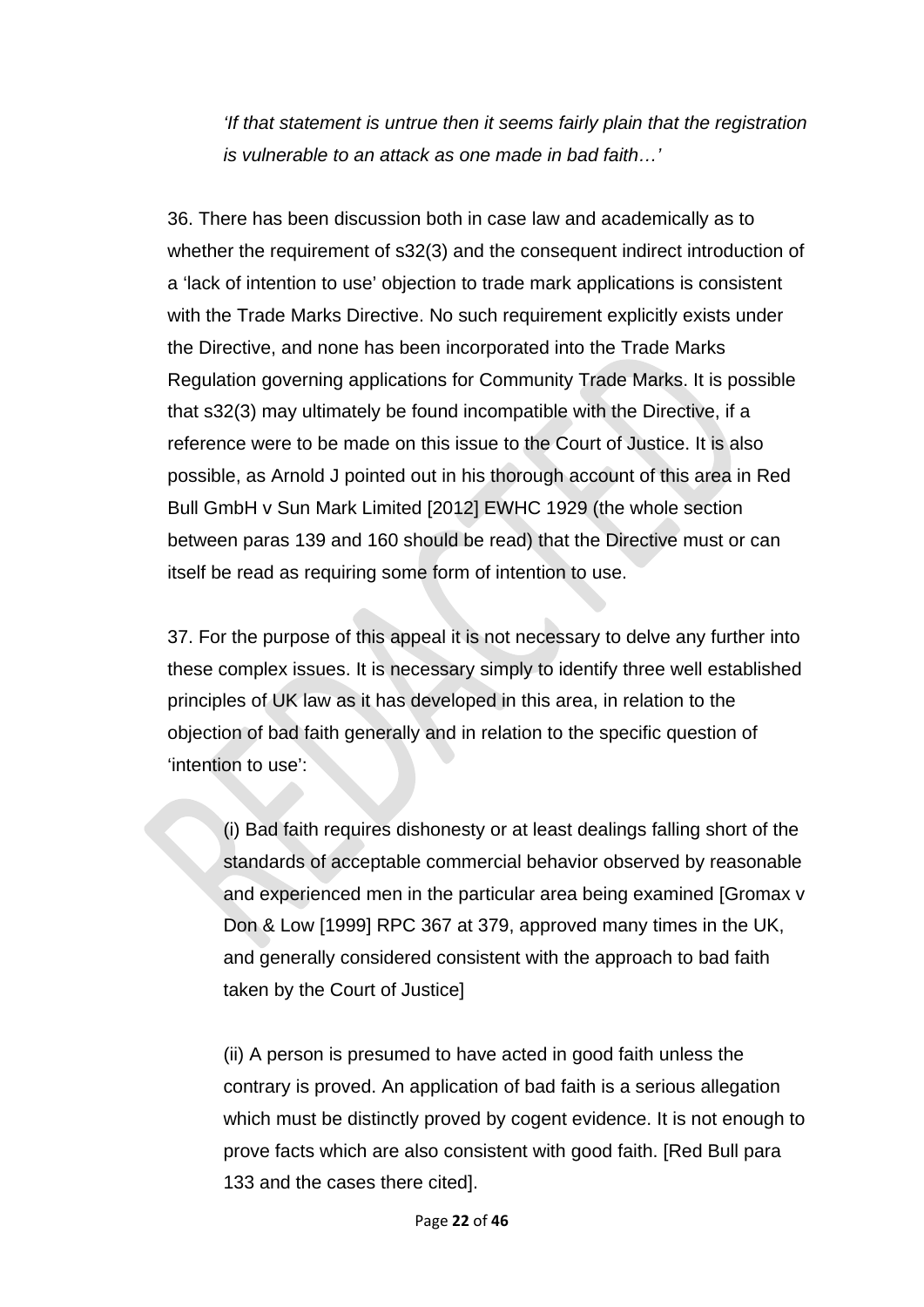(iii) Intention to use, so far as s32(3) (and the law of bad faith) is concerned, may include a *'possible or contingent use at some future date'* (depending on all the circumstances). [Red Bull para 163, citing Neuberger J in Knoll AG's Trade Mark [2003] RPC 10 and the Court of Appeal in 32Red [2012] EWCA Civ 19.]

38. In the present case, it is not suggested by Mr Matalia that the University did not intend to use the trade mark at all. Indeed, it is common ground that they had been using it on a substantial scale in relation to various educational services provided by the University through the Centre for Evaluation and Monitoring including the provision of 11+ papers since long before the application was made. Rather Mr Matalia simply asserts that the scope of the services for which the CEM mark was applied for extends beyond those for which the University had used the mark or intended to use it in the future.

39. Before me Mr Bragiel primarily relied on the fact that the CEM mark had been applied for in relation to services which had not yet been provided by the University and yet the University had chosen to put in no evidence as to its intention to use the mark in respect of those services.

40. It seems to me that this argument is essentially seeking to reverse the burden of proof in a case of this nature. Unless and until a cogent and compelling case is put forward by the party alleging bad faith which amounts to a *prima facie* case that there was no intention to use, there is no reason why the proprietor should be expected to advance positive evidence of such an intention. As I have noted above at para 37(ii), the law is clear that the burden is on the applicant for invalidity and the burden is a heavy one. Having signed the TM3 with its accompanying declaration, the proprietor has stated its intention and the tribunal will presume in the first instance that this was done *bona fide*.

41. It is of course possible for the burden to be shifted if an applicant for revocation can point to particular facts or circumstances which are plainly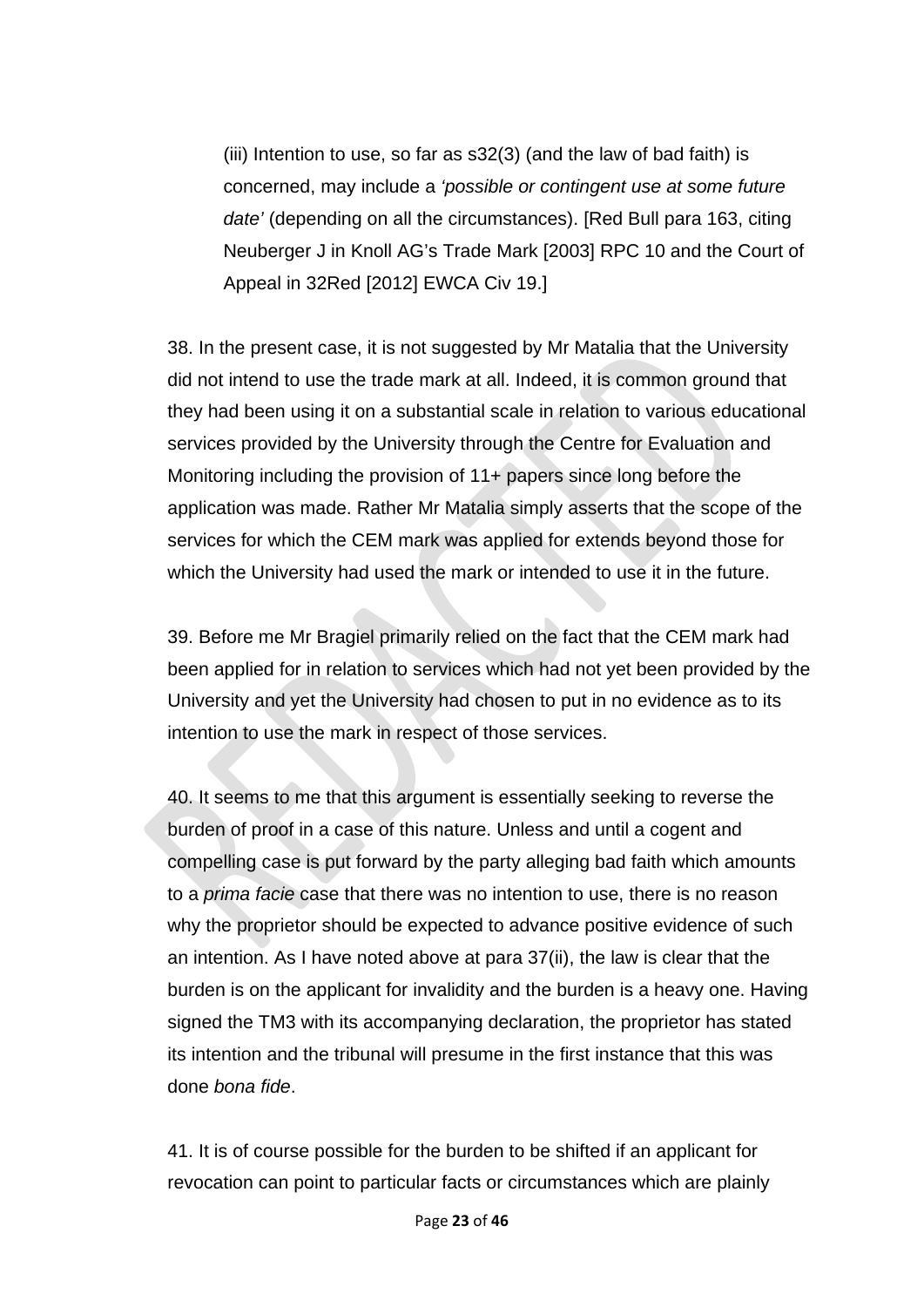inconsistent with an intention to use across the whole scope of the application. For example the applicant might have gone on record stating that it does not have any intention in the foreseeable future of ever entering a particular field or of licensing the use of its trade mark in that field. I would also suppose that a *prima facie* case of bad faith might be made out against a small trader in a limited area of business who had applied to register its mark across an unfeasibly wide range of goods and services in almost every single class. However, unless such facts or circumstances are identified, the proprietor is in my view under no obligation to 'prove' its intentions.

45) TWG has raised a compelling *prima facie* case that MF does not have an intention to use its mark across the full range of goods claimed citing the incompatibility of a sign indicating a type of tea being used in respect of goods unrelated to tea. As Mr Kitchen Q.C. identified in *Ferrero Spa*, in these circumstances it is for MF to provide substantiating evidence or an explanation to counter the *prima facie* case established by TWG. Mr St Quintin submitted that the *Ferrero Spa* and *Demon Ale* cases are not persuasive because of the factual issues they were considering were different to the current case. Whilst I accept that the factual backgrounds are different, there are still points that can be taken away and applied to the facts of the current case. In particular, the need for an evidential response to TWG's *prima facie* case. Mr Sangmanee's statement that MF does have an intention to use its mark on the goods is not supported by any evidence or even any explanation as to why this would be so. Consequently, MF's response suffers from the failing highlighted in *Ferrero Spa*. Mr St Quinton attempted to defend MF's position by claiming that the mark could be used in the situation where MF could promote a coffee by way of stating that it originates "from the makers of Lucky Tea". I dismiss this argument for two reasons. Firstly, an explanation of how the mark MAY be used in respect of, for example, coffee does not displace the onus placed upon MF to substantiate its claim to an intention to use the mark in respect of all the goods. Secondly, the example used by Mr St Quintin is not trade mark use in respect of coffee, but merely a reference to a sign used in respect of tea.

46) Mr St Quintin also submitted all goods can be sold in a tea room and can be cobranded. I do not find it credible that a tea room branded LUCKY TEA woulkd also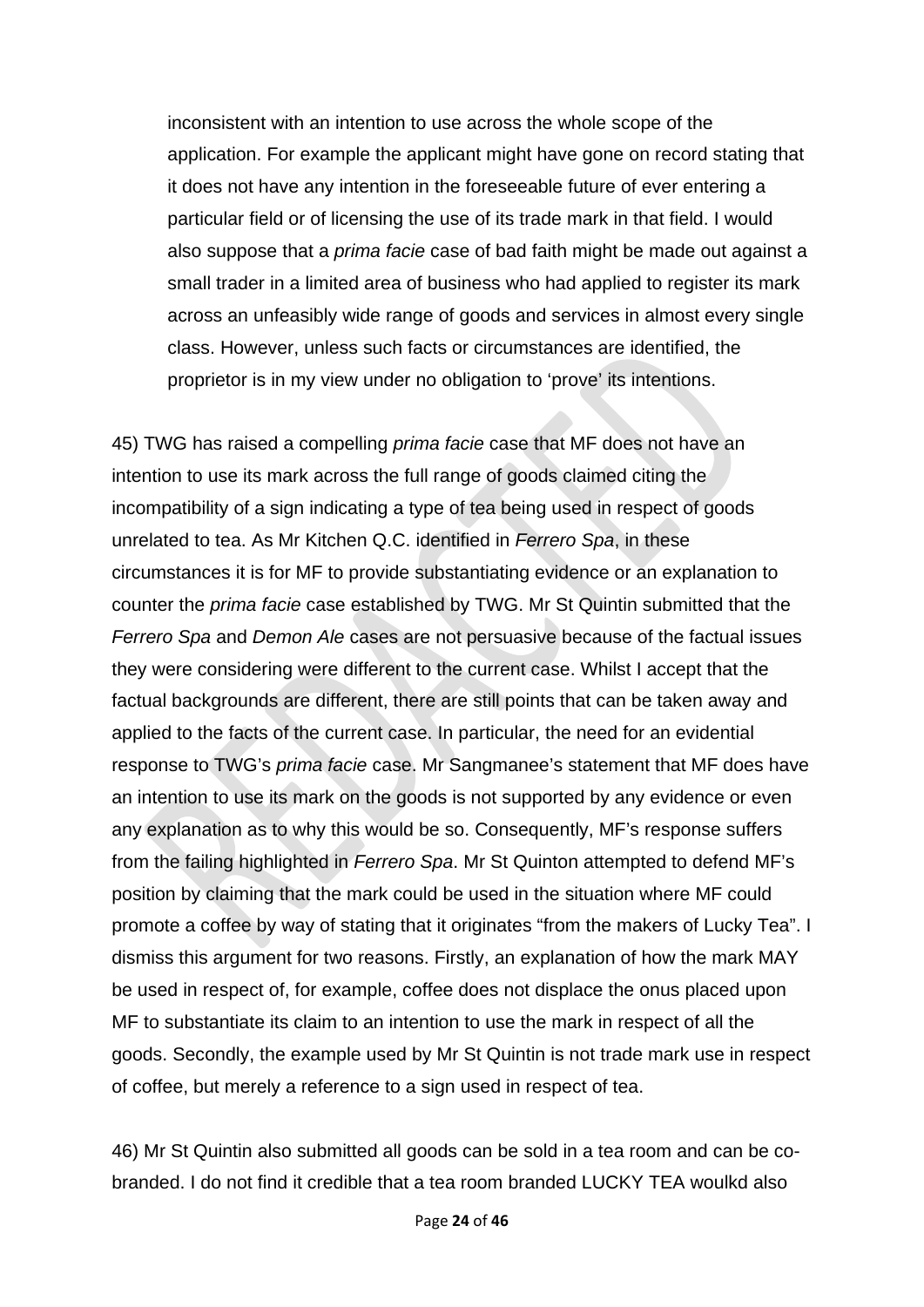sell a brand of coffee under the same mark because of the obvious potential to deceive the public if it did so. I dismiss this argument.

47) Mr St Quintin also relied upon the fact that there is evidence of lots of other registrations, including some belonging to TWG, where equally broad specifications have been used in respect of marks incorporating the word tea. As Mr Bartlett submitted, this is not a defence. It does not address the claim against MF and I dismiss this.

48) In light of all of the above, I find that MF acted in bad faith when it claimed to have an intention to use the mark LUCKY TEA in respect of all the goods listed in the Class 30 specification of the application that are not tea or tea based. TWG make no case against *tea* or *tea-based beverages*. In respect of the other goods listed, I find that the grounds are not successful in respect of *non medical infusions*, *dried plants* and *flavourings and mixtures of the aforesaid goods, for preparing nonmedicinal beverages*. This is because these terms include tea in the form of an infusion, flavourings and/or dried leaves (covered by the term *dried plants*) that, alone or as a mixture with other goods, can be used for preparing beverages.

49) In light of the above, I find that TWG's ground based upon bad faith is successful in respect of the following list of Class 30 goods:

*Coffee, … cocoa ; cocoa-, coffee-, [or] chocolate- …-based beverages; …; sugar, rice, bread, pastry and confectionary, pancakes (foodstuffs); cookies; cakes; rusks; confectionary; chocolate; edible ices; honey, salt, mustard; vinegar, sauces (condiments); condiments; spices; … seeds, flavourings, other than essential oils, and mixtures of the aforesaid goods, for preparing non-medicinal beverages.* 

50) In respect of MF's Class 21 goods, Mr Bartlett's arguments were less forceful. He submitted that the situation regarding these goods is more complicated, submitting that it is quite possible "LUCKY TEA" could be used on a canister in a decorative way, but there is also scope for it to be deceptive i.e. where it creates an expectation that the canister contains tea. I am not persuaded by this. As Mr Bartlett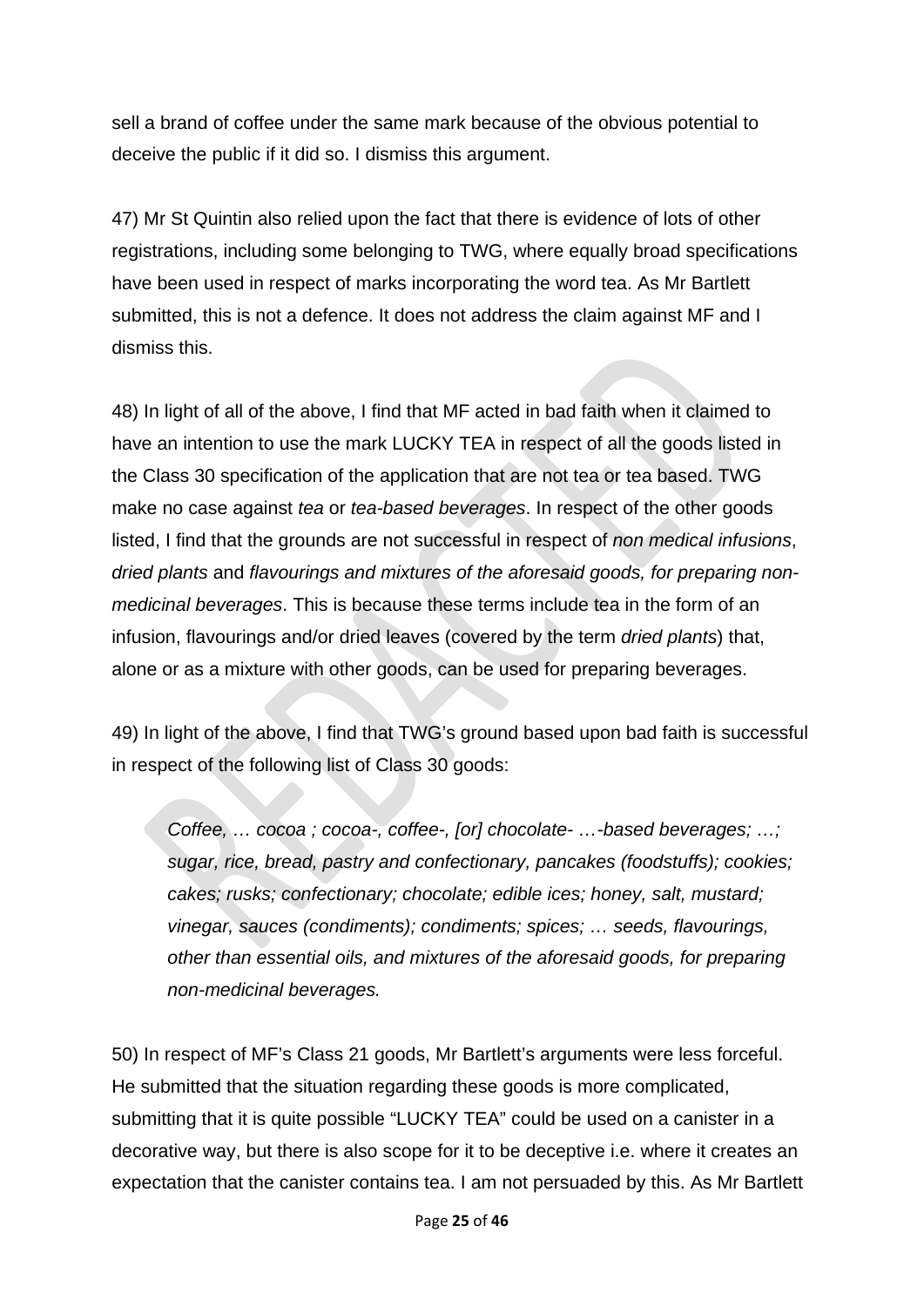recognised there is legitimate use in the form of decorative or promotional use on the canister. Having concluded this, it is difficult for TWG to have a compelling *prima facie* case. TWG's submissions do not cast sufficient doubt as to MF's intentions. I dismiss TWG claim of bad faith in respect of all of MF's Class 21 goods.

## **Section 3(3)(b)**

51) Section 3(3)(b) reads as follows:

"**3.** - (3) A trade mark shall not be registered if it is-

(a) …

(b) of such a nature as to deceive the public (for instance as to the nature, quality or geographical origin of the goods or service)."

52) Section 3(3)(b) of the Act derives directly from article 3(1)(g) of the Directive. In *Elizabeth Florence Emanuel v Continental Shelf 128 Ltd* Case C-259/04 the European Court of Justice (ECJ) held:

"47. Nevertheless, the circumstances for refusing registration referred to in Article 3(1)(g) of Directive 89/104 presuppose the existence of actual deceit or a sufficiently serious risk that the consumer will be deceived (Case C-87/97 *Consorzio per la tutela del formaggio Gorgonzola* [1999] ECR I-1301, paragraph 41)."

53) An objection under Section 3(3)(b) should therefore only be raised if there is a real, as opposed to a purely theoretical potential for deception of the public. In the *Consorzio per la tutela del formaggio Gorgonzola* case referred to, the ECJ stated:

"41. As to that, the circumstances contemplated in Article  $3(1)((c)$  of the First Directive 89/104 do not apply to the present case. The circumstances envisaged in the other two relevant provisions of that directive - refusal of registration, invalidity of the trade mark, or revocation of the proprietor's rights, which preclude its use being continued under Article 14(2) of Regulation No 2081/92 presuppose the existence of actual deceit or a sufficiently serious risk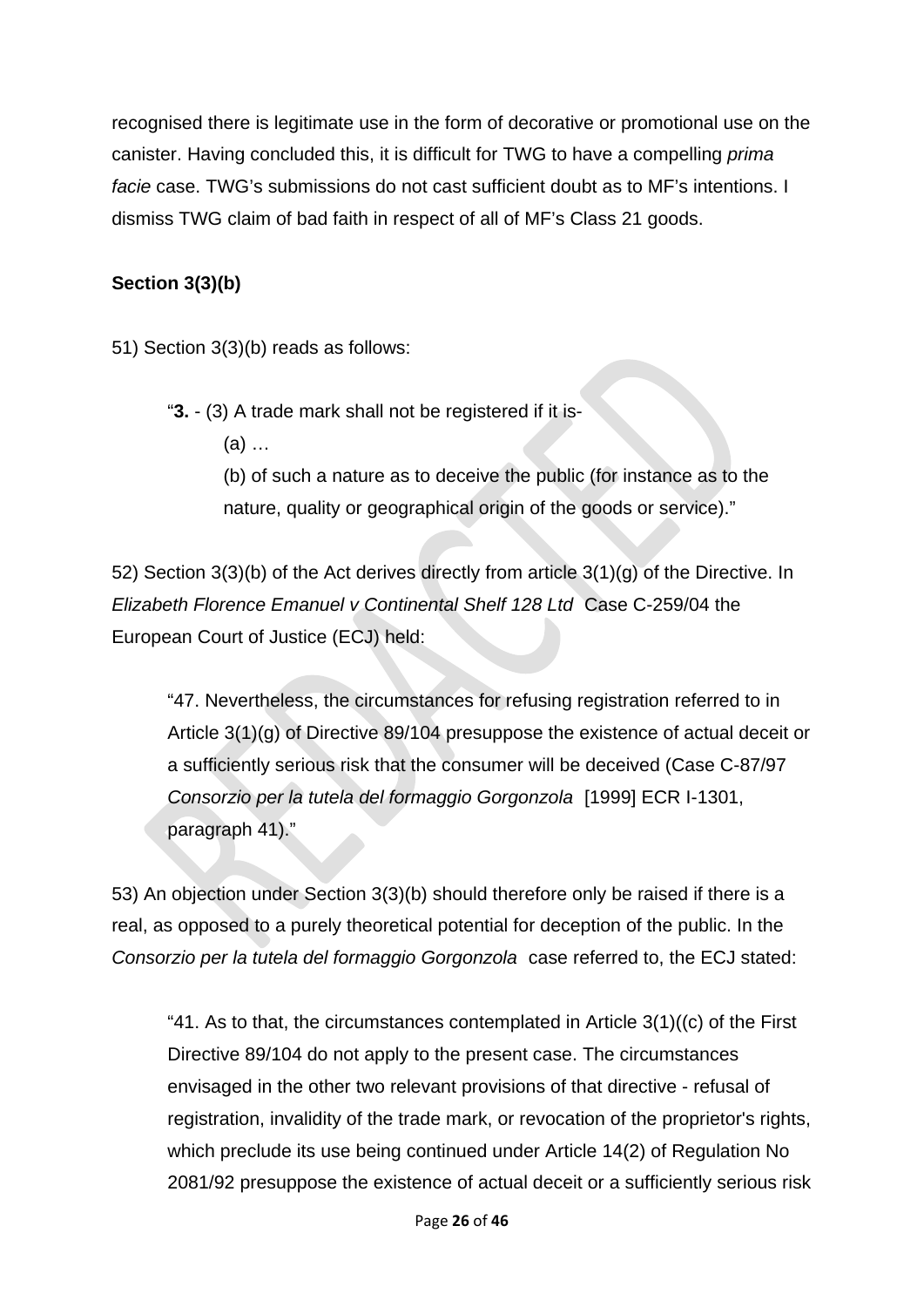that the consumer will be deceived (see, on that subject, *Clinique*, cited above, Case C- 470/93 *Mars* [1995] ECR I-1923, and Case C-313/94 *Graffione* [1996] ECR I-6039, paragraph 24)."

54) Mr Bartlett submitted that if the mark LUCKY TEA were to be used on any Class 30 goods not being "tea", such as coffee, cocoa, or rice, it is obvious that that this would result in real consumer deception. In support of this submission, he directed me to my colleague Allan James' decision in *BRAMLEY OLD SPOT PORK trade mark*, BL O-316-09. In this case, Mr James was considering whether the mark created was "sufficiently different to the breed name [Gloucester Old Spots] so as to avoid raising the same expectations amongst the relevant consumer group with regard to the breed of pig" (paragraph 33). He concluded, at paragraph 36, that "the mark is of such a nature as to present a serious risk of deception amongst the relevant consumer group."

55) Mr Kapur, in his evidence, relied upon a "brand extension" argument, contending that the way brands are applied to products nowadays will result in consumers not being deceived if they see a mark containing the word TEA applied to non-tea products. In respect of the mark and goods at issue, I do not find this argument credible. It is clear to me that where the beverages or goods for making beverages are not tea or tea based, consumer deception will result. I dismiss Mr Kapur's argument.

56) Mr St Quintin relied on the example of "Hartley's Strawberry Jam" that is used in the Registry's Work Manual as an example of the application of section 3(3)(b). The manual states that the mark would not attract an objection if the goods claimed were "jams" because it will be assumed that the mark will only be used on strawberry jam. For the same reason, in the current case, MF's mark insofar as it relates to *teas* or *tea based beverages* would not be caught by the provisions in section 3(3)(b). Sensibly, TWG has not challenged these goods under this ground of opposition.

57) In respect of some of the other goods included in MF's application, I consider that a similar risk exists as identified by Mr James in *BRAMLEY OLD SPOT PORK trade mark*. As it was put by Mr Bartlett, were the consumer to purchase a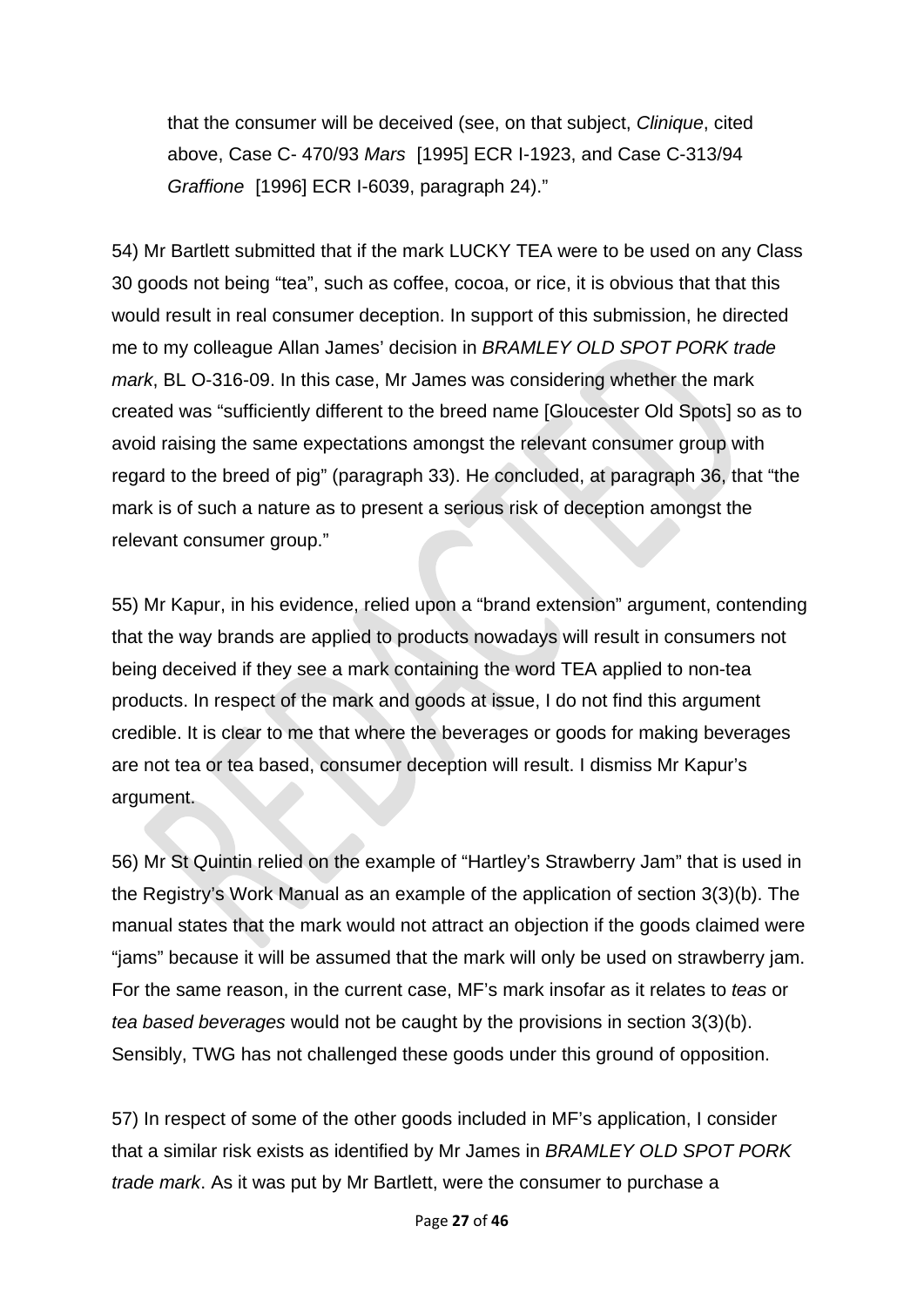canister/packet bearing the sign LUCKY TEA only to find that it contained coffee, then (s)he would have been deceived. This example illustrates to me that the mark "is of such a nature as to present a serious risk of deception amongst the relevant consumer group" (to borrow the language used by Mr James). The scope of success of this ground is somewhat more limited than that of the section 3(6) ground because I accept the possibility that goods such as confectionary and cakes may be flavoured with tea and, in such circumstances, the sign may be used in a non-deceptive way. The same applies to all of MF's Class 21 goods. Therefore, the scope of success is less than achieved under section 3(6) and does not improve TWG's case.

#### **Summary**

58) TWG's grounds based upon section 5(4)(a) fails in its entirety.

59) Its grounds based upon section 3(6) are successful in respect of the following list of Class 30 goods:

*Coffee, … cocoa ; cocoa-, coffee-, [or] chocolate- …-based beverages; …; sugar, rice, bread, pastry and confectionary, pancakes (foodstuffs); cookies; cakes; rusks; confectionary; chocolate; edible ices; honey, salt, mustard; vinegar, sauces (condiments); condiments; spices; … seeds, flavourings, other than essential oils, and mixtures of the aforesaid goods, for preparing non-medicinal beverages.* 

60) TWG has achieved a measure of success under its ground based upon section 3(3)(b), but the level of success is less than that achieved under the section 3(6) ground.

61) MF's application can, therefore, proceed to registration in respect of the following goods:

**Class 21:** *Household or kitchen utensils and containers; teapots; tea services; tea balls, strainers, tea measures, infusers, tea filters, tea cosys of metal; tableware of glass, porcelain, earthenware, synthetic resin, terracotta;*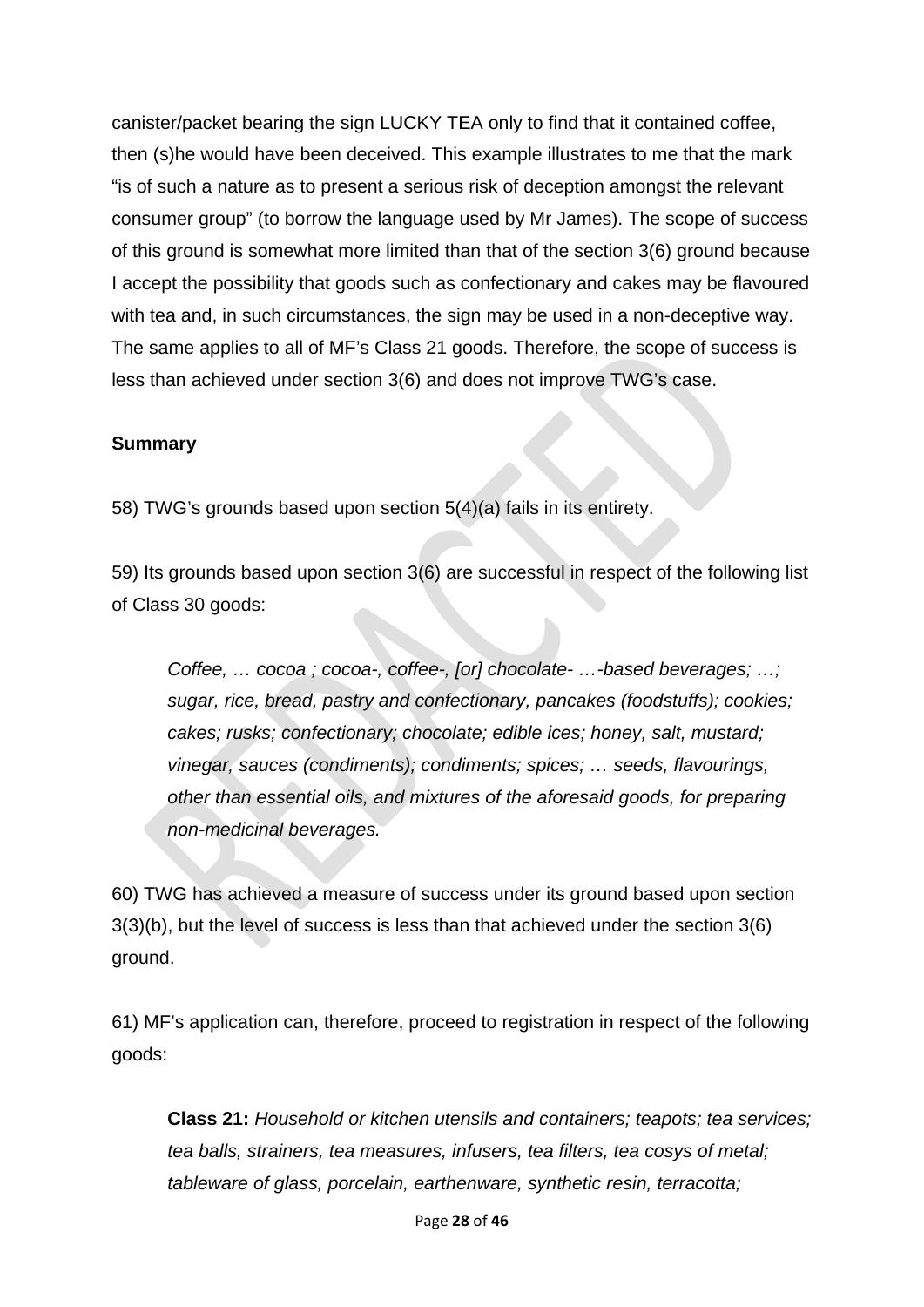*tableware of precious metal or coated therewith (except cutlery); tea canisters, caddies and urns; candlesticks and candelabra (candlesticks) of precious metal or coated therewith; trays and boxes for household use of precious metal or coated therewith.*

**Class 30:** *Tea, tea-based beverages; non medical infusions; dried plants and flavourings, and mixtures of the aforesaid goods, for preparing non-medicinal beverages*

## **MF's Opposition to TWG's application 3019785**

62) Both Mr St Quintin and Mr Bartlett acknowledged that the outcome of this opposition will depend upon the outcome of TWG's opposition against the application relied upon by MF as its earlier mark that it bases its section 5(1) and section 5(2). However, as TWG only partially succeeded in its attack on the earlier mark, it is necessary that I undertake a considered approach to this opposition.

## **Section 5(1)**

62) Section 5(1) of the Act is as follows:

**5.** - (1)\* A trade mark shall not be registered if it is identical with an earlier trade mark and the goods or services for which the trade mark is applied for are identical with the goods or services for which the earlier trade mark is protected.

63) The respective marks are self-evidently not identical because the fan-like device elements, the shape of the canister, the six sided label shape and the "TWG" sign present in TWG's mark are all absent in MF's mark. In light of this, MF's opposition has no prospect of success under section 5(1) of the Act.

## **Section 5(2)(a)**

64) This ground was not pursued at the hearing.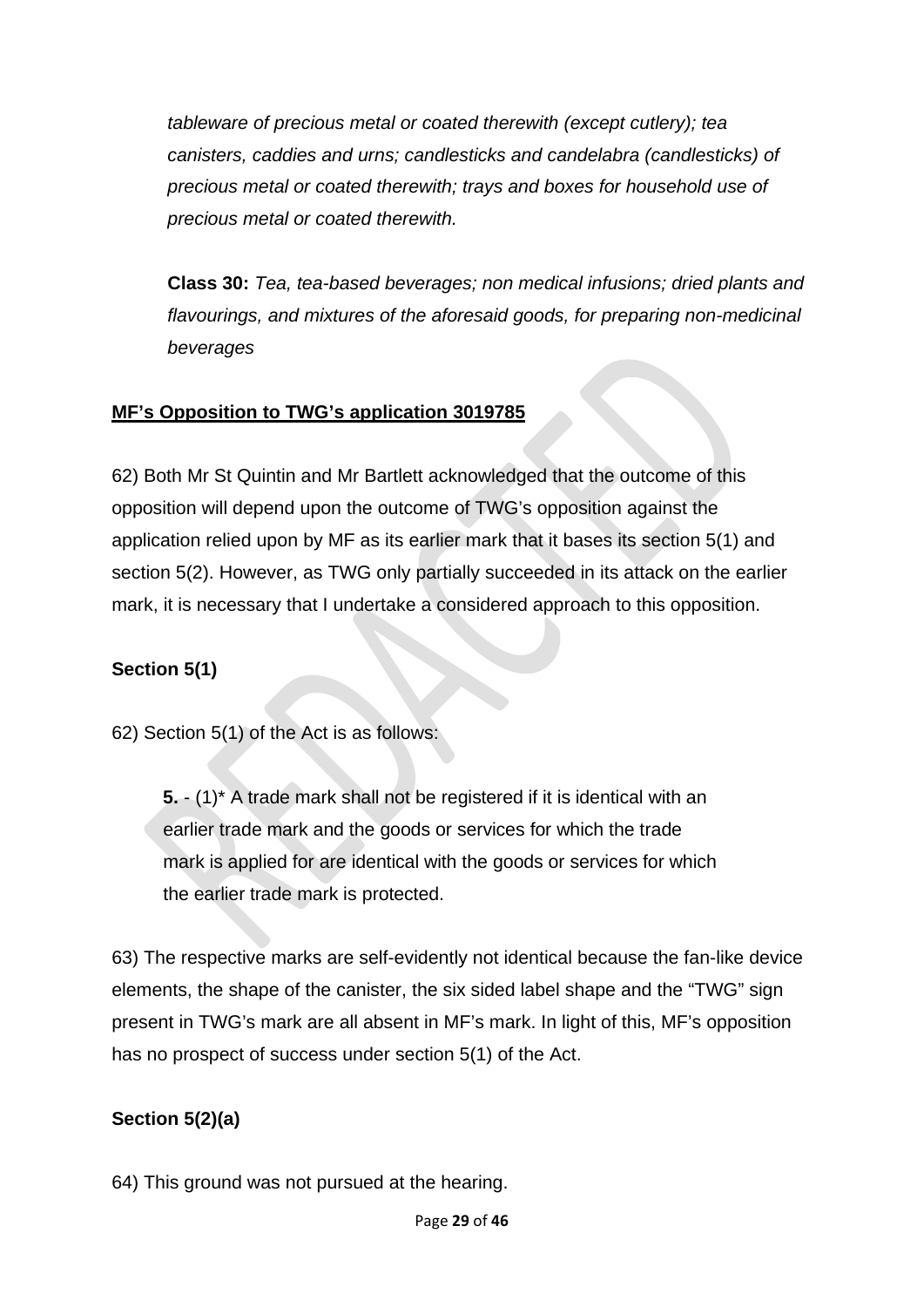## **Section 5(2)(b)**

65) Sections 5(2)(b) of the Act is as follows:

"5(2) A trade mark shall not be registered if because-

(b) it is similar to an earlier trade mark and is to be registered for goods or services identical with or similar to those for which the earlier trade mark is protected, there exists a likelihood of confusion on the part of the public, which includes the likelihood of association with the earlier trade mark".

### *Comparison of goods and services*

66) In the judgment of the Court of Justice of the European Union in *Canon*, Case C-39/97, the court stated at paragraph 23 of its judgment that:

"In assessing the similarity of the goods or services concerned, as the French and United Kingdom Governments and the Commission have pointed out, all the relevant factors relating to those goods or services themselves should be taken into account. Those factors include, inter alia, their nature, their intended purpose and their method of use and whether they are in competition with each other or are complementary".

67) The relevant factors identified by Jacob J. (as he then was) in the *Treat* case, [1996] R.P.C. 281, for assessing similarity were:

- a) The respective users of the respective goods or services;
- b) The physical nature of the goods or acts of services
- c) The respective trade channels through which the goods or services reach the market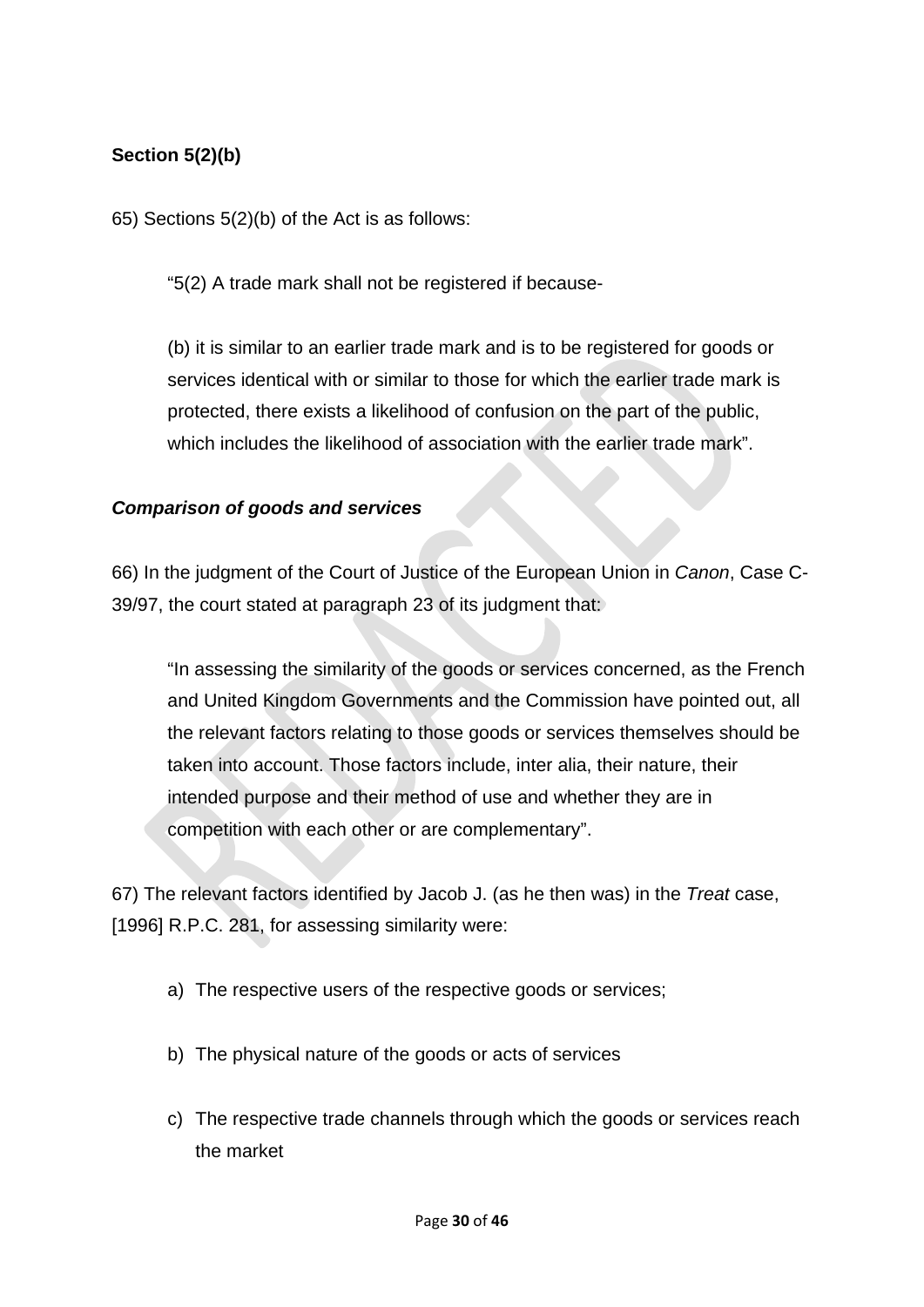- d) In the case of self serve consumer items, where in practice they are respectively found or likely to be found in supermarkets and in particular whether they are, or are likely to be, found on the same or different shelves;
- e) The extent to which the respective goods or services are competitive. This inquiry may take into account how those in trade classify goods, for instance whether market research companies, who of course act for industry, put the goods or services in the same or different sectors.

68) I also keep in mind the guidance of the General Court ("the GC") in *Gérard Meric v OHIM*, T-133/05 ("MERIC"):

"29 In addition, the goods can be considered as identical when the goods designated by the earlier mark are included in a more general category, designated by the trade mark application (Case T-388/00 Institut für Lernsysteme v OHIM – Educational Services (ELS) [2002] ECR II-4301, paragraph 53) or when the goods designated by the trade mark application are included in a more general category designated by the earlier mark (Case T-104/01 Oberhauser v OHIM – Petit Liberto (Fifties) [2002] ECR II-4359, paragraphs 32 and 33; Case T-110/01 Vedial v OHIM – France Distribution (HUBERT) [2002] ECR II-5275,paragraphs 43 and 44; and Case T- 10/03 Koubi v OHIM – Flabesa (CONFORFLEX) [2004] ECR II-719, paragraphs 41 and 42)."

69) I begin by considering the level of similarity between the parties' Class 21 goods, which are:

| Goods of MF's earlier mark                     | <b>Goods of TWG's mark</b>                 |
|------------------------------------------------|--------------------------------------------|
| <b>Class 21: Household or kitchen utensils</b> | Class 21: Tea pots, tea cups and           |
| and containers; teapots; tea services;         | saucers, milk jugs, sugar bowls and        |
| tea balls, strainers, tea measures,            | basins, plates, containers for foodstuffs; |
| infusers, tea filters, tea cosys of metal;     | tea balls, tea caddies, tea canisters, tea |
| tableware of glass, porcelain,                 | infusers, tea strainers, bone china        |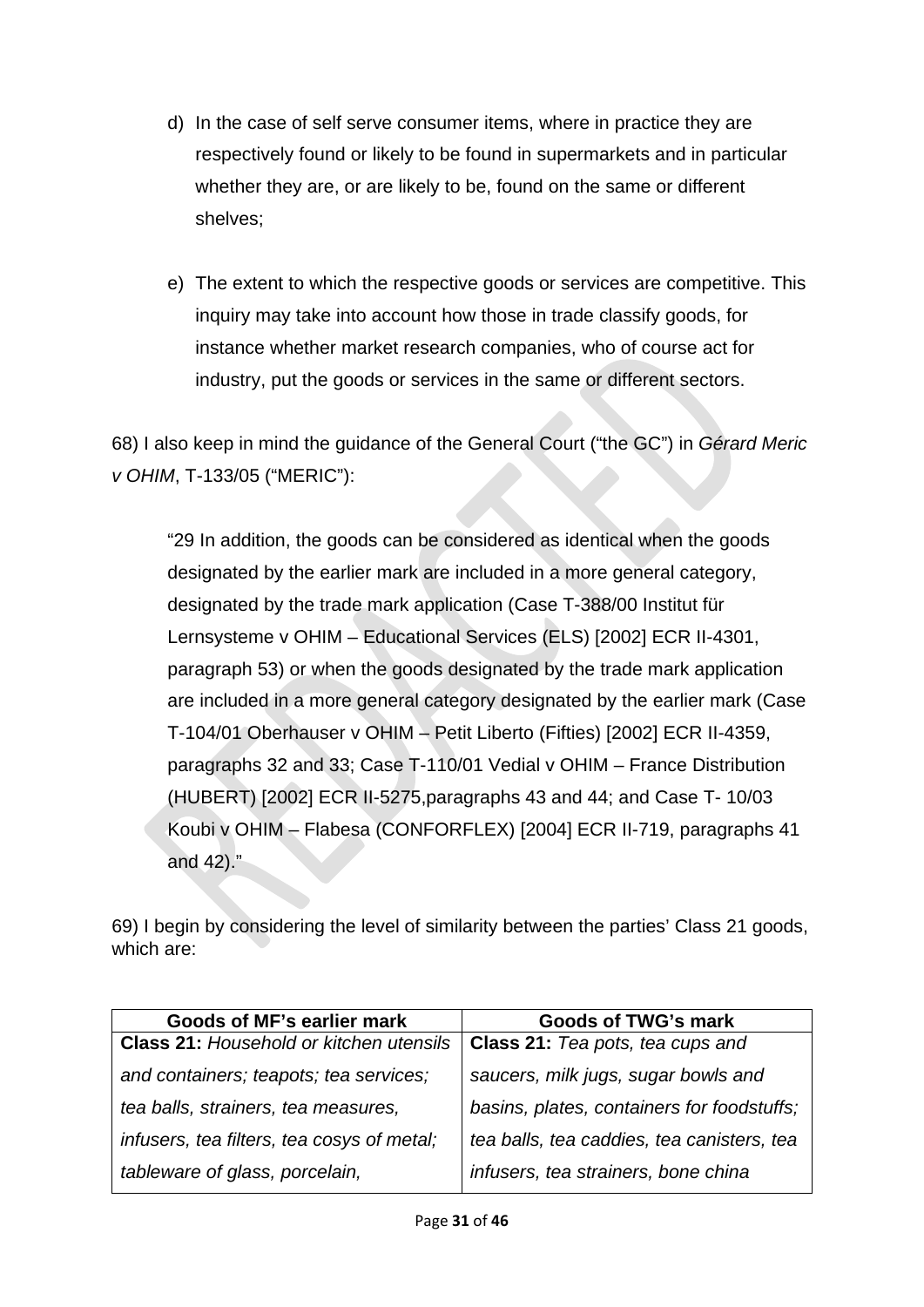| earthenware, synthetic resin, terracotta;  | tableware (other than cutlery), porcelain |
|--------------------------------------------|-------------------------------------------|
| tableware of precious metal or coated      | ware; earthenware; mugs; crockery;        |
| therewith (except cutlery); tea canisters, | drinking glasses; and tumblers.           |
| caddies and urns; candlesticks and         |                                           |
| candelabra (candlesticks) of precious      |                                           |
| metal or coated therewith; trays and       |                                           |
| boxes for household use of precious        |                                           |
| metal or coated therewith.                 |                                           |
|                                            |                                           |

70) The following of TWG's terms also appear in MF's specification and consequently the goods are self-evidently identical:

*Tea pots, …; tea balls, tea caddies, tea canisters, tea infusers, …; earthenware;* 

71) In respect of TWG's *tea cups and saucers*, these are covered by MF's *tea services* and applying the principal identified in *MERIC*, I conclude that the respective goods are identical.

72) TWG's *tea strainers* are the same as MF's *tea filters*, or if tea filters is seen as a broader term, TWG's goods are covered by the term when applying the guidance in MERIC. I conclude that the respective goods are identical.

73) TWG's *bone china tableware (other than cutlery)* is covered by MF's *tableware of …, porcelain* [or] *earthenware* , or if not covered, it includes goods that are so similar as to be virtually identical, differing only in the perceived quality of the base material.

74) TWG's *porcelain ware* is a broad term that includes *tableware of …, porcelain* listed in MF's specification, therefore, applying the guidance in MERIC, the respective goods are identical.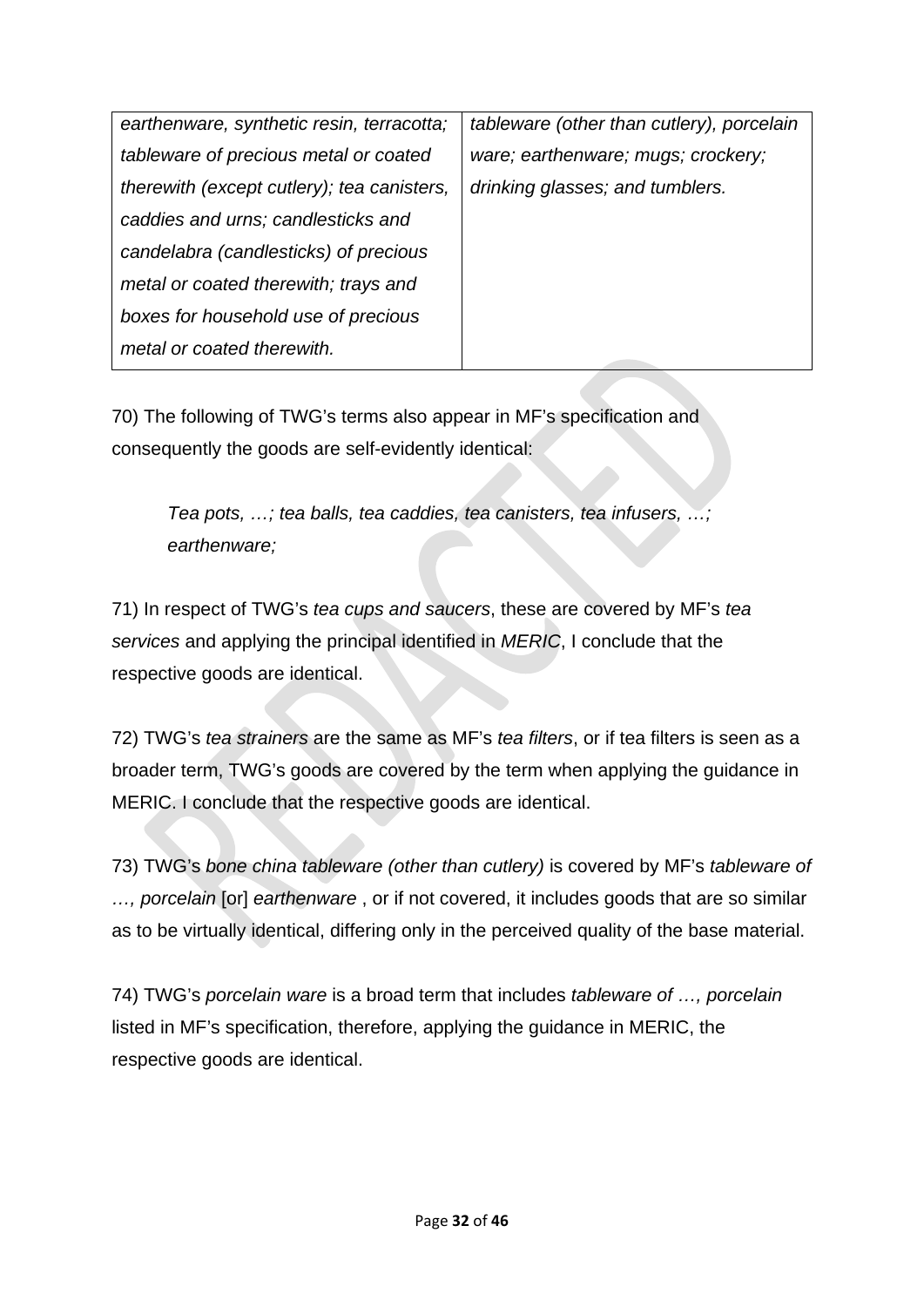75) TWG's *milk jugs, sugar bowls.., plates,; …; mugs; crockery; drinking glasses; and tumblers* can all be described as tableware and consequently identical to MF's term *tableware of glass, porcelain, earthenware, synthetic resin, terracotta.*

76) Finally, TWG's *basins* and *containers for foodstuffs* are both covered by MF's *Household or kitchen … containers*. Therefore, they are identical.

77) The respective Class 30 goods are set out below:

| Goods of MF's earlier mark              | <b>Goods of TWG's mark</b>               |
|-----------------------------------------|------------------------------------------|
| Class 30: Tea, tea-based beverages;     | Class 30: Coffee, coffee-based           |
| non medical infusions; dried plants and | beverages; tea, black tea [English tea], |
| flavourings, and mixtures of the        | flavorings of tea, tea-based beverages,  |
| aforesaid goods, for preparing non-     | fruit flavoured tea (other than          |
| medicinal beverages                     | medicinal), fruit tea (other than for    |
|                                         | medical purposes), beverages with tea    |
|                                         | base, Rooibos tea, herbal tea (other     |
|                                         | than for medicinal use), Chai tea, green |
|                                         | tea, Japanese green tea, Oolong tea      |
|                                         | (Chinese tea), aromatic teas (other than |
|                                         | for medicinal use), beverages made of    |
|                                         | tea, iced tea, tea bags (other than for  |
|                                         | medicinal use), tea extracts, tea        |
|                                         | essence; tea for infusions (other than   |
|                                         | for medicinal use), spices; sugar,       |
|                                         | chocolates, chocolate bars, pralines,    |
|                                         | edible ices, ice cream, sorbets (ices),  |
|                                         | ice desserts, confectionery, cakes,      |
|                                         | pastry, macaroons (pastry), pastries,    |
|                                         | biscuits, cookies, aromatic preparations |
|                                         | for pastries; food dressings (sauces),   |
|                                         | sauces (condiments); frozen yoghurt      |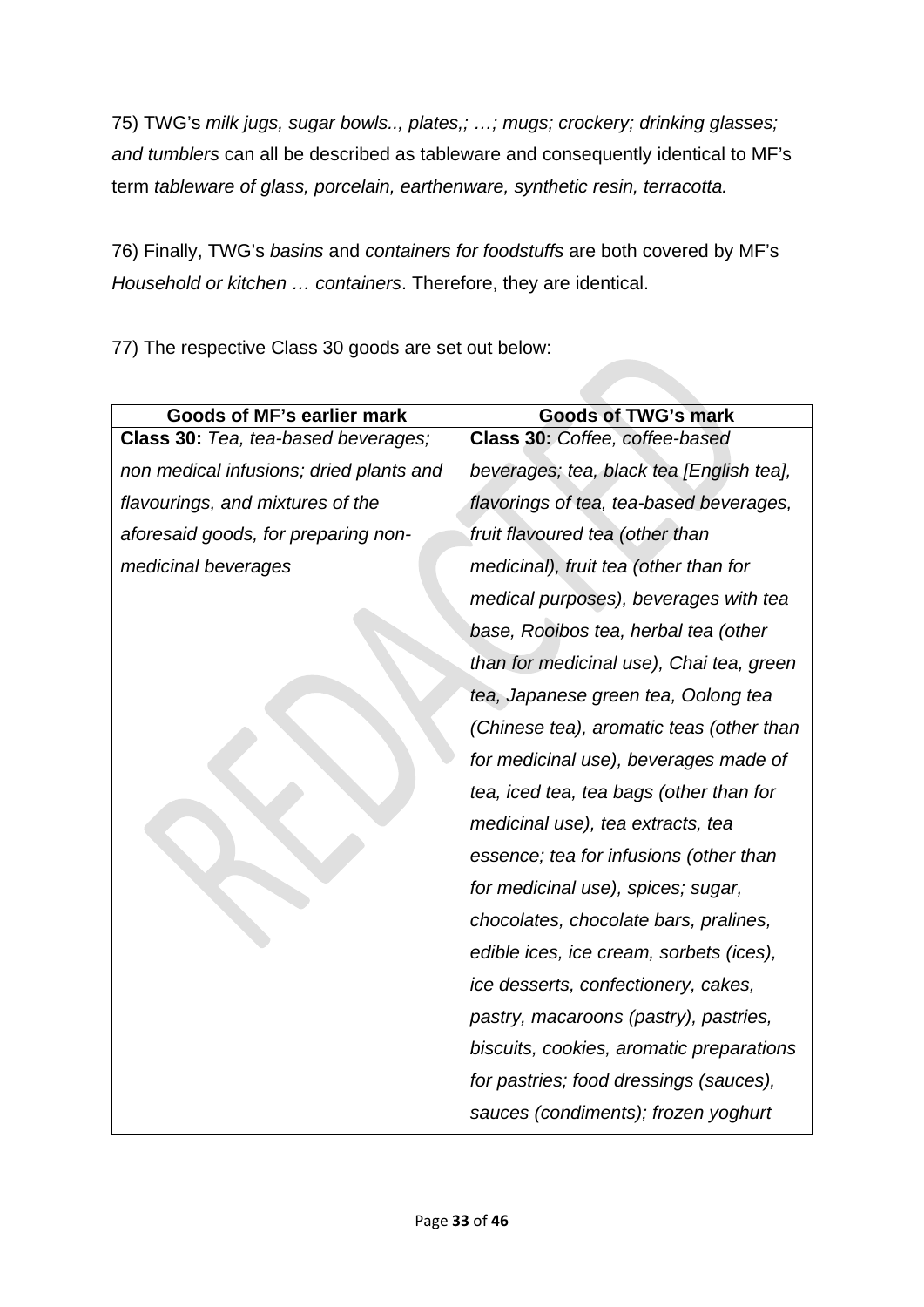78) TWG's *tea, black tea [English tea], flavorings of tea, tea-based beverages, fruit flavoured tea (other than medicinal), fruit tea (other than for medical purposes), beverages with tea base, Rooibos tea, herbal tea (other than for medicinal use), Chai tea, green tea, Japanese green tea, Oolong tea (Chinese tea), aromatic teas (other than for medicinal use), beverages made of tea, iced tea, tea bags (other than for medicinal use), tea extracts, tea essence; tea for infusions (other than for medicinal use)* are all included in, or covered by the terms listed in MF's specification and are self-evidently identical.

79) In respect of TWG's *coffee, coffee-based beverages*, Mr St Quintin submitted that they share identical uses and physical nature, both being hot, caffeinated beverages. He also submitted that there is substantial overlap of the respective users with many tea drinkers also being coffee drinkers and vice-versa. They appear on the same or closely adjacent shelves in shops and, therefore, share the same trade channels. Mr St Quintin concluded by submitting that the respective goods are very highly similar. Mr Bartlett conceded that these goods are "pretty close" to the tea based beverages contained in MF's specification. I agree with Mr St Quintin and I find that the respective goods are very highly similar.

80) At the hearing, Mr Bartlett submitted that in keeping with his submissions made in respect of TWG's attack on MF's earlier mark in respect of sections 3(3)(b) and 3(6), TWG's mark should survive at least for the following goods:

*spices; sugar, chocolates, chocolate bars, pralines, edible ices, ice cream, sorbets (ices), ice desserts, confectionery, cakes, pastry, macaroons (pastry), pastries, biscuits, cookies, aromatic preparations for pastries; food dressings (sauces), sauces (condiments); frozen yoghurt [confectionery ices], marzipan, quiches, puddings, bread, bread rolls.*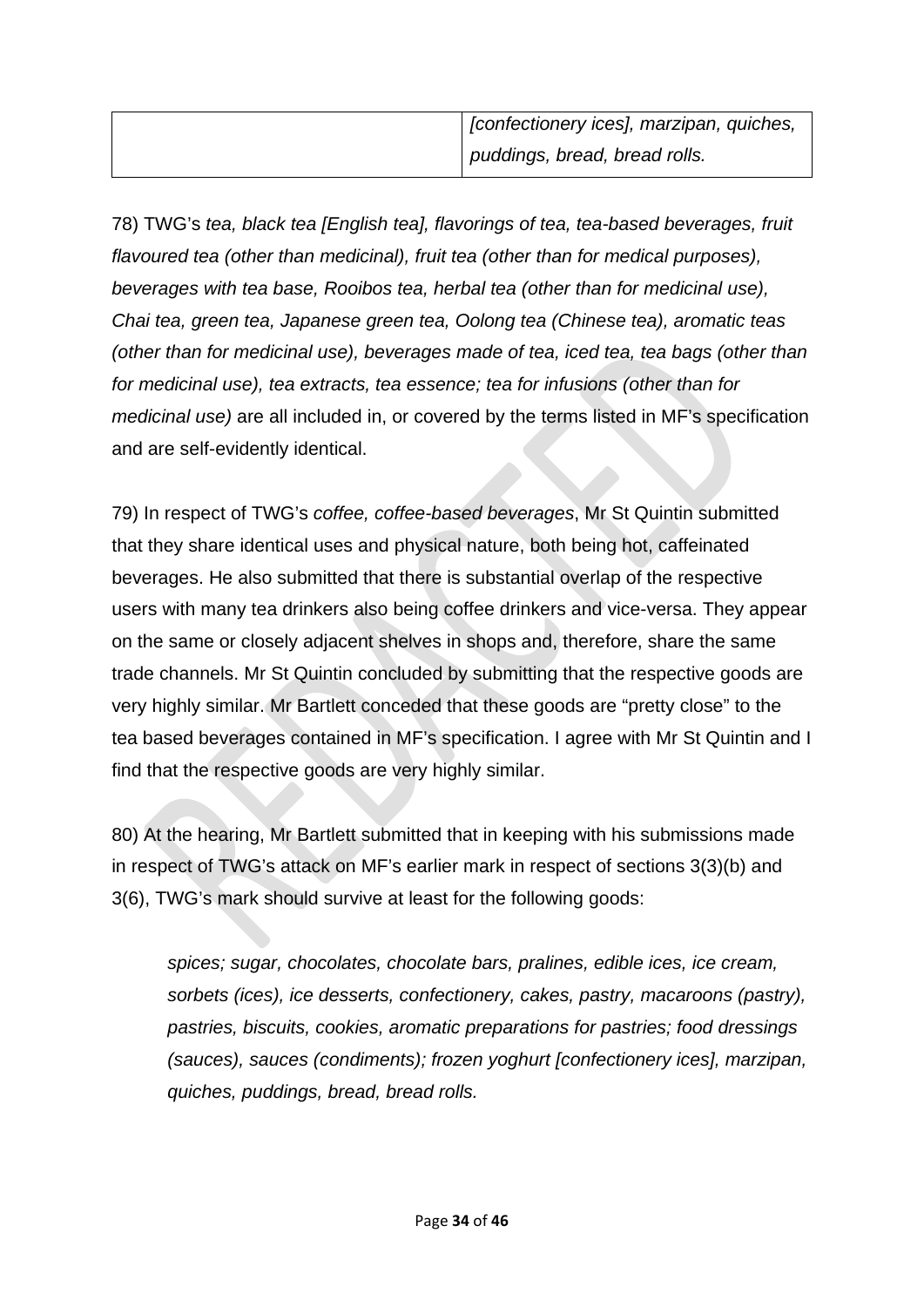81) Whilst the analysis I must undertake is not related to considerations required under section 3(3)(b) and section 3(6), I agree with Mr Bartlett's conclusions. All the goods listed in the above paragraph are foodstuffs and consequently different in nature, intended purpose and method of use to MF's goods that are beverages or goods for making beverages. The respective goods are not in competition, nor are they complimentary in the sense that "there is a close connection between them, in the sense that one is indispensable or important for the use of the other in such a way that customers may think that the responsibility for those goods lies with the same undertaking" (*Boston Scientific Ltd v Office for Harmonization in the Internal Market (Trade Marks and Designs) (OHIM),* Case T-325/06). I conclude that the goods listed in the above paragraph are not similar to MF's goods.

## *Comparison of marks*

82) It is clear from *Sabel BV v. Puma AG* (particularly paragraph 23) that the average consumer normally perceives a mark as a whole and does not proceed to analyse its various details. The same case also explains that the visual, aural and conceptual similarities of the marks must be assessed by reference to the overall impressions created by the marks, bearing in mind their distinctive and dominant components. The Court of Justice of the European Union stated at paragraph 34 of its judgment in Case C-591/12P, *Bimbo SA v OHIM*, that:

".....it is necessary to ascertain, in each individual case, the overall impression made on the target public by the sign for which registration is sought, by means of, inter alia, an analysis of the components of a sign and of their relative weight in the perception of the target public, and then, in the light of that overall impression and all factors relevant to the circumstances of the case, to assess the likelihood of confusion."

83) It would be wrong, therefore, to artificially dissect the trade marks, although, it is necessary to take into account the distinctive and dominant components of the marks and to give due weight to any other features which are not negligible and therefore contribute to the overall impressions created by the marks.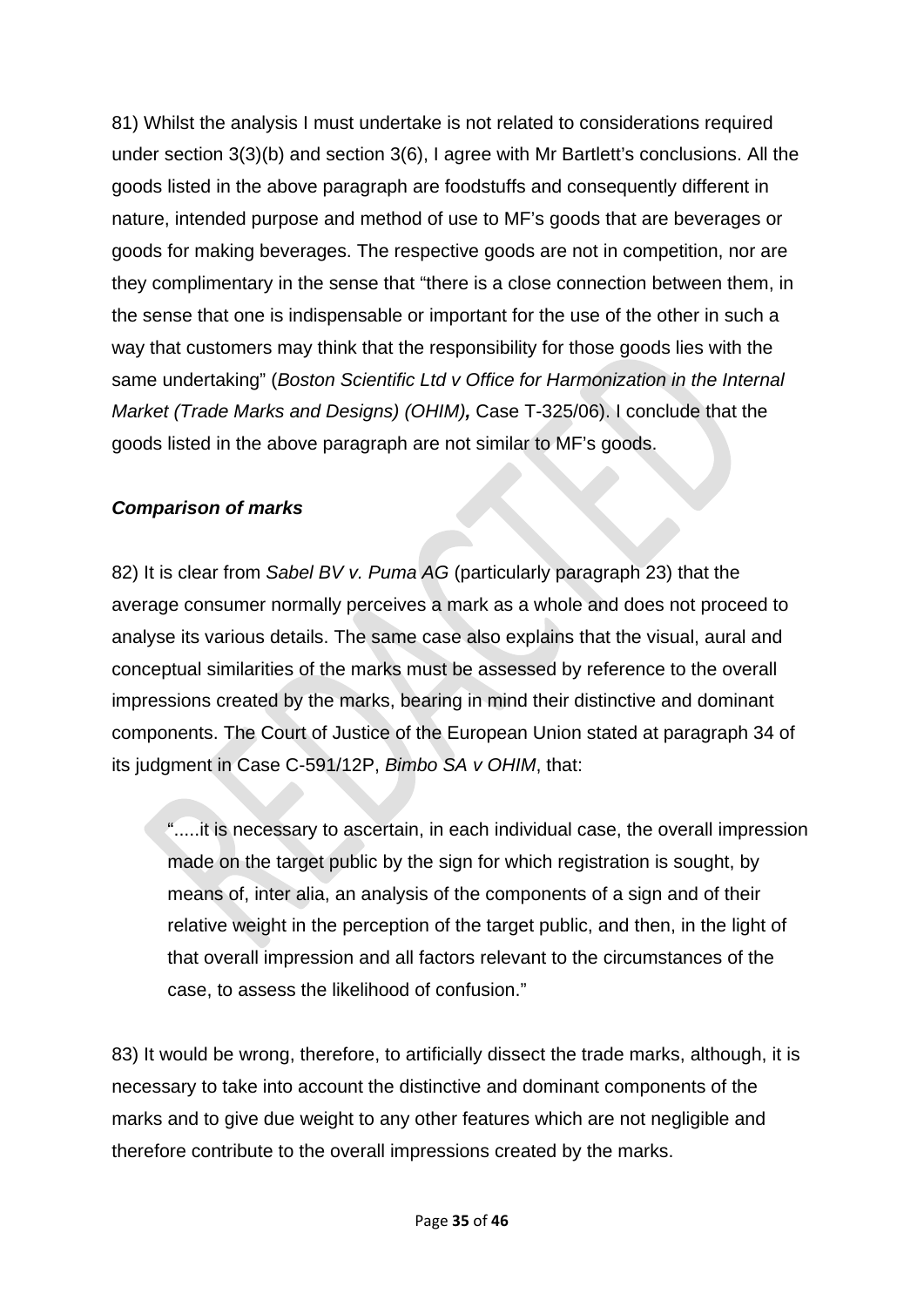84) The marks to be compared with TWG's mark LUCKY TEA are shown below:



85) The two marks that comprise the series differ only in colour. Colour will not affect the outcome of these proceedings and consequently I intend to consider the similarity of the marks by reference only to MF's black and white mark.

86) TWG's mark consists of a number of elements, namely the shape of a canister with a plain and undecorated lid, the outside surface of the canister decorated with, what appears to be fans, a six-sided label superimposed over the fan devices that includes a TWG sign, the words "Limited Edition", the prominent words LUCKY TEA, and much smaller, the words "Black tea & Green tea, gold, fruits and flowers". The LUCKY TEA words are the dominant element because of their large size and position in the middle of the label. The TWG sign is also a distinctive element that must also be kept in mind. The device of fans may also play some distinctive role and I do not ignore this.

87) MF's mark consists of the two words LUCKY TEA. The second word has a descriptive meaning relevant to the goods covered by the application, but whilst this may lower the level of distinctive character of that word, the mark's distinctiveness lies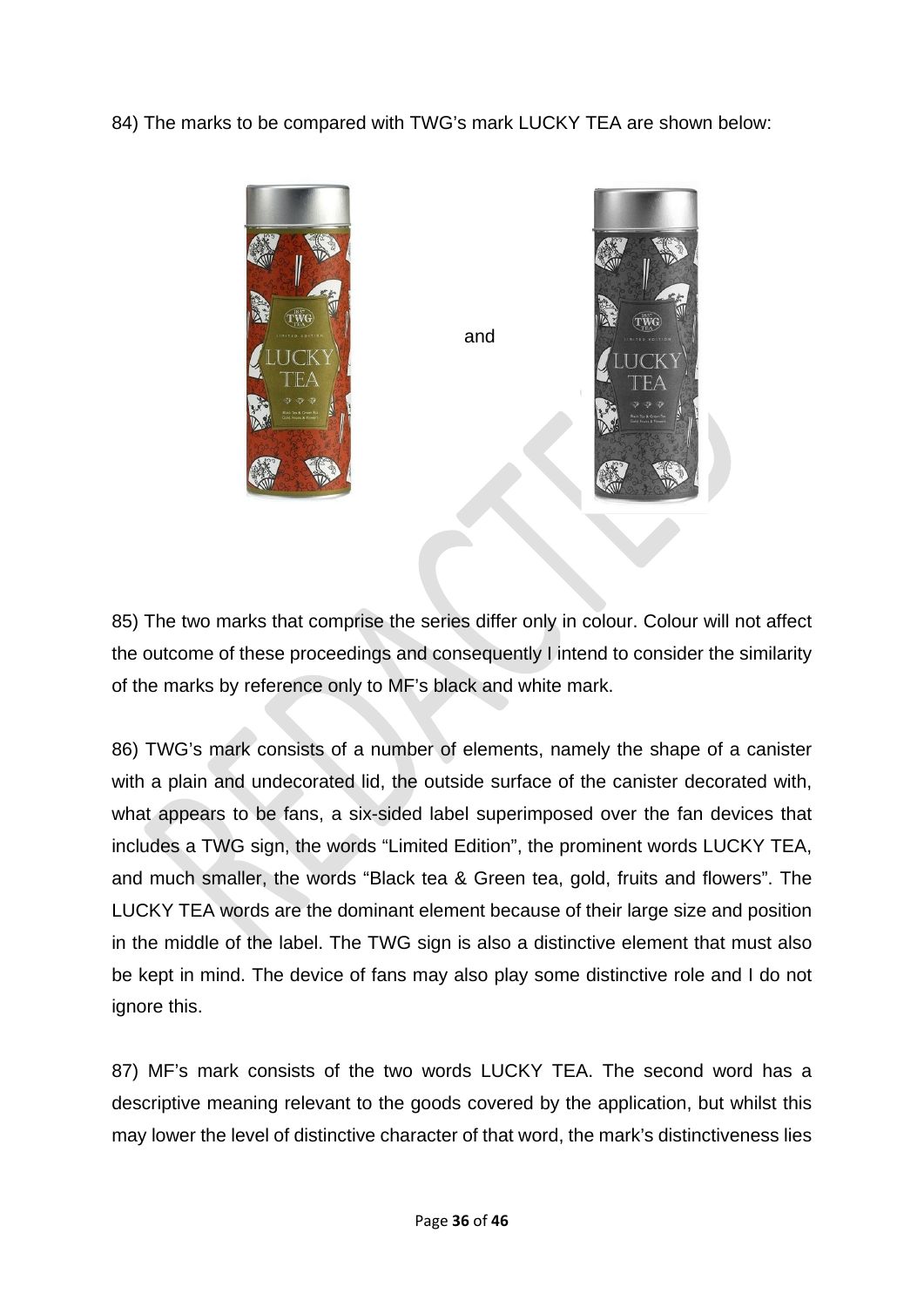in the combination of the two words because the word LUCKY is an adjective applying to the word TEA, turning the combination into a complete and understandable phrase.

88) Visually, because of the complex nature of TWG's mark and the fact that MF's mark consists of only two words without any embellishments, this creates unmissable visual differences. However, the otherwise very low level of similarity is raised somewhat by the words LUCKY TEA appearing dominantly in TWG's mark. Consequently, the similarity to MF's mark will be immediate in the minds of the consumer. I conclude that the respective marks share something approaching a medium level of visual similarity.

89) Aurally, TWG's mark will be referred to as LUCKY TEA or possibly TWG LUCKY TEA. Therefore, the respective marks are either aurally identical or, if the TWG element comes into play, share a high level of similarity.

90) The conceptual identity of TWG's mark is likely to be dominated by the LUCKY TEA element because it is this that identifies the specific product to the consumer. However, I don't ignore that other elements within the mark may also impart a conceptual message such as the fan devices. However, considering the marks as a whole I conclude that they share a good deal of conceptual similarity.

### *Average consumer and the purchasing act*

91) The average consumer is deemed to be reasonably well informed and reasonably observant and circumspect. For the purpose of assessing the likelihood of confusion, it must be borne in mind that the average consumer's level of attention is likely to vary according to the category of goods or services in question: *Lloyd Schuhfabrik Meyer, Case C-342/97.* 

92) In *Hearst Holdings Inc, Fleischer Studios Inc v A.V.E.L.A. Inc, Poeticgem Limited, The Partnership (Trading) Limited, U Wear Limited, J Fox Limited,* [2014] EWHC 439 (Ch), Birss J. described the average consumer in these terms: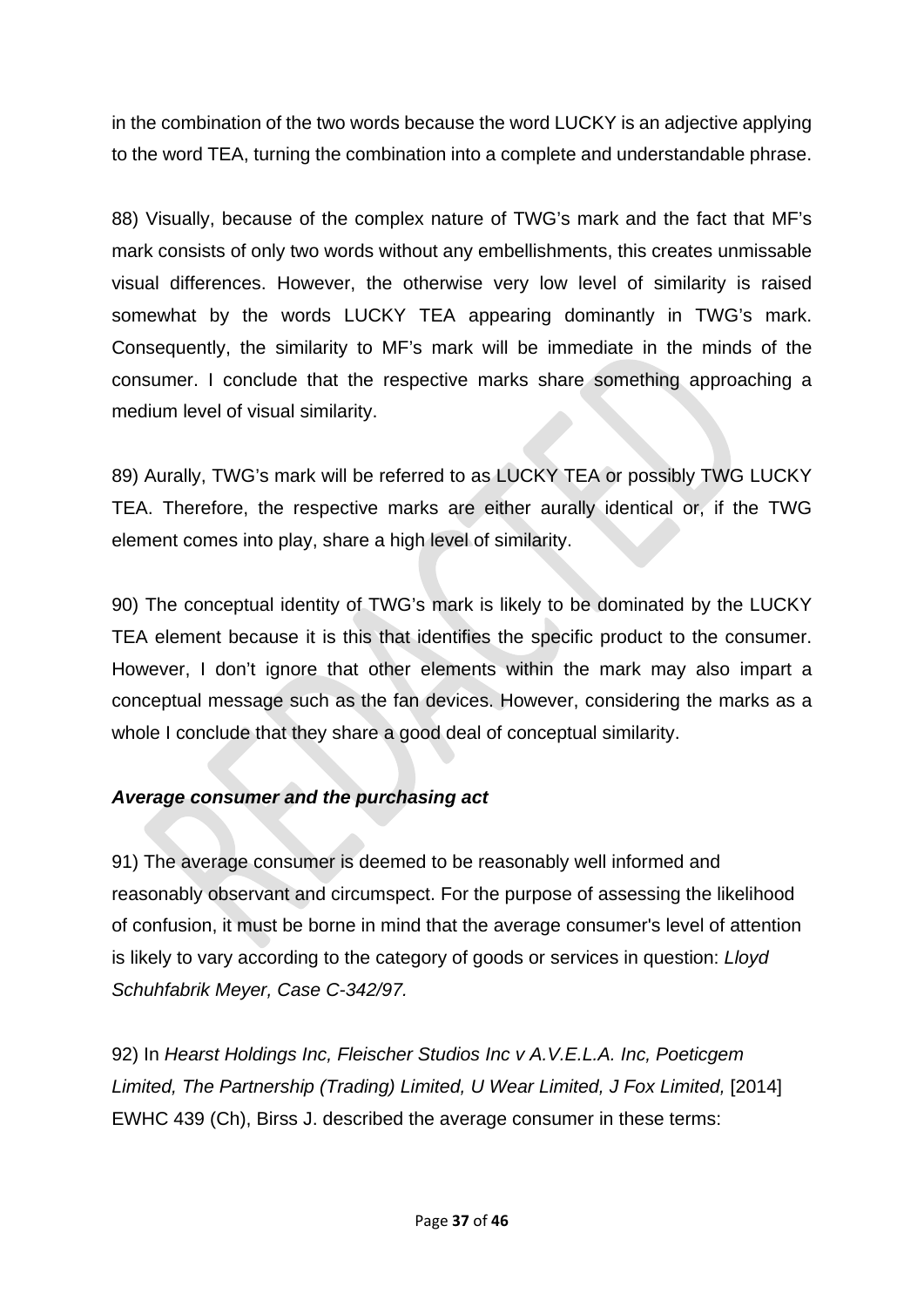"60. The trade mark questions have to be approached from the point of view of the presumed expectations of the average consumer who is reasonably well informed and reasonably circumspect. The parties were agreed that the relevant person is a legal construct and that the test is to be applied objectively by the court from the point of view of that constructed person. The words "average" denotes that the person is typical. The term "average" does not denote some form of numerical mean, mode or median."

93) All the Class 30 goods of both parties can be described as ordinary grocery products that are normally self-selected from a shop shelf or the online equivalent. The purchasing process is, therefore, normally visual, but I do not ignore that on occasions aural considerations may play a part. These products are bought regularly by ordinary members of the public and are normally inexpensive. Mr Bartlett submitted that there is a stronger level of attention involved in the purchasing process for teas than for the other goods. I do not agree. The fact that both sides current market their products as high-end luxury goods does not disturb my finding based upon a notional consideration of the goods listed in the respective applications. Under notional considerations, the level of attention paid in respect of the purchase of teas is no different that for many other grocery goods and does not involve an enhanced level of attention.

94) In respect of the parties' Class 21 goods, these are ordinary household or kitchen goods and whilst they may not be purchased as regularly as the Class 30 goods discussed above, they are, nonetheless, not uncommon purchases. Neither are they normally expensive purchases. Once again, the purchasing process is normally visual in nature, especially as the aesthetics of the goods may play a part in selection.

#### *Distinctive character of the earlier trade mark*

95) In *Lloyd Schuhfabrik Meyer & Co. GmbH* v *Klijsen Handel BV,* Case C-342/97 the CJEU stated that: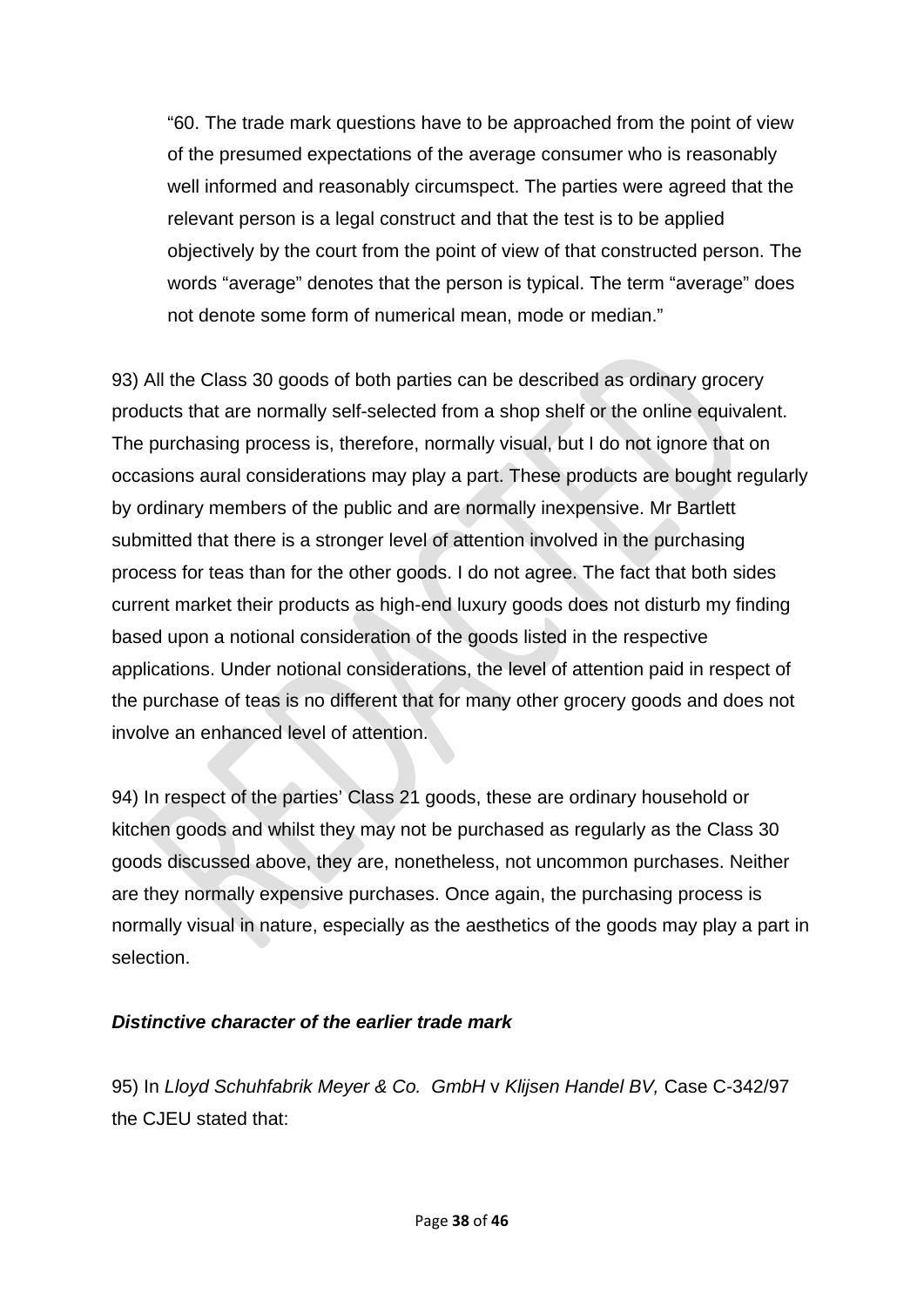"22. In determining the distinctive character of a mark and, accordingly, in assessing whether it is highly distinctive, the national court must make an overall assessment of the greater or lesser capacity of the mark to identify the goods or services for which it has been registered as coming from a particular undertaking, and thus to distinguish those goods or services from those of other undertakings (see, to that effect, judgment of 4 May 1999 in Joined Cases C-108/97 and C-109/97 *WindsurfingChiemsee* v *Huber and Attenberger* [1999] ECR I-0000, paragraph 49).

23. In making that assessment, account should be taken, in particular, of the inherent characteristics of the mark, including the fact that it does or does not contain an element descriptive of the goods or services for which it has been registered; the market share held by the mark; how intensive, geographically widespread and long-standing use of the mark has been; the amount invested by the undertaking in promoting the mark; the proportion of the relevant section of the public which, because of the mark, identifies the goods or services as originating from a particular undertaking; and statements from chambers of commerce and industry or other trade and professional associations (see *Windsurfing Chiemsee*, paragraph 51)."

96) MF's mark consists of the two words LUCKY TEA and at least insofar as its goods coincide with those of TWG's application, they are teas or tea-related goods. In respect of these goods, the word TEA serves in a descriptive manner, however, as I noted earlier, the distinctiveness of the mark resides in the mark as a whole that consists of an understandable phrase. Whilst not of the lowest or highest level of distinctive character, I would consider it to be lower rather than higher.

97) I must also consider if the mark's distinctive character has been enhanced because of the use made of it. Whilst there is evidence of some use, it can be interpreted as no more than very, very small use when placed in the context of tea and tea related product sales in the UK. Therefore, I conclude that this use is insufficient to result in any enhancement to the mark's distinctive character.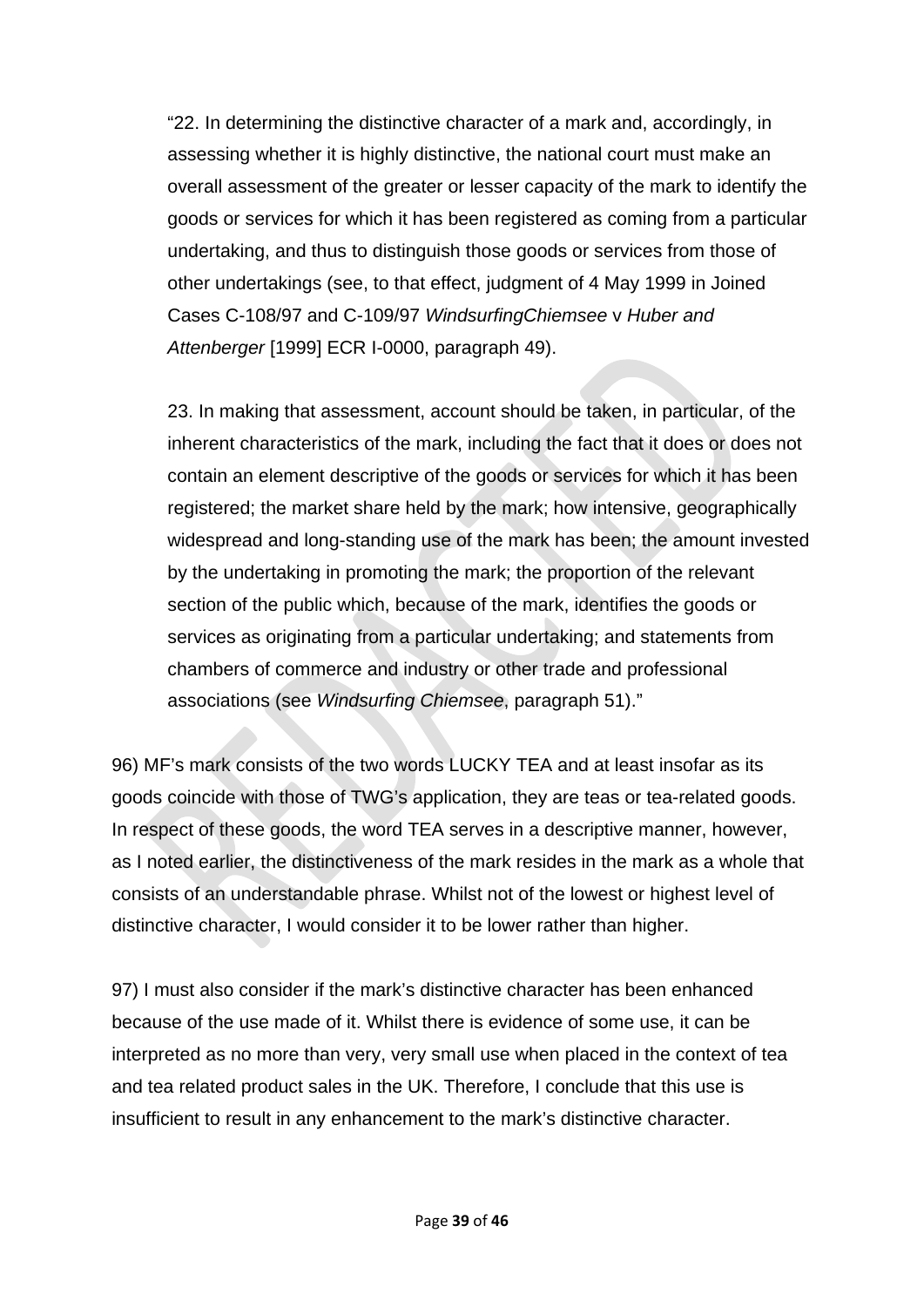## *GLOBAL ASSESSMENT – Conclusions on Likelihood of Confusion*

98) The following principles are gleaned from the decisions of the CJEU in *Sabel BV v Puma AG,* Case C-251/95, *Canon Kabushiki Kaisha v Metro-Goldwyn-Mayer Inc,*  Case C-39/97, *Lloyd Schuhfabrik Meyer & Co GmbH v Klijsen Handel B.V.* Case C-342/97, *Marca Mode CV v Adidas AG & Adidas Benelux BV,* Case C-425/98, *Matratzen Concord GmbH v OHIM*, Case C-3/03, *Medion AG v. Thomson Multimedia Sales Germany & Austria GmbH,* Case C-120/04, *Shaker di L. Laudato & C. Sas v OHIM,* Case C-334/05P and *Bimbo SA v OHIM,* Case C-591/12P:

(a) The likelihood of confusion must be appreciated globally, taking account of all relevant factors;

(b) the matter must be judged through the eyes of the average consumer of the goods or services in question, who is deemed to be reasonably well informed and reasonably circumspect and observant, but who rarely has the chance to make direct comparisons between marks and must instead rely upon the imperfect picture of them he has kept in his mind, and whose attention varies according to the category of goods or services in question;

(c) the average consumer normally perceives a mark as a whole and does not proceed to analyse its various details;

(d) the visual, aural and conceptual similarities of the marks must normally be assessed by reference to the overall impressions created by the marks bearing in mind their distinctive and dominant components, but it is only when all other components of a complex mark are negligible that it is permissible to make the comparison solely on the basis of the dominant elements;

(e) nevertheless, the overall impression conveyed to the public by a composite trade mark may be dominated by one or more of its components;

(f) however, it is also possible that in a particular case an element corresponding to an earlier trade mark may retain an independent distinctive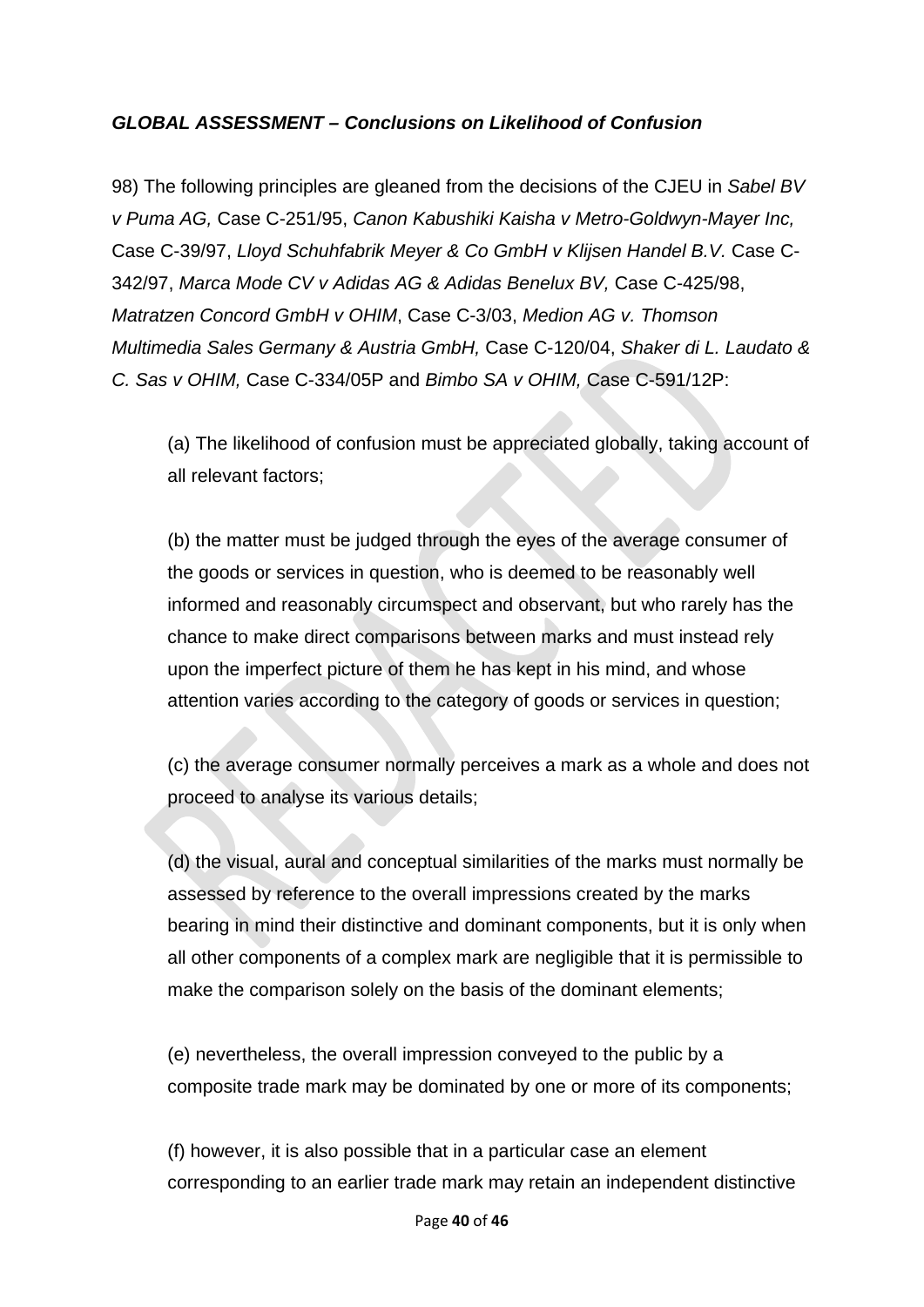role in a composite mark, without necessarily constituting a dominant element of that mark;

(g) a lesser degree of similarity between the goods or services may be offset by a great degree of similarity between the marks, and vice versa;

(h) there is a greater likelihood of confusion where the earlier mark has a highly distinctive character, either per se or because of the use that has been made of it;

(i) mere association, in the strict sense that the later mark brings the earlier mark to mind, is not sufficient;

(j) the reputation of a mark does not give grounds for presuming a likelihood of confusion simply because of a likelihood of association in the strict sense;

(k) if the association between the marks creates a risk that the public might believe that the respective goods or services come from the same or economically-linked undertakings, there is a likelihood of confusion.

99) I have found that all of TWG's Class 21 goods are identical or virtually identical to MF's goods. In respect of its Class 30 goods, I found that with the exception of the following goods (that I have found are not similar), they are similar or identical to MF's goods:

*spices; sugar, chocolates, chocolate bars, pralines, edible ices, ice cream, sorbets (ices), ice desserts, confectionery, cakes, pastry, macaroons (pastry), pastries, biscuits, cookies, aromatic preparations for pastries; food dressings (sauces), sauces (condiments); frozen yoghurt [confectionery ices], marzipan, quiches, puddings, bread, bread rolls.*

100) I have also found that the average consumer of the parties' goods is the general public and that the purchasing process is predominantly visual in nature.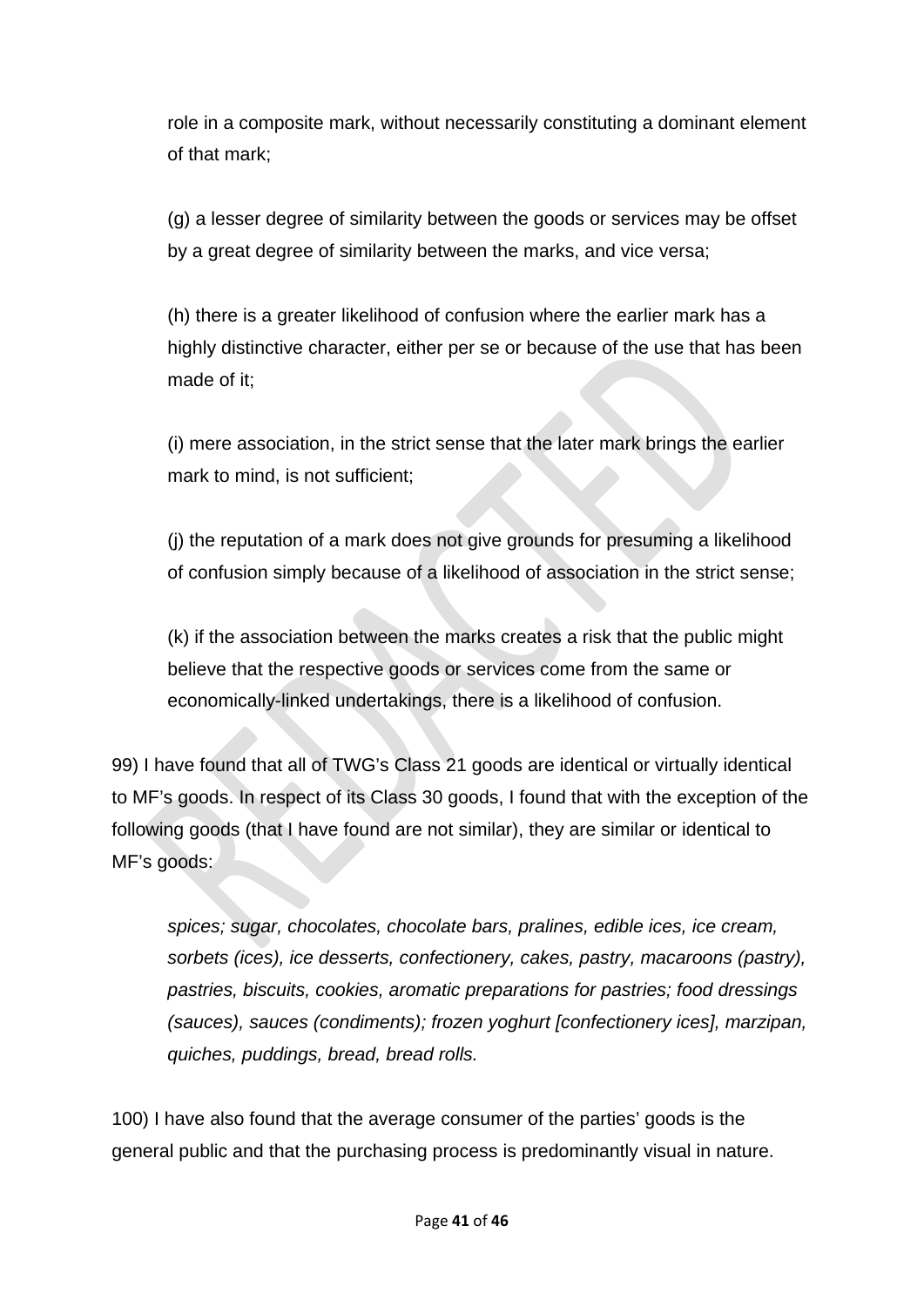101) In addition, I have found that the dominant, distinctive element of TWG's mark is the LUCKY TEA element, being the same words that MF's mark consists. I have found that the respective marks share what is approaching a medium level of visual similarity, and that they share aural identity or, at least, a high level of similarity. The good deal of conceptual similarity I found is sufficient to offset the less-than-medium level of visual similarity because the LUCKY TEA words plays such a significant role in TWG's mark. Whilst the consumer is likely to identify the obvious visual differences between the marks (and therefore, direct confusion is unlikely), the dominant presence of the words LUCKY TEA is likely to lead them to believe that the goods provided under the respective marks originate from the same or linked undertaking when used in respect of goods that are similar or identical.

102) In light of this, I find that there is a likelihood of indirect confusion in respect of the following goods and services:

**Class 21:** *Tea pots, tea cups and saucers, milk jugs, sugar bowls and basins, plates, containers for foodstuffs; tea balls, tea caddies, tea canisters, tea infusers, tea strainers, bone china tableware (other than cutlery), porcelain ware; earthenware; mugs; crockery; drinking glasses; and tumblers.*

**Class 30:** *Coffee, coffee-based beverages; tea, black tea [English tea], flavorings of tea, tea-based beverages, fruit flavoured tea (other than medicinal), fruit tea (other than for medical purposes), beverages with tea base, Rooibos tea, herbal tea (other than for medicinal use), Chai tea, green tea, Japanese green tea, Oolong tea (Chinese tea), aromatic teas (other than for medicinal use), beverages made of tea, iced tea, tea bags (other than for medicinal use), tea extracts, tea essence; tea for infusions (other than for medicinal use)*

103) There is no likelihood of confusion in respect of goods that I found to be not similar to those of MF, namely:

.

**Class 30:** *spices; sugar, chocolates, chocolate bars, pralines, edible ices, ice cream, sorbets (ices), ice desserts, confectionery, cakes, pastry, macaroons*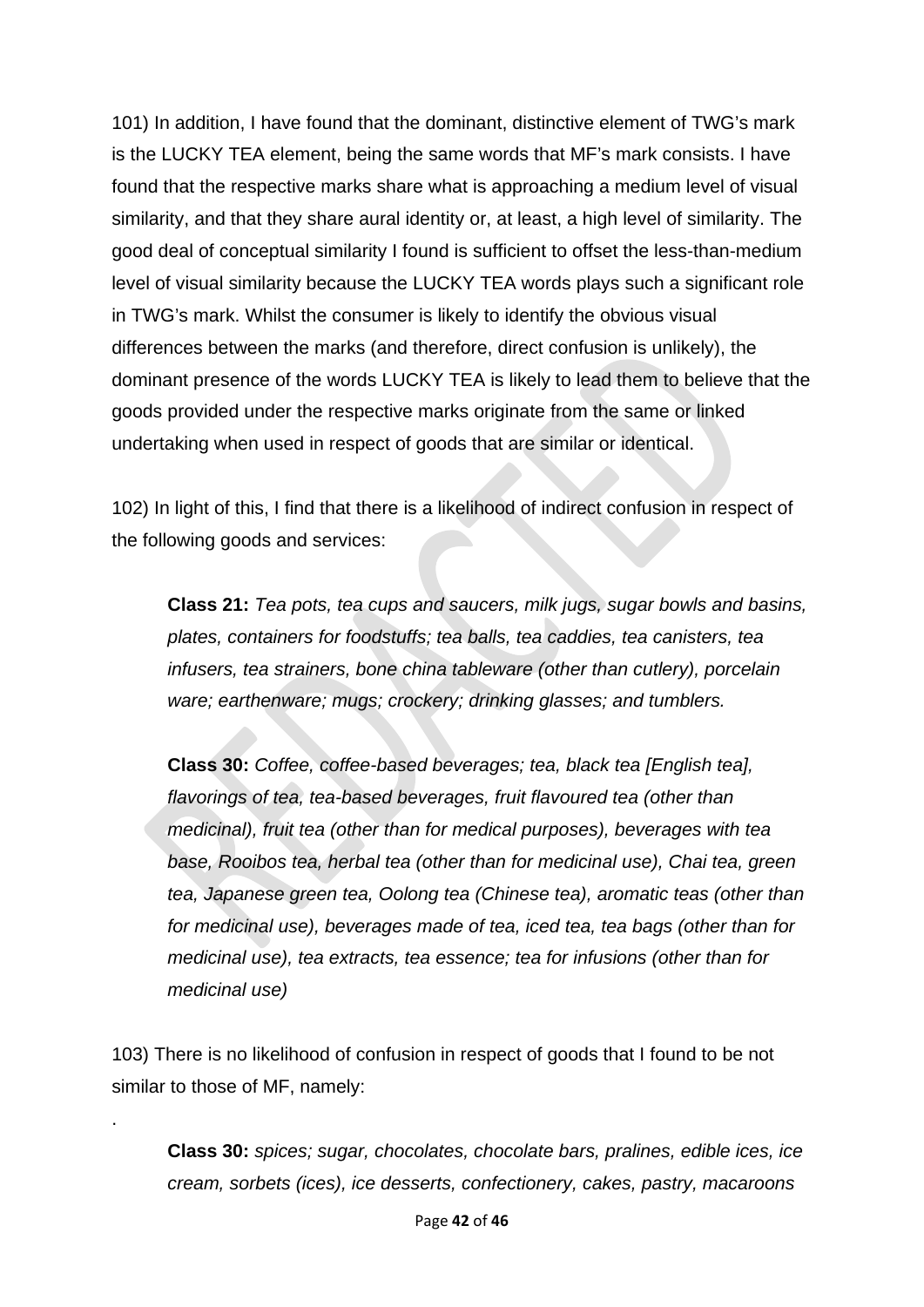*(pastry), pastries, biscuits, cookies, aromatic preparations for pastries; food dressings (sauces), sauces (condiments); frozen yoghurt [confectionery ices], marzipan, quiches, puddings, bread, bread rolls.*

## **Section 5(4)(a)**

104) The relevant legislation and case law is set out in paragraphs 26 to 29, above.

105) The first requirement is that MF must demonstrate that it has the requisite goodwill in the signs that it relies upon. The evidence regarding this respect is provided by Mr Sangmanee. He states that MF has been using LUCKY NUMBER TEA in the UK since November 2006, LUCKY since 2007 in respect of tea cups and LUCKY STAR since December 2007 in respect of tea pots. MF's opposition based upon section 5(2) has been wholly successful in respect of the goods included in TWG's Class 21 specification, and the use claimed by Mr Sangmanee in respect of the signs LUCKY and LUCKY STAR in use, in respect of Class 21 goods, cannot lead to a better outcome than already achieved under section 5(2). Consequently, I will not consider further the claim to goodwill in respect of these two signs.

106) In respect of the claimed goodwill identified by the sign LUCKY TEA since November 2006, Mr Sangmanee fails to provide any corroboratory evidence. The invoices provides at Exhibit KS13 relate to the sign LUCKY TEA in respect of tea pots and not LUCKY TEA in respect of any beverages or foodstuffs. Mr Sangmanee does state that MF has been selling its branded teas for a number of years and refers to sales from both *Harrods* and *Selfridges*, but there is no claim that this relates either to LUCKY TEA or to use that predates the date of application of TWG's mark.

107) In light of the above, I find that MF has failed to demonstrate that it has the requisite goodwill at the relevant date. I should add that, it appears that the parties trading practices in the UK appear similar with any sales being from a single (or in the case of MF, possibly two) outlet(s), where several hundred tea varieties are sold, predominantly under the parties primary marks TWG and Mariage Frères respectively. Sales of any individual tea appears to be small. In light of this, even if I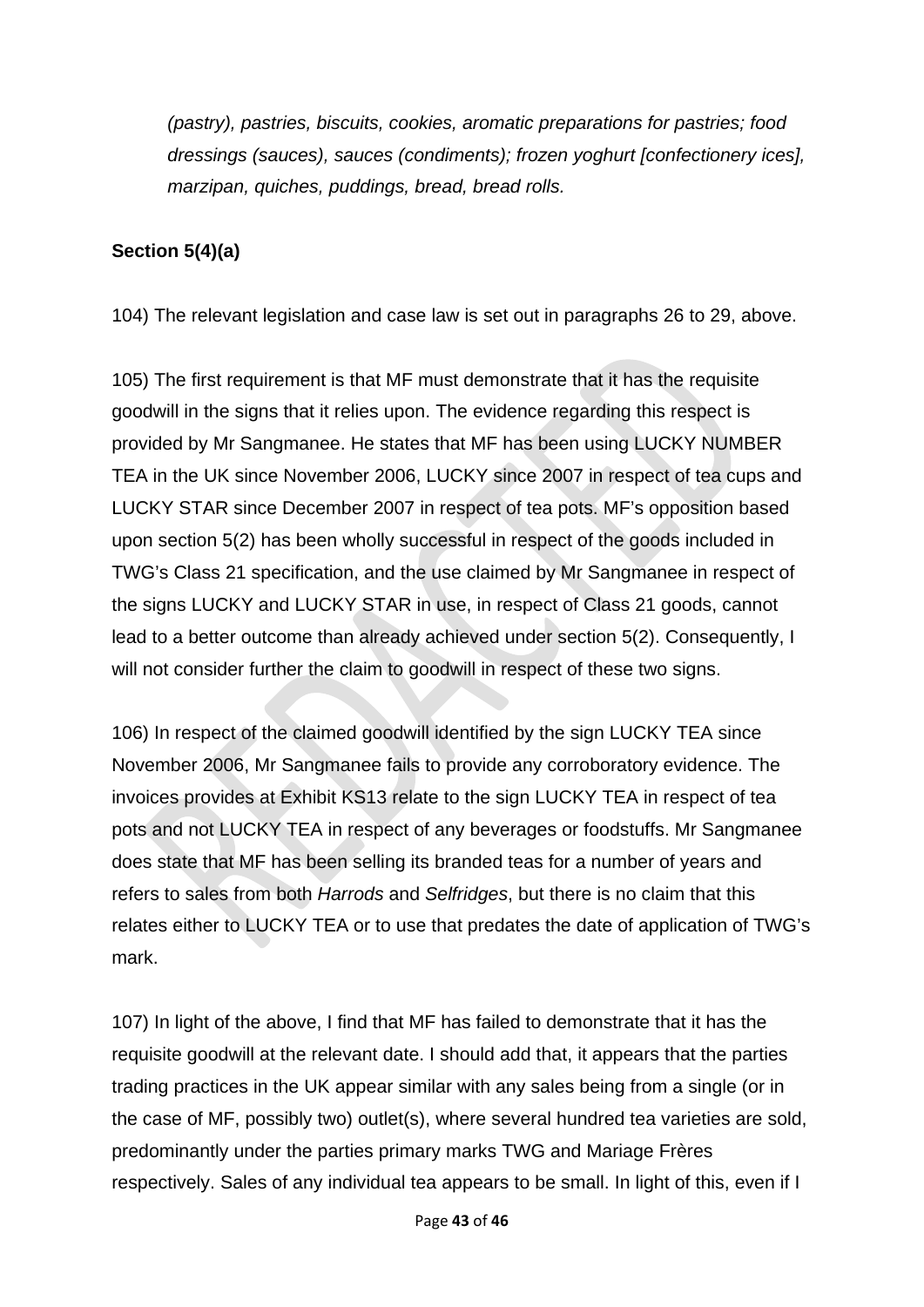am wrong and there is some use shown of MF's LUCKY TEA, it is very unlikely that it would be such as to demonstrate the necessary goodwill.

108) I summary, MF has failed to demonstrate the requisite goodwill and its case based upon section 5(4)(a) of the Act fails.

## **Summary**

109) TWG's opposition to MF's application 3010419 LUCKY TEA is successful in respect of the following goods:

**Class 30:** *Coffee, … cocoa ; cocoa-, coffee-, [or] chocolate- …-based beverages; …; sugar, rice, bread, pastry and confectionary, pancakes (foodstuffs); cookies; cakes; rusks; confectionary; chocolate; edible ices; honey, salt, mustard; vinegar, sauces (condiments); condiments; spices; … seeds, flavourings, other than essential oils, and mixtures of the aforesaid goods, for preparing non-medicinal beverages.* 

110) TWG's opposition fails against the remainder of MF's goods and its application can proceed to registration in respect of the following goods:

**Class 21:** *Household or kitchen utensils and containers; teapots; tea services; tea balls, strainers, tea measures, infusers, tea filters, tea cosys of metal; tableware of glass, porcelain, earthenware, synthetic resin, terracotta; tableware of precious metal or coated therewith (except cutlery); tea canisters, caddies and urns; candlesticks and candelabra (candlesticks) of precious metal or coated therewith; trays and boxes for household use of precious metal or coated therewith.*

**Class 30:** *Tea, tea-based beverages; non medical infusions; dried plants and flavourings, and mixtures of the aforesaid goods, for preparing non-medicinal beverages*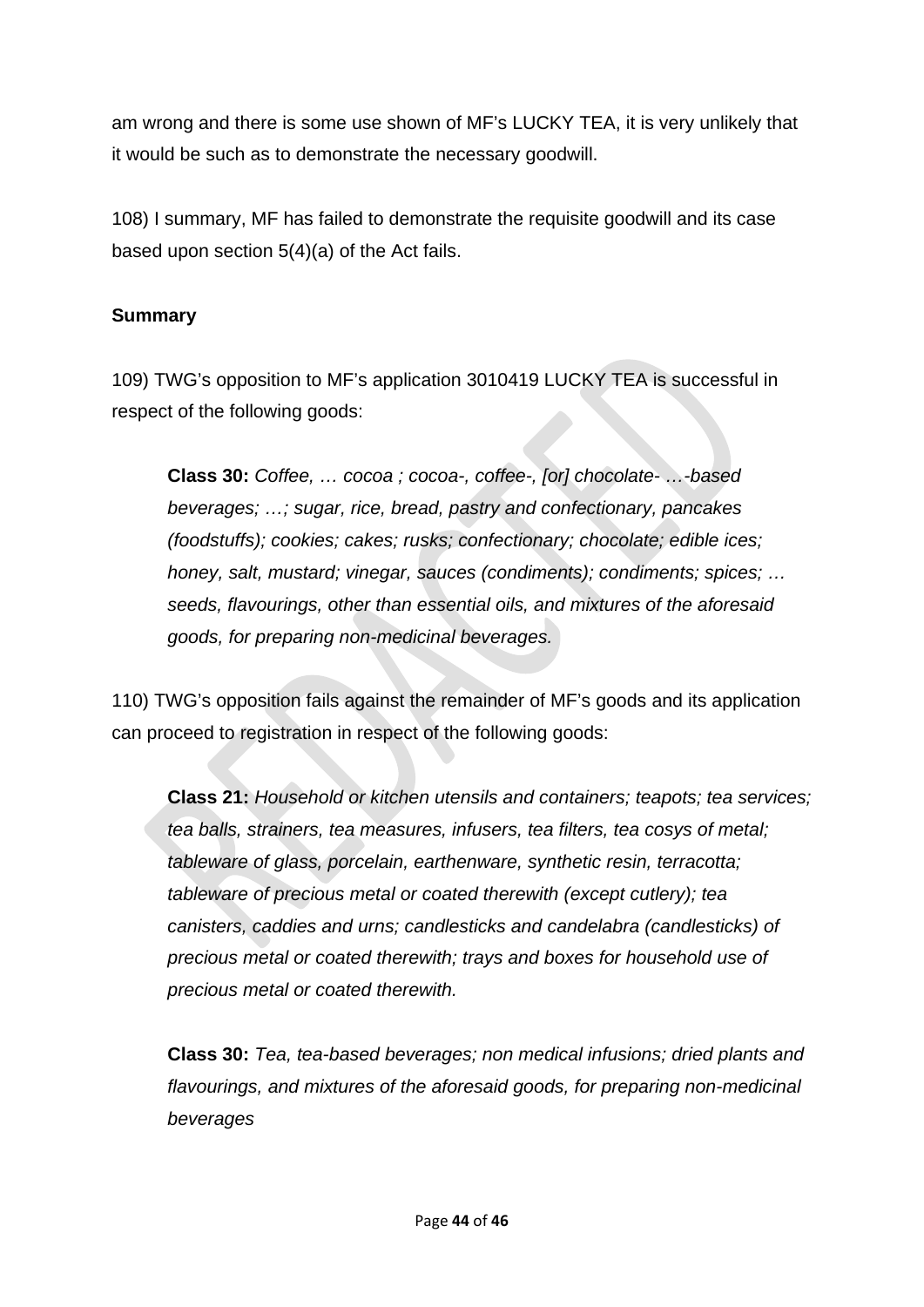111) Subject to MF's application proceeding to registration, its opposition to TWG's application 3019785 TWG LUCKY TEA & device is successful in respect of the following of TWG's goods:

**Class 21:** *Tea pots, tea cups and saucers, milk jugs, sugar bowls and basins, plates, containers for foodstuffs; tea balls, tea caddies, tea canisters, tea infusers, tea strainers, bone china tableware (other than cutlery), porcelain ware; earthenware; mugs; crockery; drinking glasses; and tumblers.*

**Class 30:** *Coffee, coffee-based beverages; tea, black tea [English tea], flavorings of tea, tea-based beverages, fruit flavoured tea (other than medicinal), fruit tea (other than for medical purposes), beverages with tea base, Rooibos tea, herbal tea (other than for medicinal use), Chai tea, green tea, Japanese green tea, Oolong tea (Chinese tea), aromatic teas (other than for medicinal use), beverages made of tea, iced tea, tea bags (other than for medicinal use), tea extracts, tea essence; tea for infusions (other than for medicinal use)*

112) It fails in respect of the following of TWG's goods:

**Class 30:** *spices; sugar, chocolates, chocolate bars, pralines, edible ices, ice cream, sorbets (ices), ice desserts, confectionery, cakes, pastry, macaroons (pastry), pastries, biscuits, cookies, aromatic preparations for pastries; food dressings (sauces), sauces (condiments); frozen yoghurt [confectionery ices], marzipan, quiches, puddings, bread, bread rolls.*

### **COSTS**

113) TWG has achieved a measure of success but has failed in respect of the goods that are materially important to the business of both sides. Consequently, I take the view that in respect of the substantive issues the outcome is reasonably evenly balanced and that in this respect, each party should bear its own costs. Similarly, MF has achieved a measure of success in its opposition to TWG's mark and I find each party should bear its own costs in respect of these proceedings also.